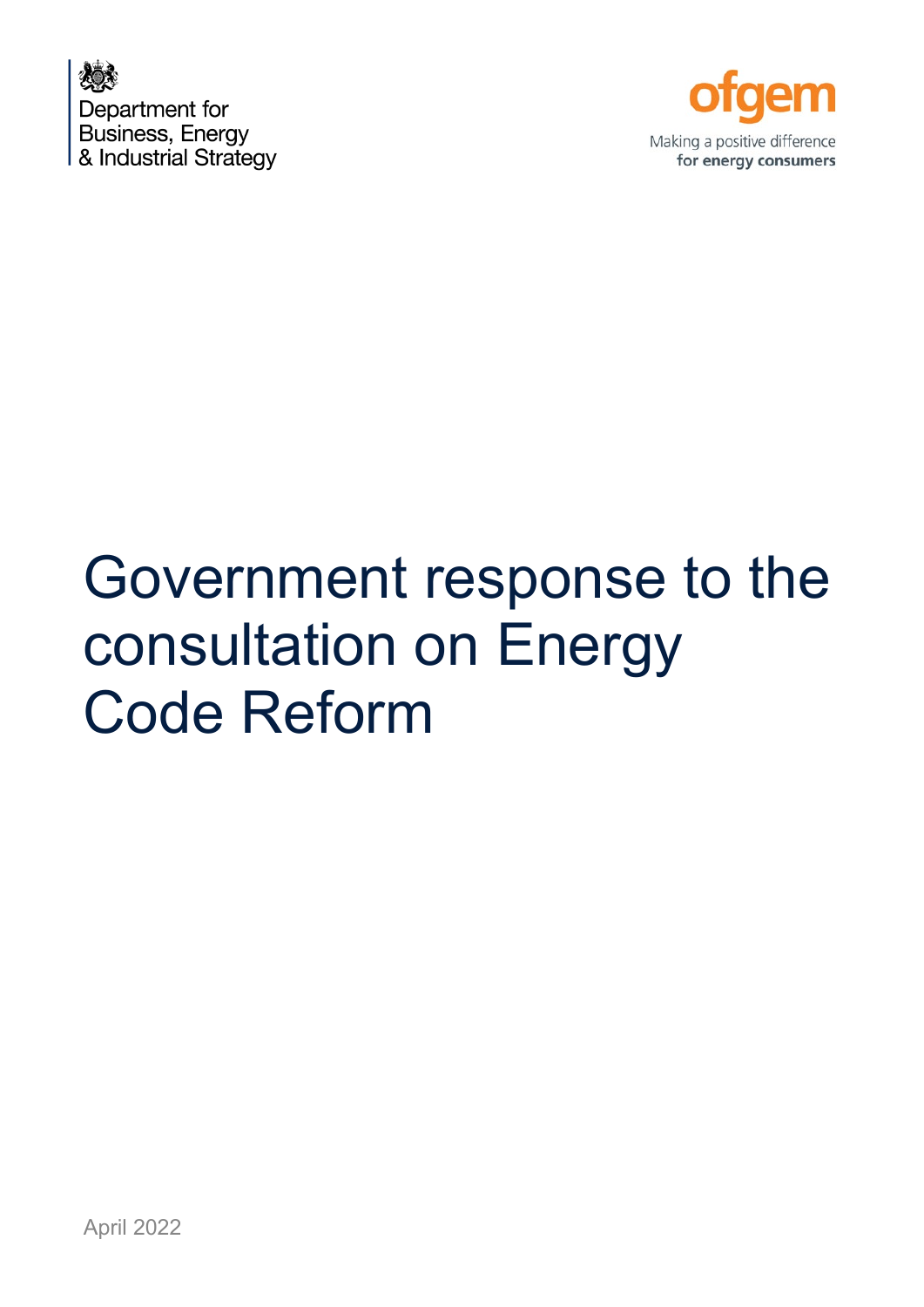

© Crown copyright 2022

This publication is licensed under the terms of the Open Government Licence v3.0 except where otherwise stated. To view this licence, visit [nationalarchives.gov.uk/doc/open-government-licence/version/3](http://nationalarchives.gov.uk/doc/open-government-licence/version/3/) or write to the Information Policy Team, The National Archives, Kew, London TW9 4DU, or email: [psi@nationalarchives.gsi.gov.uk.](mailto:psi@nationalarchives.gsi.gov.uk)

Where we have identified any third-party copyright information you will need to obtain permission from the copyright holders concerned.

Any enquiries regarding this publication should be sent to us at: [codereform@beis.gov.uk](mailto:codereform@beis.gov.uk) and [industrycodes@ofgem.gov.uk](mailto:industrycodes@ofgem.gov.uk)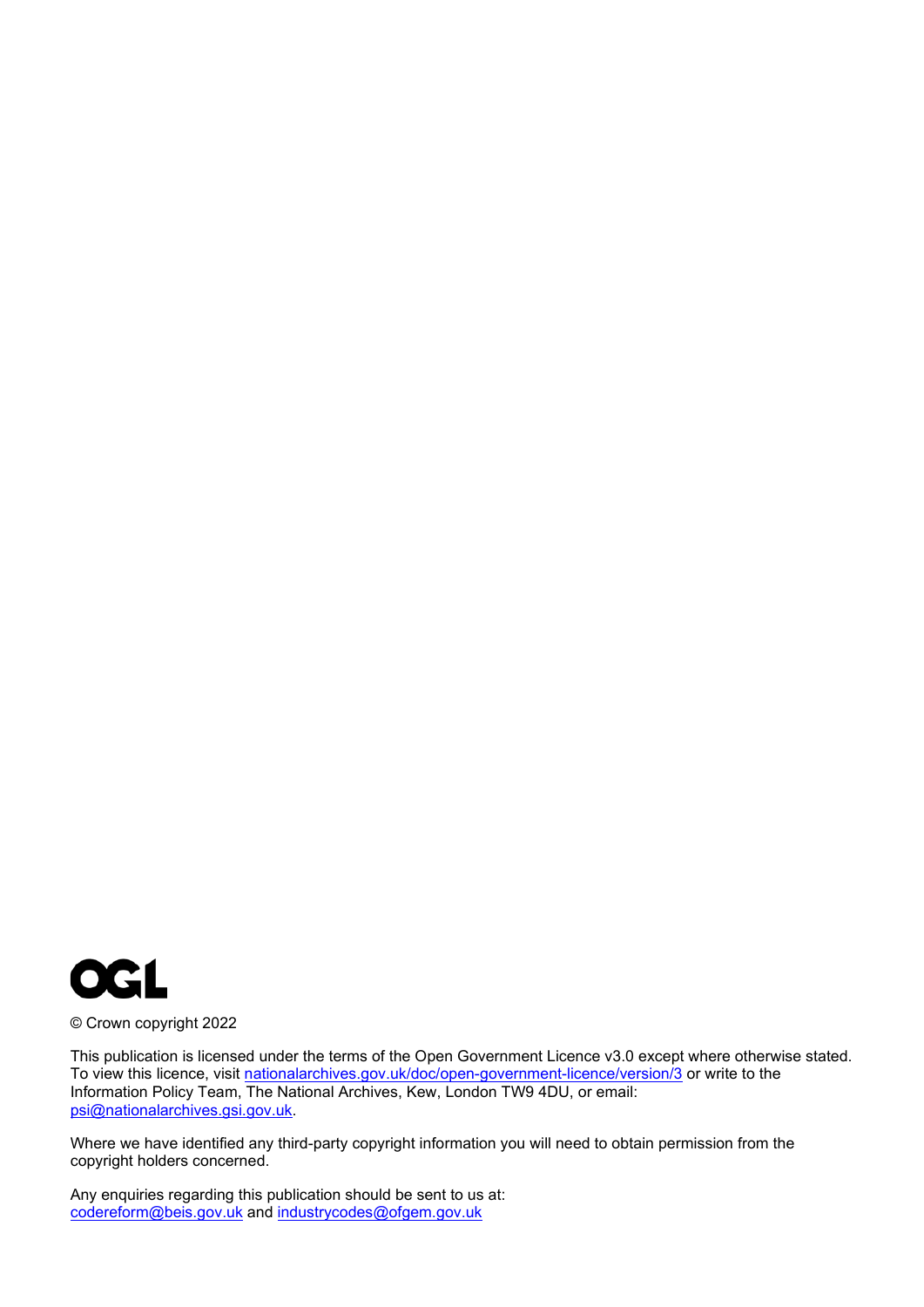## Ministerial Foreword

Our energy system is at a transformative moment. We need fundamental change to ensure we match the scale of our net zero ambitions, set out in our recent Net Zero Strategy, but also to implement this change efficiently so that consumer bill payments are kept as low as possible. This requires a shift to a more 'whole system' approach, coordinating the ever more integrated electricity and gas systems, both onshore and offshore, while looking ahead to the emerging markets of hydrogen and Carbon Capture and Storage. And it is necessary that the rules and governing institutions of the system adapt and evolve to support and enable this transition.

The Russia/Ukraine conflict only underlines the serious need to transition and decarbonise our energy system and focus on generating cheaper, cleaner power in Britain. This is not only vital for reaching net zero but also to our national security, and to becoming energy independent in the long-term.

The consultation which we undertook over the second half of last year has confirmed the view that a new, independent Future System Operator (FSO) can play a vital part in helping us meet these challenges. In this consultation response we set out our commitment to proceed with the creation of the FSO, as an expert, impartial body with an important duty to facilitate net zero whilst also maintaining a resilient, and affordable system. We will establish the FSO in public ownership, in a way which ensures it is truly and properly independent – not only of asset ownership and other commercial energy interests, but also from day-to-day operational control of government. As a trusted and expert body at the centre of the gas and electricity systems, the FSO will play an important role in coordinating and ensuring strategic planning across the sector. It will have an ambitious long-term vision and provide independent advice to government and Ofgem. I am hugely encouraged that both energy industry participants and consumer groups have broadly endorsed these changes and responded to our consultation with similar levels of ambition.

We acknowledge that this will affect the current electricity and gas system operators, owned by National Grid, because the FSO would be founded on some of the existing roles and capabilities within these organisations and will involve a transfer of ownership. National Grid has played a central and integral part in the energy system since privatisation, and the networks they own will continue to be a vital aspect of our resilience, affordability and decarbonisation goals. I welcome the engagement National Grid has shown with this work to date and look forward to continuing this important dialogue further in the coming period as we transition to the new arrangements.

Alongside the FSO, in our reform of energy codes we are further progressing this move towards net zero by ensuring clear strategic direction of codes. Acknowledged by the wide stakeholder support for our preferred consultation option, we will be empowering Ofgem with new strategic functions for codes, including the ability to establish and regulate (by licence) code managers.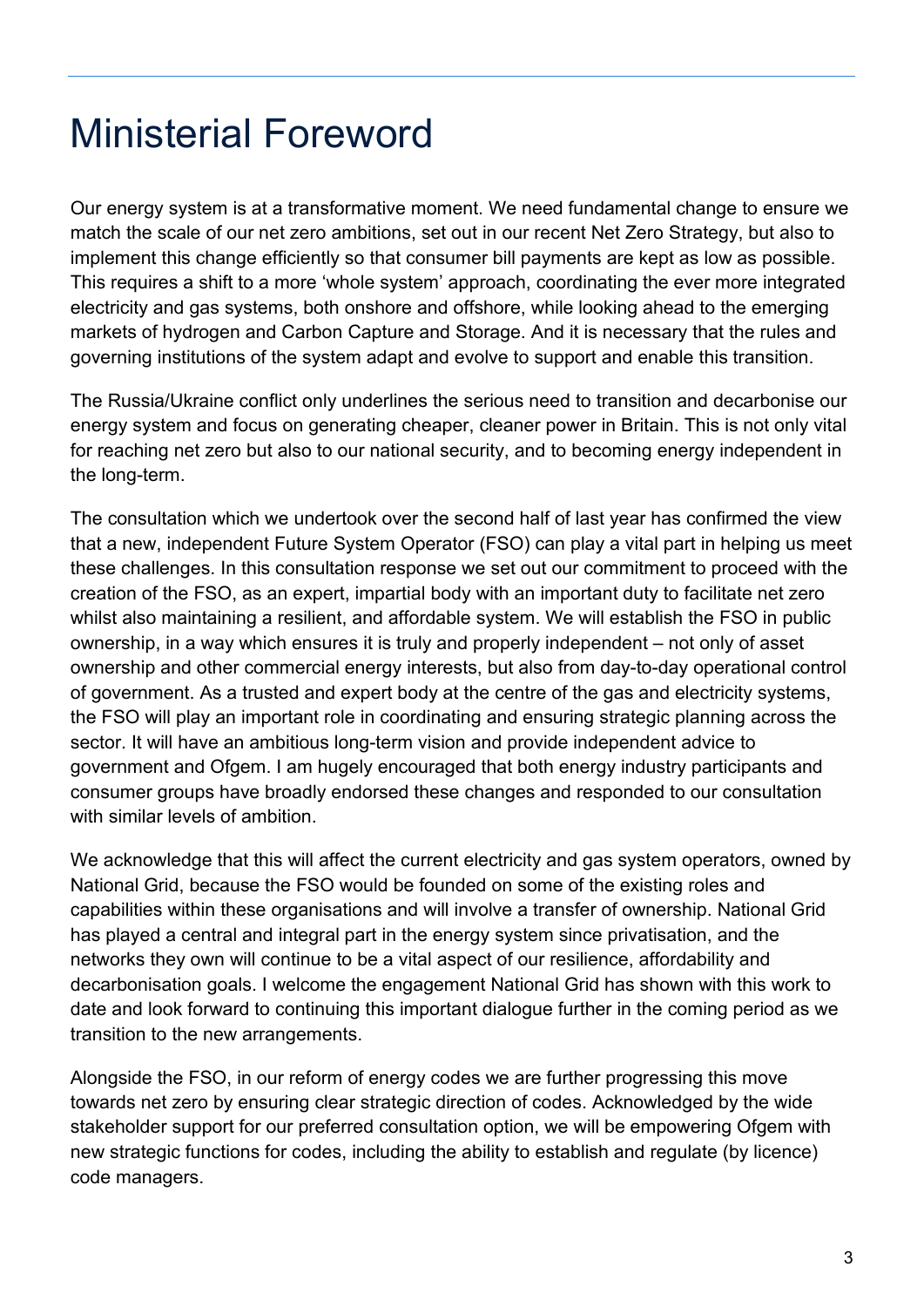These are significant and exciting step changes in our approach to governing the energy system and will ensure we can drive forward the delivery of net zero for the benefit of consumers, the economy and the environment. Together with Ofgem, I am pleased to set out in this consultation response our position for how this can be achieved.

## Jonathan Brearley Foreword

The imperative to transition to net zero energy has never been more urgent. The energy sector is changing rapidly, and it must be supported with reforms to the institutional framework that governs the sector. The industry codes introduced following privatisation changed the way the industry operated - and to meet today's challenges, we must take a similarly innovative approach.

Our priority is to protect the interests of consumers. The reforms set out in this response are key to ensuring that the energy codes can respond to the significantly changing sector, enabling change to be delivered more efficiently and effectively in the interests of consumers. The new framework aims to ensure that new technologies, new business models and new ways of managing the system are supported by the energy code arrangements which underpin the market's operation.

We welcome the opportunity to take on new strategic functions for the energy codes. We recognise that this new role will present fresh challenges and we look forward to working alongside the industry to secure an effective transition to a new codes framework.

Alongside code governance reforms, we are moving forwards with the government's proposals for a Future System Operator. This new system operator will be fully independent, taking on a wider remit in the drive towards net zero, and focussed on the interests of consumers.

I am immensely pleased by the positive response of industry and consumer groups towards our consultation proposals. The next steps following this consultation response will need to involve a wide range of stakeholders, as we bring these changes to life.

Ofgem and BEIS will bring industry together on this, including beginning work to shape the new licensing and code arrangements necessary to deliver smooth, rapid change. We will work closely with stakeholders to develop a framework which works better for all industry participants, providing an opportunity for all voices to be heard. This consultation response sets out the first steps towards delivering a new approach to code governance and a framework that can realise the benefits of net zero.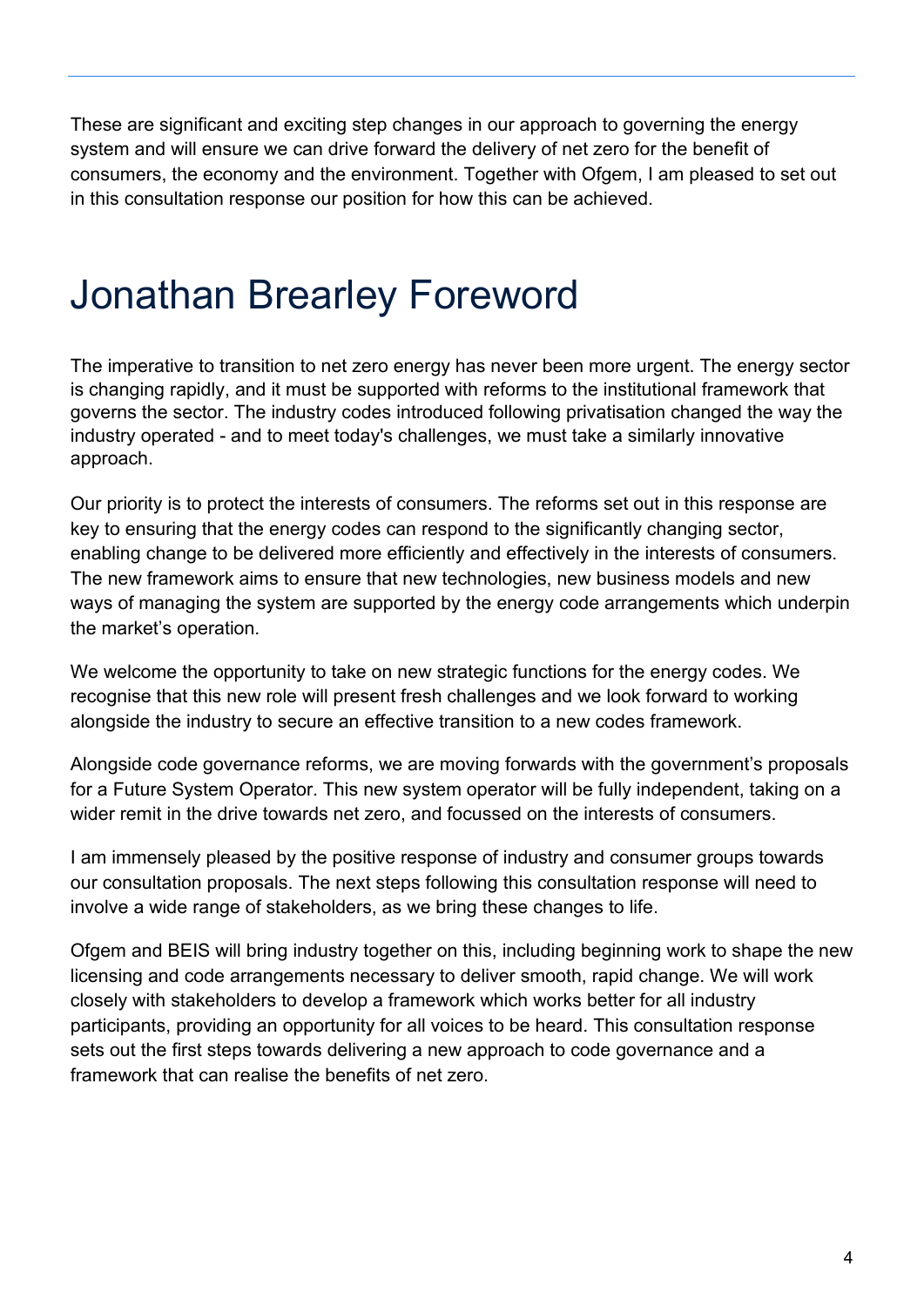## **Contents**

|      |                                                                                     | 3  |  |  |  |  |
|------|-------------------------------------------------------------------------------------|----|--|--|--|--|
|      |                                                                                     |    |  |  |  |  |
|      |                                                                                     |    |  |  |  |  |
|      |                                                                                     |    |  |  |  |  |
| 1.1. |                                                                                     |    |  |  |  |  |
| 1.2. | Summary of stakeholder engagement and responses received _____________ 8            |    |  |  |  |  |
| 1.3. |                                                                                     |    |  |  |  |  |
| 1.4. |                                                                                     |    |  |  |  |  |
|      |                                                                                     |    |  |  |  |  |
| 2.1. | Question 1 - Licensing of a code manager for engineering standards _______ 13       |    |  |  |  |  |
| 2.2. | Question 2 - Regulation of central system delivery bodies ________________ 15       |    |  |  |  |  |
|      |                                                                                     |    |  |  |  |  |
| 3.1. | Question 3 - Roles and responsibilities of the strategic function ____________ 18   |    |  |  |  |  |
| 3.2. | Question 4 – Roles and responsibilities of the code manager function _______ 23     |    |  |  |  |  |
| 3.3. | Question 5 - Roles and responsibilities of stakeholders ____________________25      |    |  |  |  |  |
|      |                                                                                     |    |  |  |  |  |
| 4.1. | Question 6 - Appealing code manager decisions under option 1 ___________ 28         |    |  |  |  |  |
| 4.2. | Question 7 – Appealing code manager function decisions under option 2 29            |    |  |  |  |  |
| 4.3. | Question 8 – Appealing decisions made by Ofgem under option 1 and 2 130             |    |  |  |  |  |
| 4.4. | Question 9 - Thoughts on other potential appeal routes ______________________32     |    |  |  |  |  |
|      | 5. Preferred option - Ofgem as a strategic body__________________________________33 |    |  |  |  |  |
|      | 5.1. Question 10 - Operating model and accountability structure for option 1 33     |    |  |  |  |  |
| 5.2. | Question 11 - Monitoring and evaluation under option 1_________________________36   |    |  |  |  |  |
| 5.3. |                                                                                     |    |  |  |  |  |
| 5.4. |                                                                                     |    |  |  |  |  |
| 5.5. | Question 14 - Accountability for code manager budgets_____________________43        |    |  |  |  |  |
|      |                                                                                     |    |  |  |  |  |
| 6.1. | Question 15 – Operating model and accountability structure for option 2 144         |    |  |  |  |  |
|      |                                                                                     | 46 |  |  |  |  |
| 7.1. | Question 16 - Best option to reform code governance ____________________________    | 46 |  |  |  |  |
|      | 48                                                                                  |    |  |  |  |  |
| 8.1. | Question 17 - Estimated costs for code manager function _____________________48     |    |  |  |  |  |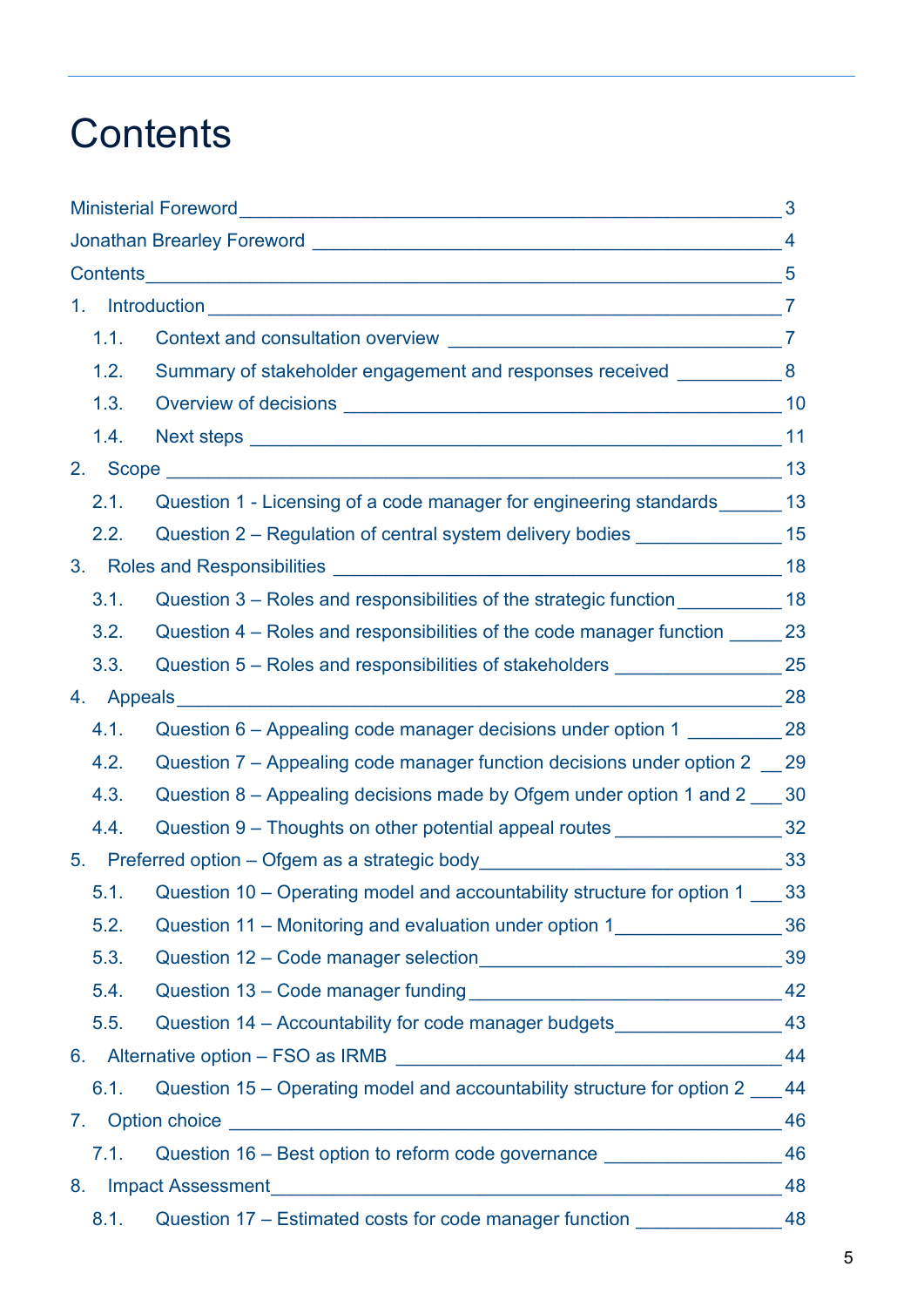|                | 8.2. | Question 18 - Case studies                                                                           | 49  |
|----------------|------|------------------------------------------------------------------------------------------------------|-----|
|                | 8.3. | Question 19 – Scale and type of benefits to industry                                                 | 49  |
| 9 <sub>1</sub> |      | Implementation                                                                                       | -51 |
|                | 9.1. | Question 20 – Wider industry developments                                                            | 51  |
|                |      | 9.2. Question 21 – Implementation issues, risks or transition considerations 52                      |     |
| 10.            |      | General 2008 2009 2010 2021 2022 2023 2024 2025 2026 2027 2028 2021 2022 2023 2024 2025 2026 2027 20 | 54  |
|                |      | 10.1. Question 22 – Public Sector Equality Duty (PSED)                                               | 54  |
|                |      | Annex A - Methodology                                                                                | 55  |
|                |      | Annex B – Overview of responses                                                                      | 56  |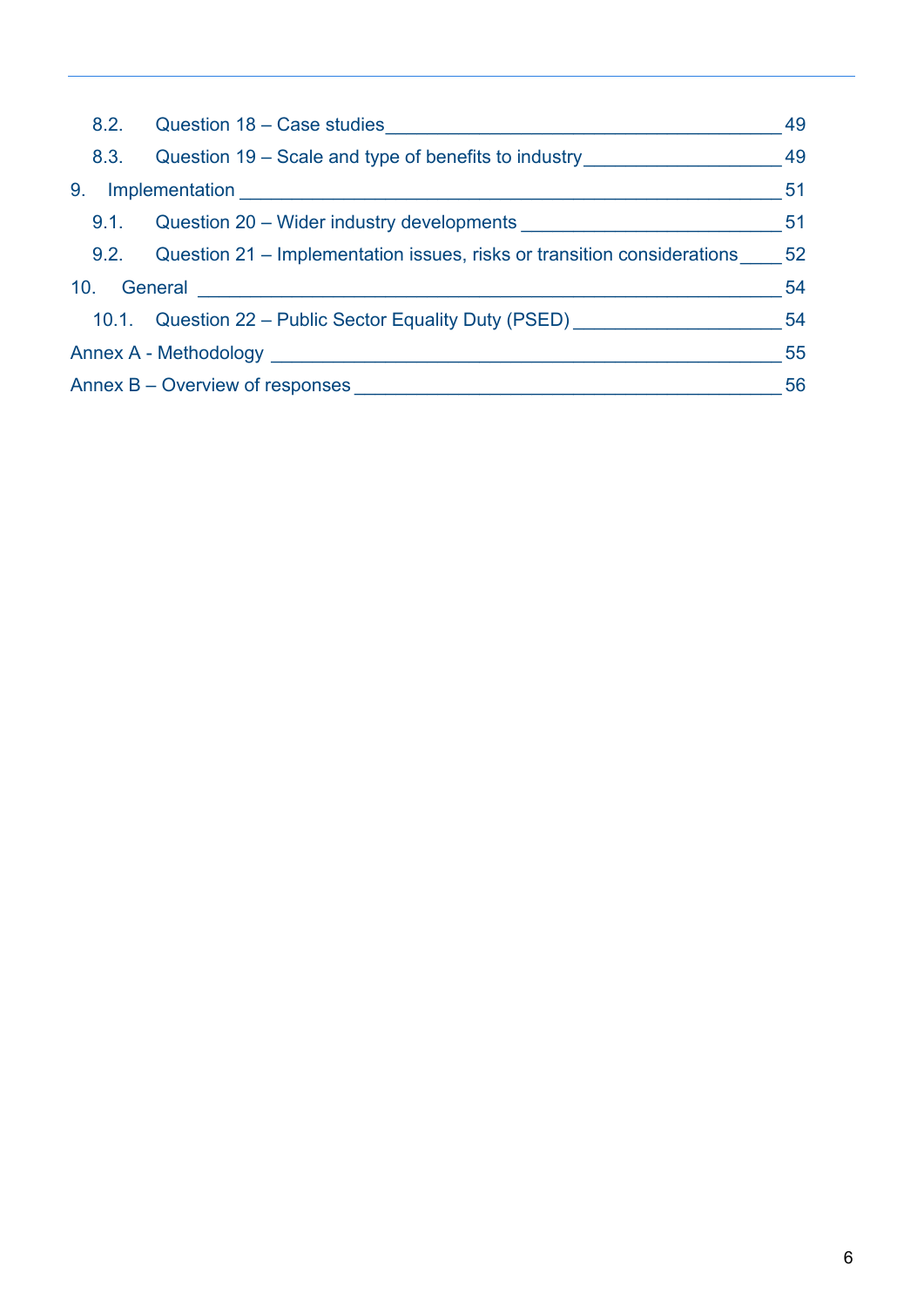## 1. Introduction

## 1.1. Context and consultation overview

On 20 July 2021, BEIS and Ofgem launched a consultation on the design and delivery of energy code reform,<sup>[1](#page-6-0)</sup> which built on the BEIS-Ofgem consultation launched in 2019 on the same topic. This document forms the government response to both consultations and also sets out some high-level details on our legislative proposals.

### **2019 consultation**

In our [2](#page-6-1)019 consultation,<sup>2</sup> we set out four proposed areas of reform for code governance: providing strategic direction; empowered and accountable code management; independent decision-making; and code consolidation and simplification. We then suggested that these reform areas could be delivered by two potential models: a strategic function performed by a 'strategic body' and a separate code manager function; or an Integrated Rule Making Body (IRMB), where strategic and code manager functions are combined in one organisation. We also put forward potential options for where the strategic body or IRMB would best sit, seeking views on Ofgem, the Electricity System Operator (ESO), and a potential new independent body.

Most respondents to the 2019 consultation agreed with our four areas of reform and with our proposal to introduce a strategic function and a code manager function. Roughly three times as many respondents were in favour of having a strategic body with separate code managers than an integrated rulemaking body. Most respondents identified Ofgem as their preference for who should take on the role of the strategic function. We published a summary of responses in December 2020.<sup>[3](#page-6-2)</sup>

### **2021 consultation**

In our 2021 consultation, we consulted on more detailed proposals for reform. The main question asked by this consultation was which of two **institutional governance options** we should take forward: our preferred option of designating Ofgem as a strategic body over the codes alongside licensed code manager(s) (Option 1); or our alternative option of giving the

<span id="page-6-2"></span><sup>3</sup> Reforming the energy industry codes consultation: summary of responses, BEIS, December 2020. [https://assets.publishing.service.gov.uk/government/uploads/system/uploads/attachment\\_data/file/943756/reformi](https://assets.publishing.service.gov.uk/government/uploads/system/uploads/attachment_data/file/943756/reforming-energy-code-summary-responses-.pdf) [ng-energy-code-summary-responses-.pdf](https://assets.publishing.service.gov.uk/government/uploads/system/uploads/attachment_data/file/943756/reforming-energy-code-summary-responses-.pdf)

<span id="page-6-0"></span><sup>1</sup> Design and delivery of the energy code reform: consultation, BEIS, July 2021.

[https://assets.publishing.service.gov.uk/government/uploads/system/uploads/attachment\\_data/file/1004005/energ](https://assets.publishing.service.gov.uk/government/uploads/system/uploads/attachment_data/file/1004005/energy-code-reform-consultation.pdf) [y-code-reform-consultation.pdf](https://assets.publishing.service.gov.uk/government/uploads/system/uploads/attachment_data/file/1004005/energy-code-reform-consultation.pdf)

<span id="page-6-1"></span><sup>&</sup>lt;sup>2</sup> Reforming the energy industry codes: consultation document, BEIS, July 2019.

[https://assets.publishing.service.gov.uk/government/uploads/system/uploads/attachment\\_data/file/828302/reformi](https://assets.publishing.service.gov.uk/government/uploads/system/uploads/attachment_data/file/828302/reforming-energy-industry-codes-consultation.pdf) [ng-energy-industry-codes-consultation.pdf](https://assets.publishing.service.gov.uk/government/uploads/system/uploads/attachment_data/file/828302/reforming-energy-industry-codes-consultation.pdf)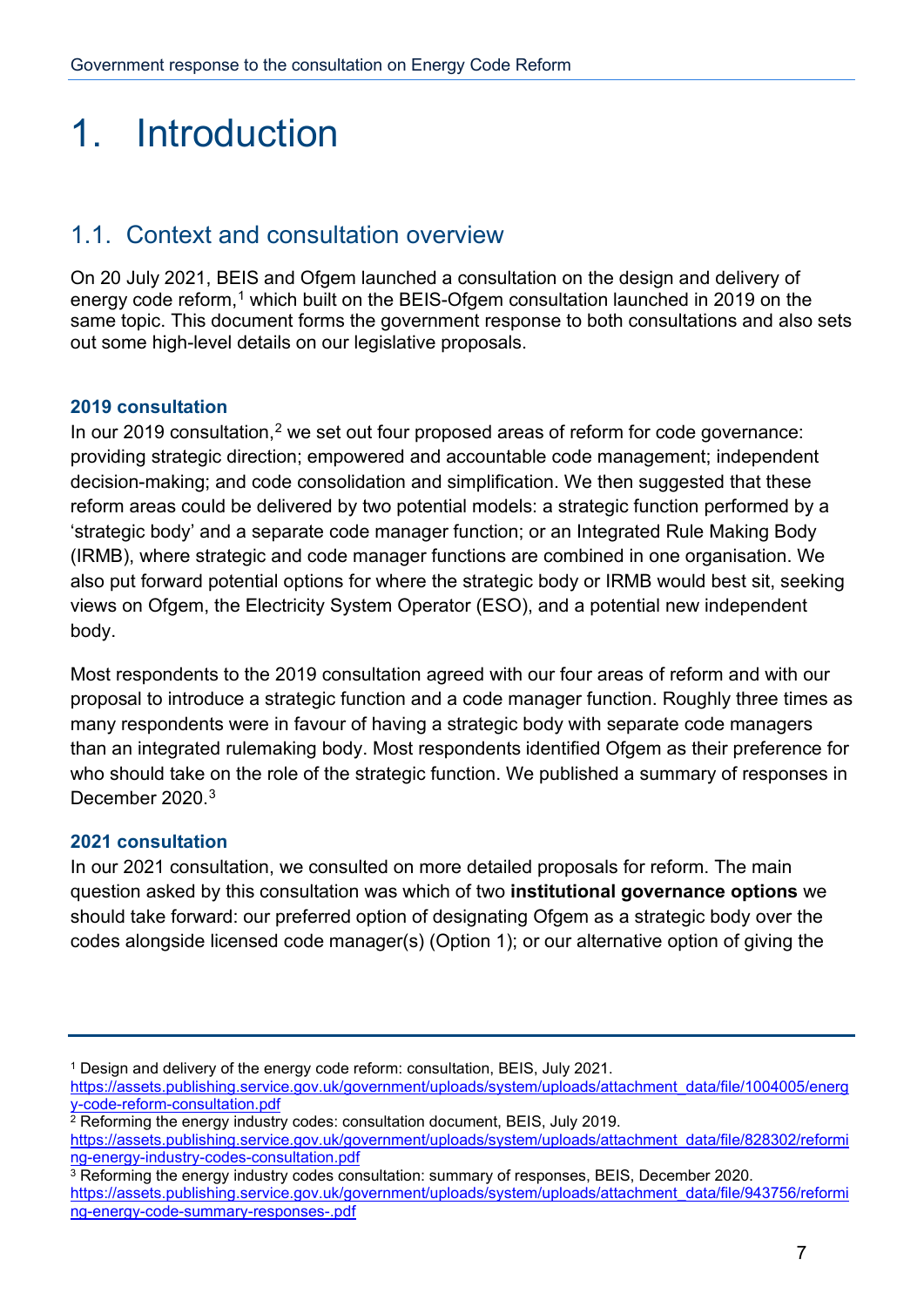Future System Operator (FSO) the role of an IRMB (Option 2). [4](#page-7-0) Regardless of which option was chosen, we proposed to include all 11 codes<sup>[5](#page-7-1)</sup> in the **scope** of our reforms, as well as specific central system delivery bodies and engineering standards.

The consultation also set out the **proposed roles and responsibilities of the strategic function**, with our key proposal being that the strategic function would develop a strategic direction for codes. Under Option 1, Ofgem would have the power to select and licence code managers, either by tender, licensing a built-for-purpose company or direct selection. Under Option 2, this power would not be necessary because the code management function would be integrated within the FSO.

We also proposed that the **code management function** would take on the roles currently played by code administrators and code panels, including decision-making, while continuing to draw on the expert advice and experience of **stakeholders** through new stakeholder advisory forums. However, we noted that further consultation and engagement on many of these proposals would be necessary before we could take a decision on the finer details.

In addition, we included proposals on **appeals and compliance**, potential **operating models** for both institutional governance options, and some preliminary thinking on how we might **implement the reforms**.

## 1.2. Summary of stakeholder engagement and responses received

The consultation was published on gov.uk and on the BEIS Citizen Space consultation hub on 20 July 2021 and closed on 28 September 2021. We also ran a virtual engagement event on 5 August 2021, where we presented and discussed the proposals with more than 100 interested parties, including code parties, code administrators and trade associations.

We received 56 responses to the consultation from a range of organisations, including large and small code parties, code administrators, system bodies, trade associations and interested charities. A clear majority of all respondents agreed with our preferred option, where Ofgem would become the strategic body and establish separate code managers. Our proposals on the roles and responsibilities of the strategic and code manager functions were also supported, with many respondents expressing a desire to engage further on elements of our proposals that will be subject to future consultation.

Given the large number of responses to our consultation, this document focuses on the most common or relevant points for each consultation question, rather than summarising every point

<span id="page-7-0"></span><sup>4</sup> In parallel with the code reform consultation in July 2021, BEIS launched a consultation on the FSO [\(https://www.gov.uk/government/consultations/proposals-for-a-future-system-operator-role\)](https://www.gov.uk/government/consultations/proposals-for-a-future-system-operator-role), proposing to bring together the Electricity System Operator (ESO) and the forward-looking elements of the Gas System Operator (GSO) together in a new entity, which will enable the systems to be transformed to ensure the energy system drives progress towards net zero. In the code reform consultation, we stated that our alternative option of giving the FSO the role of the IRMB would depend on such an FSO being established.

<span id="page-7-1"></span><sup>5</sup> There are now ten codes due to the merging of the SPAA and MRA into the REC.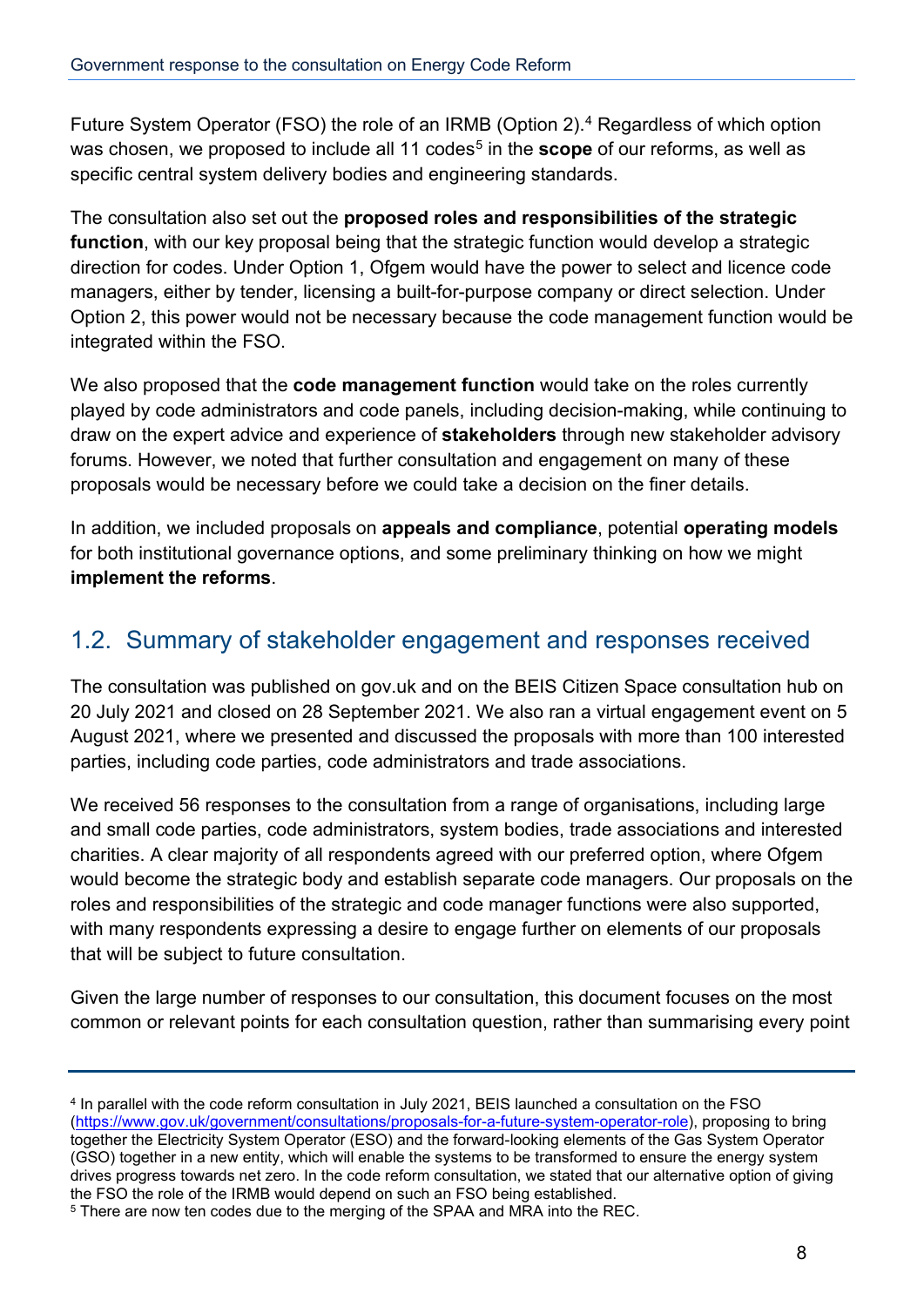made. We have, however, considered and given due weight to all responses when developing the details of our proposed reforms.<sup>[6](#page-8-0)</sup>

We do not use the exact or absolute numbers of respondents in this document, mainly because the number of respondents to each question varied. Instead, we use the following categories:

- "most" is used when referring to more than 50 per cent of those that provided a response to the question;
- "many" is used when referring to 21-50 per cent of those that provided a response to the question;
- "some" is used when referring to 11-20 per cent of those that provided a response to the question; and
- "a few" is used when referring to up to 10 per cent of those that provided a response to the question.<sup>[7](#page-8-1)</sup>

This is a joint consultation response document from BEIS and Ofgem. We issued the consultation as a joint document because we recognise that the potential benefits to industry and consumers of an agile system that supports innovation are significant, and that BEIS and Ofgem have distinct but complementary roles in meeting this objective. The joint consultation means BEIS and Ofgem have been working closely together to develop a coherent code reform policy position, taking into account our respective responsibilities over different parts of the legal and regulatory framework.

This response document sets out a number of decisions in relation to the energy code framework and its governance. Where decisions have been made, these have received Ministerial approval and require legislation to enable them. However, not all of the design features of this new governance framework have been decided. BEIS and Ofgem will continue to work together, and with industry, to further develop the detailed design of these reforms, such as code manager licence conditions and the role played by stakeholder advisory forums. This policy will be enabled across a range of mechanisms, such as secondary legislation, licences, and codes. They will therefore be subject to ongoing engagement with stakeholders, and to a range of decision-making processes.

This is a joint consultation response document from BEIS and Ofgem so the use of 'we' throughout refers to both parties collectively. Where a statement made in this document applies to only one of us, we have identified this explicitly below.

<span id="page-8-0"></span><sup>&</sup>lt;sup>6</sup> All non-confidential responses will be published on Ofgem's website

<span id="page-8-1"></span><sup>&</sup>lt;sup>7</sup> For further information on how we analysed the responses, please see Annex A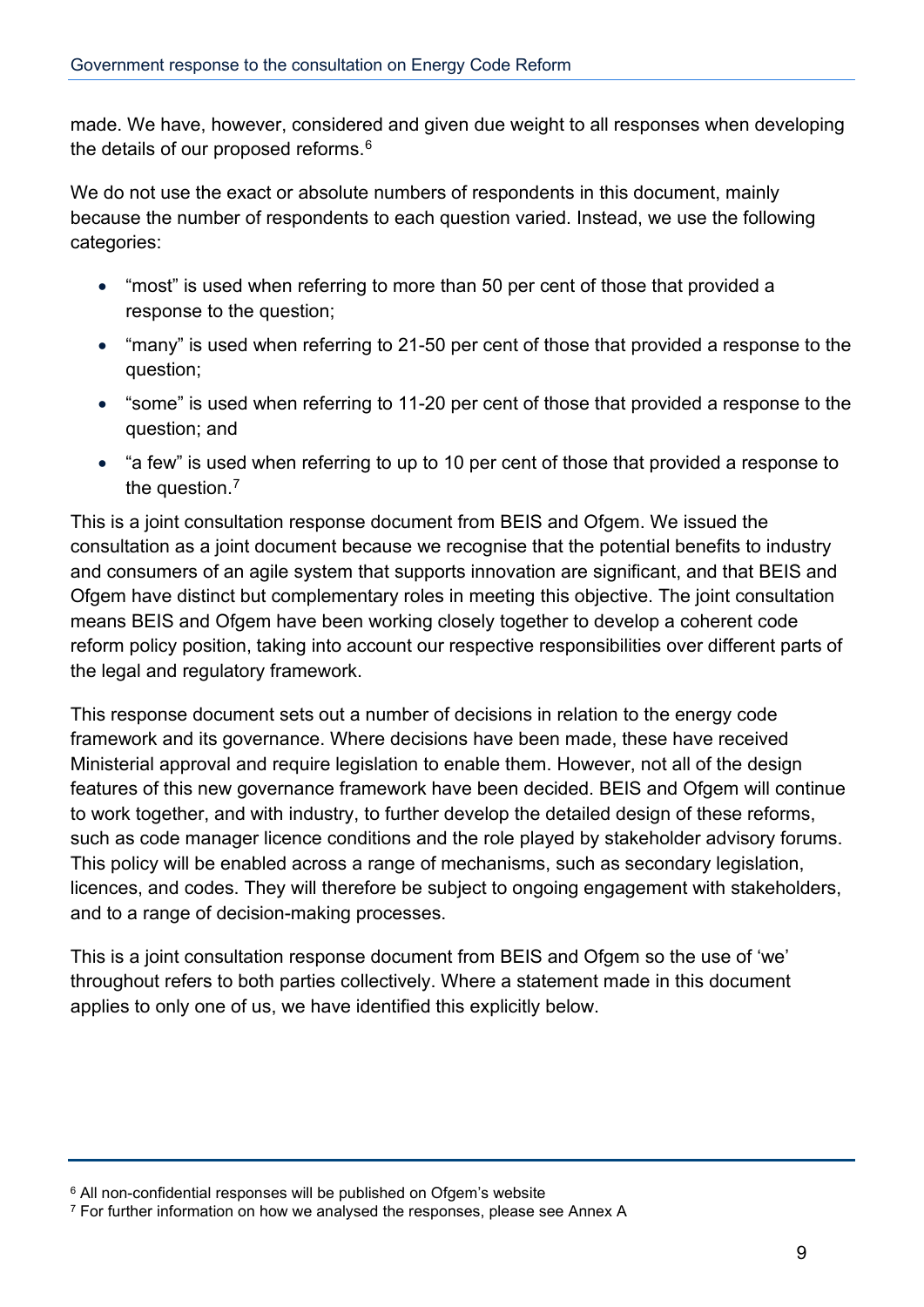## 1.3. Overview of decisions

We have decided to implement our preferred option (Option 1), where Ofgem will be given new strategic code functions, including the ability to establish and regulate (via licence) one or more code manager(s). This decision is expected to result in a long-term net benefit for industry and consumers, with no adverse material impact on consumer energy bills.<sup>[8](#page-9-0)</sup>

For the sake of regulatory and legislative simplicity, this decision will result in an expansion of Ofgem's existing functions rather than the creation of a distinct entity known as the 'strategic body'. This means that the strategic code functions will constitute new roles for Ofgem, rather than a new body that Ofgem is taking on.

The scope of the new governance framework will extend to the 10 current electricity and gas codes, as well as relevant central system delivery bodies and engineering standards. We have decided not to license central system delivery bodies at this point in time but future changes in circumstance may warrant further consideration of this matter.

We will be expanding Ofgem's functions by providing it with the following new strategic code functions:

- **Publishing a strategic direction:** Ofgem will be required to publish an annual strategic direction to set out its vision for how the codes should evolve over the following year, which the code managers will then implement. The contents of this document will need to take into account relevant material from the latest Strategy and Policy Statement (SPS), which will be published by BEIS, as well as consider the implications of recent market developments and any advice provided by the Future System Operator (FSO). It will also be subject to public consultation.
- **Making direct code changes**: Ofgem will have the ability to change the codes directly in a limited range of circumstances where the normal processes would not be appropriate: where the change is urgent; where the relevant code manager may have an adverse conflict of interest; where the change is particularly complex; or where the change is related to code consolidation. To limit this power, all direct code changes will be subject to public consultation, potential veto by the Secretary of State, and a right of appeal to the Competition and Markets Authority (CMA).
- **Licensing code managers**: Ofgem will have the power to select and license a code manager for each in-scope code or engineering standard. When using this power, Ofgem will be able to select a code manager via a range of selection options, both competitive and non-competitive. We anticipate that these regulations will include several options, such as direct selection of a suitable entity or the creation of a built-forpurpose company, as well as detailed criteria regarding when each option should be used.

<span id="page-9-0"></span><sup>&</sup>lt;sup>8</sup> See the impact assessment published alongside this consultation response for details of the relevant analysis: https://www.gov.uk/government/consultations/energy-code-reform-governance-framework.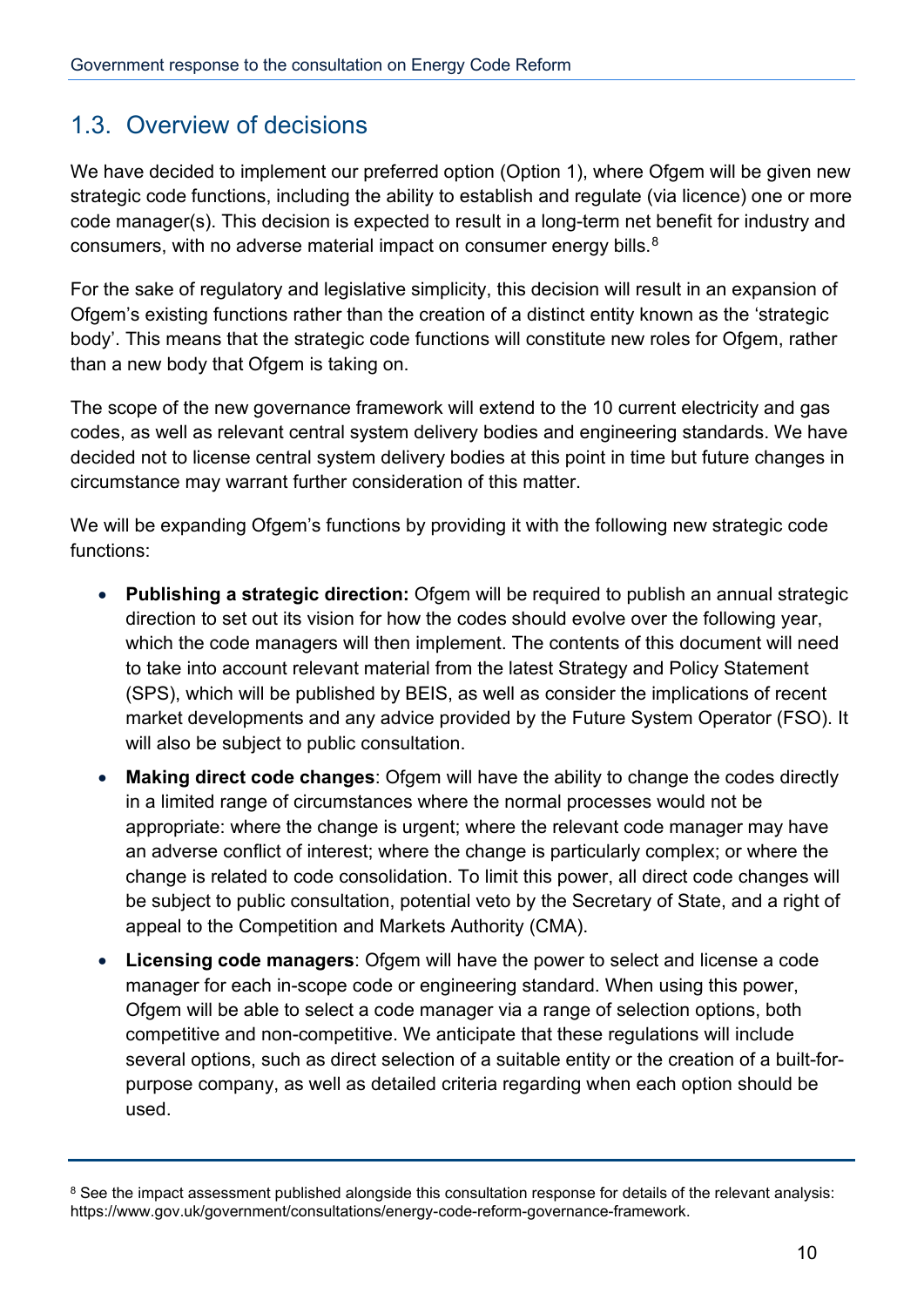• **Directing system delivery bodies**: Ofgem will also have the power to issue directions to in-scope central system delivery bodies to ensure that they do what is required by a code or what is reasonably necessary to facilitate the ongoing efficient operation of the codes.

In addition to taking on these new functions, Ofgem will continue to play its existing role in code governance, such as by being responsible for approving material code modifications.

BEIS has decided not to allow Ofgem to delegate these new functions to third parties or to enable it to redesignate all of its new functions to an alternative organisation without new primary legislation. However, BEIS will be granting the Secretary of State the power to permanently transfer the duty to publish a strategic direction from Ofgem to the FSO, subject to public consultation, if it emerges that the FSO is better placed than Ofgem to exercise this specific strategic function in future.

We have also decided to replace code administrators and code panels with a class of newly licensed code manager, who will be responsible for playing an enhanced role in the code change process and delivering the strategic direction set by Ofgem. Ofgem will carry out further consultation on the roles and responsibilities of code managers, which will provide stakeholders with the opportunity to input on these details before they are implemented.

The transition from the current governance structure to the new governance structure will take place on a code-by-code basis, with a code considered to have 'gone live' once its first code manager has been put into place. To facilitate this transition, Ofgem will be granted powers to modify relevant codes and licences, as well as to modify or terminate contracts, for an anticipated period of up to seven years from the passage of legislation. The precise sequencing of this process will be dependent on the outcome of further consultation by Ofgem on approaches to code consolidation, which will also fall within the scope of its transitionary powers.

Ofgem will also be granted a power to establish transfer schemes for the purposes of facilitating the transition from code administrators to code managers, with all such schemes subject to consultation with the affected parties and approval by the Secretary of State.

## 1.4. Next steps

The proposed reforms will require primary legislation to implement, which Government plans to introduce when Parliamentary time allows. Some of these proposals will also rely on provisions set out in secondary legislation, the details of which we will be developing over the course of the next year.

We cannot yet be certain of timings for any legislation. Therefore, it is not yet possible to set a firm timescale for the overall transition to the new code governance framework. However, if legislation were to be enacted at the earliest opportunity, we might expect Ofgem's new strategic functions to be established around 2023 (although the majority of these functions would not 'go live' in relation to a specific code until after the initial code manager had been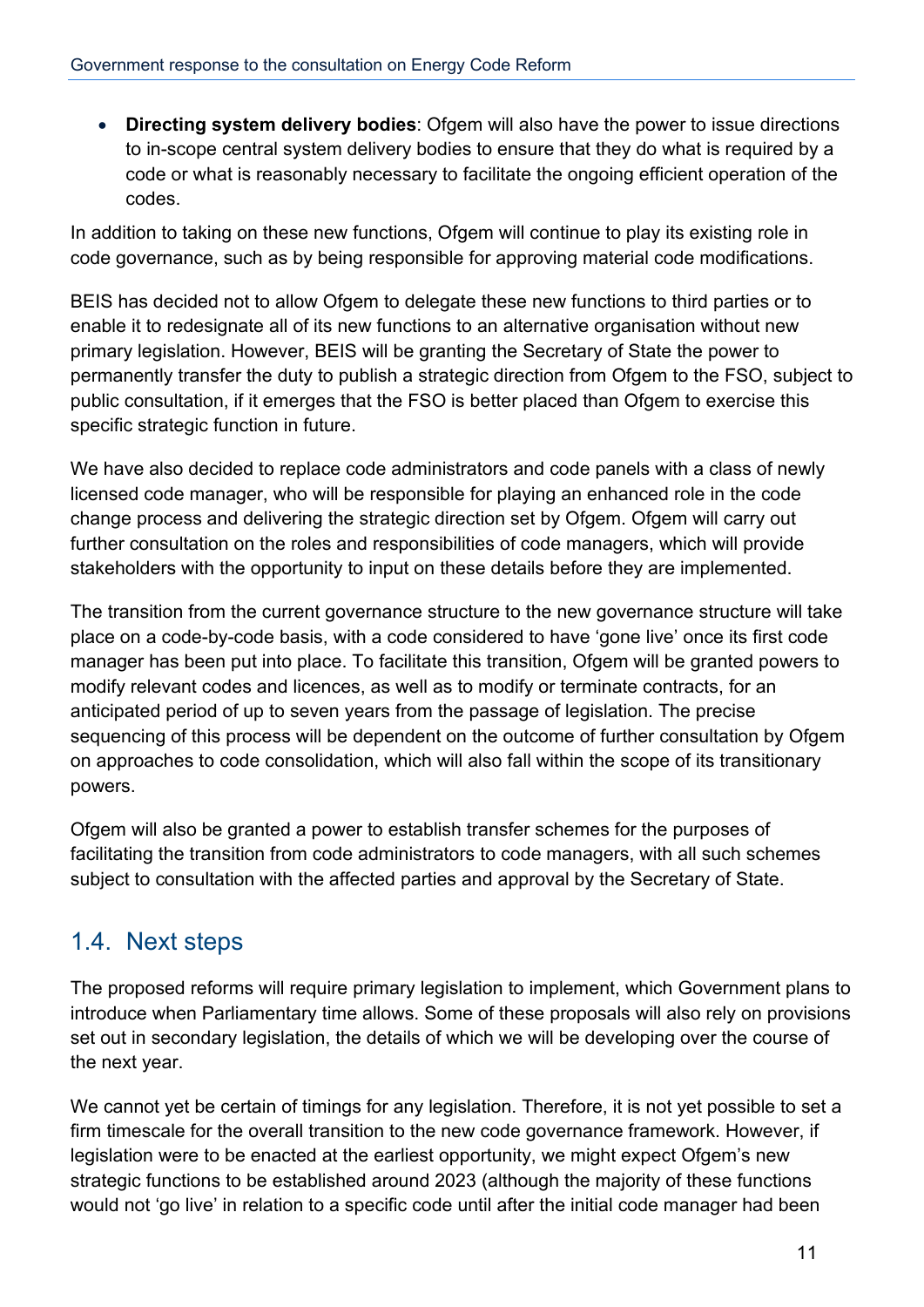appointed). Any changes to licences, codes and contracts required to facilitate the transition to the new code management regime would then follow, as would any steps towards the implementation of code consolidation.

In addition to these legislative measures, the implementation of code reform will also require Ofgem to take the lead on transitionary arrangements. This will involve further consultation on detailed elements of code reform, such as code manager licence conditions and the roles played by stakeholder advisory forums, as well as the development of a high-level plan for code consolidation. Engagement on these topics will begin this year.

To provide further clarity on next steps, Ofgem will set out more details on its intended approach to implementation, transition, and stakeholder engagement in an open letter later this year. BEIS will also continue to engage with stakeholders moving forward, both to seek input into the drafting of required secondary legislation and to ensure a smooth transition to the new governance framework.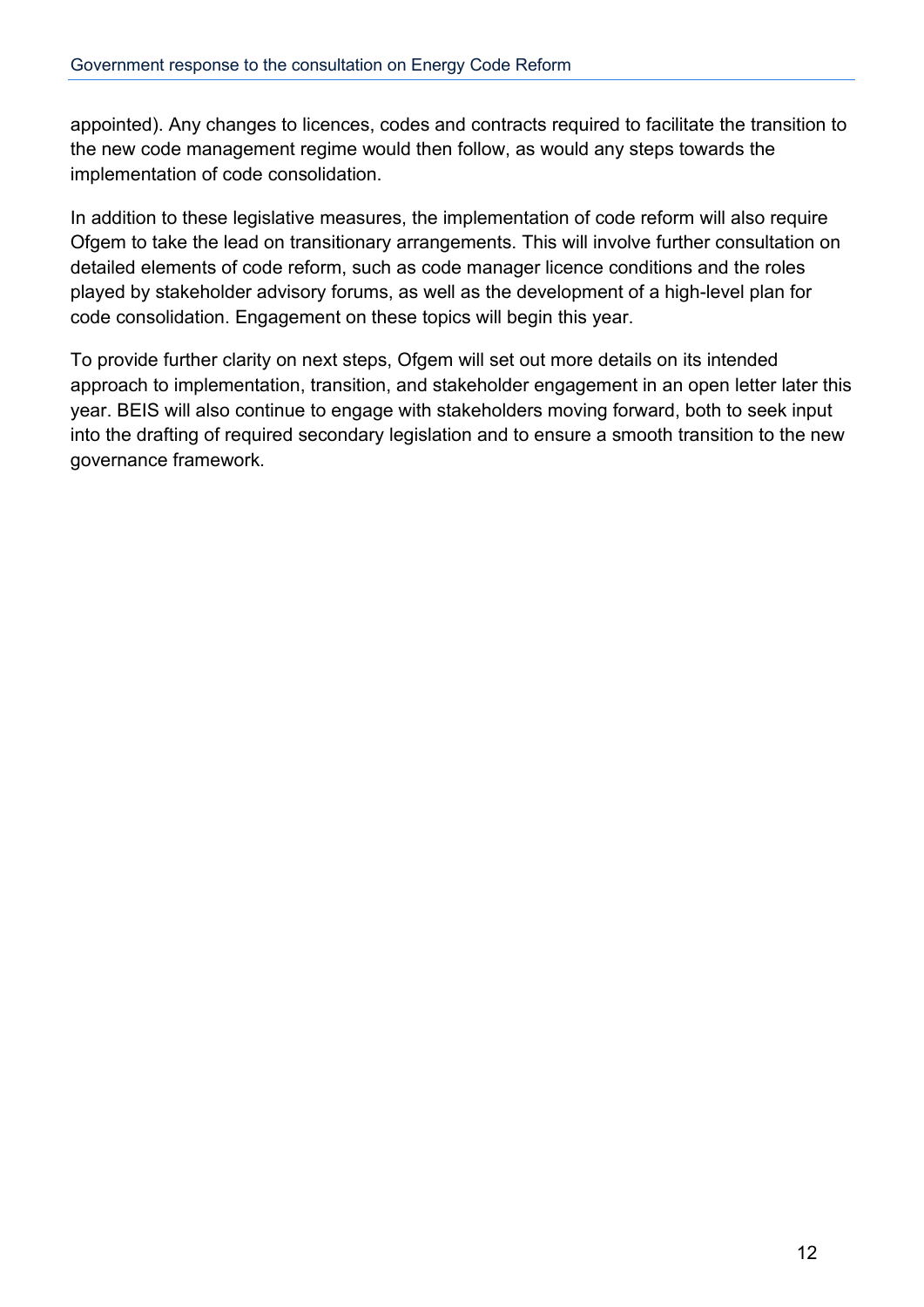## 2. Scope

## 2.1 Question 1 - Licensing of a code manager for engineering standards

*To what extent do you agree with our proposals on the licensing of a code manager for engineering standards?*

#### **What we said**

Engineering standards are requirements specifying how the physical electricity and gas infrastructure must be built, maintained, and operated. In the consultation, we proposed that the Distribution Code, Grid Code and Security and Quality of Supply Standard (SQSS), and their subsidiary documents, should be included in the scope of our reforms by being granted their own code manager(s), as we consider them closely linked to the delivery of our stated objectives of code governance reform. We proposed that the full roles and responsibilities of the code manager function would also apply in this instance, including powers to propose code changes and to take decisions on non-material code changes.

#### **What you said and our response**

**What you said**: Most respondents either agreed or strongly agreed that the electrical engineering standards identified in our consultation should be overseen by a licensed code manager. Respondents suggested that these standards will be key to the delivery of net zero objectives. By contrast, one respondent argued that it was unnecessary to appoint a licensed code manager to oversee engineering standards.

**Our response**: Ofgem will appoint one or more licensed code manager(s) to oversee the inscope engineering standards identified in our consultation, with the exact number dependent on the outcome of code consolidation. Building on the recommendations of the engineering standards review, we consider that the appointment of a code manager will enable more coordinated and efficient evolution and adaptation of these standards over time.

**What you said**: Among those that voiced support for bringing electrical engineering standards into scope, some respondents suggested that their support was contingent on the code manager having appropriate technical knowledge and expertise to be able to perform its role effectively. By contrast, one respondent cited doubts about the code manager being able to harbour such knowledge and expertise as their argument against the electrical engineering standards being brought into scope of our reforms.

**Our response**: We note the comments from respondents around ensuring that the code manager has a suitable level of skill and expertise to effectively manage the engineering standards. To achieve this, we intend the processes established for appointing code managers to be designed in such a way as to ensure that the licensed code manager(s) for engineering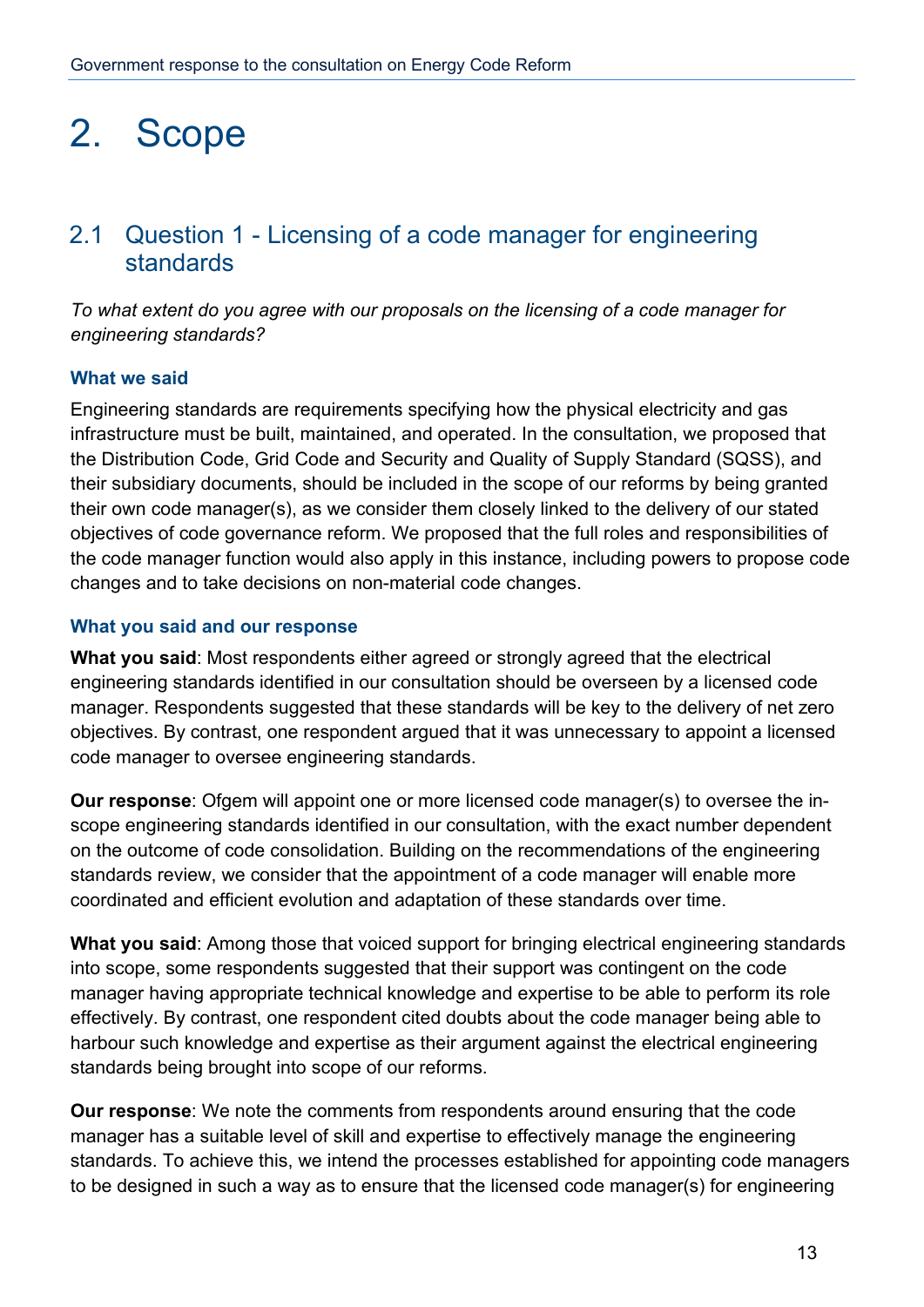standards is sufficiently equipped for the role, including in relation to technical expertise and knowledge.

**What you said**: In relation to other engineering standards, some respondents suggested that the existing gas engineering standards should be included within the scope of our reforms, while a few respondents supported these standards being kept under review by the strategic body and possibly brought into scope in future. Among those in favour of the gas standards being in scope, respondents argued that these standards have an impact on the interactions between network licensees and their customers. Conversely, a few respondents expressed a preference for gas engineering standards to be kept separate, suggesting that the current governance arrangements in place for these standards are effective.

**Our response**: We note the views from some respondents that the scope of our reforms should be extended to include existing gas engineering standards. Our proposals for engineering standards were built on the recommendations of the engineering standards review, which focussed on electricity engineering standards. The review noted that there are other standards, such as those overseen by the British Standards Institution (BSI) and the Institution of Gas Engineers and Managers (IGEM), which do not have a direct impact on consumers, and for which the current arrangements for their management and operation have proven to be successful. We do not propose at this stage to bring any other engineering standards into scope, other than those set out in the Distribution Code, Grid Code, and SQSS, and their subsidiary documents.

**What you said:** A few respondents voiced support for the FSO having a key role in the development of engineering standards, citing the existing levels of knowledge and expertise currently held by the system operator in relation to these standards. However, one respondent advised against the FSO taking on the code manager role for standards due to potential conflicts of interest.

**Our response:** We recognise the level of expertise and knowledge currently held by the system operator in relation to transmission engineering standards. As set out in our consultation, the FSO could in principle be licensed as a code manager for one or more codes and in-scope engineering standards. However, potential conflicts of interest would need to be carefully considered before any such licence were granted. We also recognise that the FSO would need the proper skill set in distribution electrical engineering if it were to undertake the code manager role for distribution engineering standards. Where the FSO is not appointed as the code manager for these standards, we anticipate that it will have a role in providing advice and insight to ensure a whole system approach is taken. This may include providing advice or input into the ongoing management and development of in-scope engineering standards. The extent of any such role will be decided in future.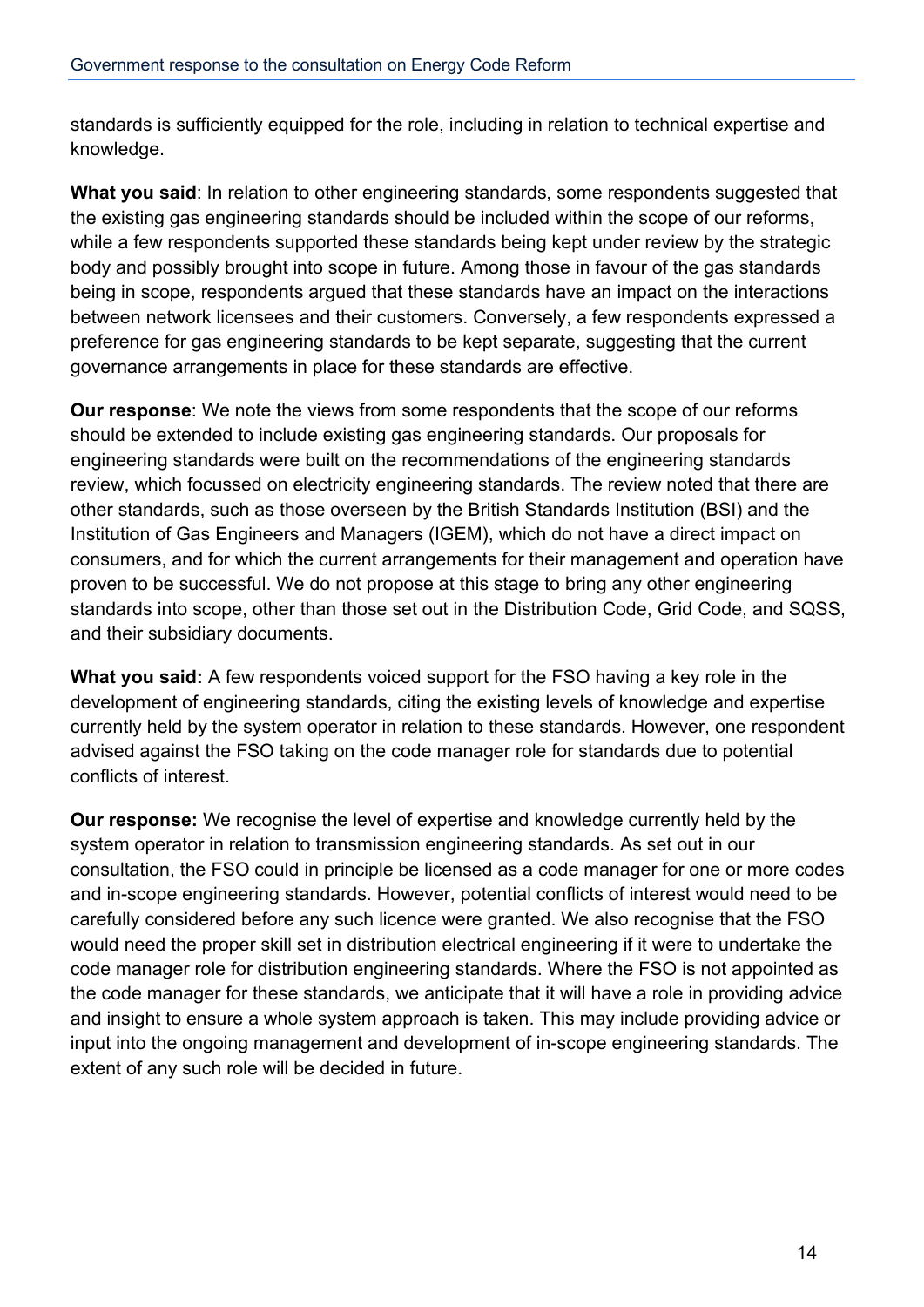## 2.2 Question 2 – Regulation of central system delivery bodies

*What are your views on how central system delivery bodies should be regulated by the strategic function?*

## **What we said**

In our consultation we proposed that the four central system delivery functions identified below should be captured within the scope of our reforms:

- the central system delivery function for systems underpinning the gas industry arrangements (including those contained in the UNC) that is currently undertaken by Xoserve;
- the central system delivery function for systems underpinning the electricity industry balancing and settlement arrangements that is currently undertaken by Elexon;
- the central system delivery function underpinning the rules and requirements for service delivery for smart metering that are under the SEC, and;
- the central system delivery function underpinning the DTS, which carries data that is used in the change of supplier process.

We also said that we anticipate that the Central Switching Service will be brought into scope once it is in live operation. These central systems play an important role in the current governance framework and we consider them to be vital to the future development of the system. In the consultation, we noted that our reforms provided an opportunity to consider further ways in which lines of accountability between central system delivery bodies and their users could be strengthened. We also proposed to give the strategic function powers to direct central system delivery bodies for the purposes of delivering the strategic direction, including where the central system delivery functions are carried out by different persons than those carrying out code manager functions.

## **What you said and our response**

**What you said**: Most respondents expressed a desire for better coordination between code management and system delivery so that code and system changes are delivered in a timely and efficient manner. However, respondents had mixed views on the best ways of achieving this. Some respondents were supportive of our proposal to give the strategic body power to direct central system delivery bodies, arguing that this would ensure the effective delivery of the strategic direction for codes. Many respondents were supportive of system delivery becoming a licensable activity, with many of them arguing that licensing establishes clear lines of accountability and would give the strategic body greater oversight and control of the performance of central system delivery bodies. Further, a few of those respondents in favour of licensing also suggested that it would allow for good performance to be incentivised and would build more competition in the delivery of central systems.

Alternatively, many respondents were against licensing central system delivery bodies, although fewer respondents were opposed to licensing than were in favour of it. Respondents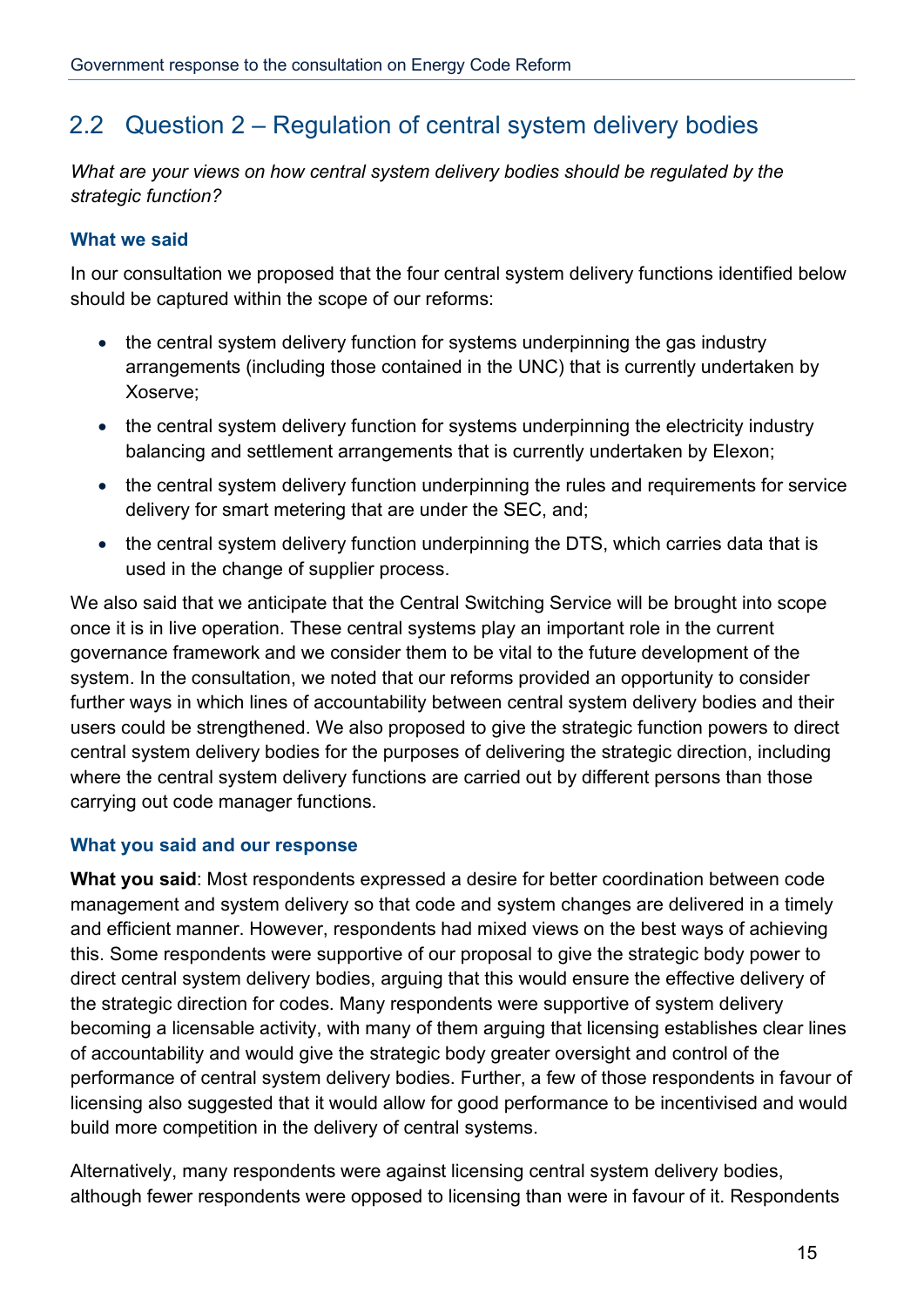who were opposed to licensing argued that it would introduce a disproportionate level of regulatory oversight over central system delivery and would not achieve the desired outcomes. Respondents also argued that it may inhibit innovation where the spending of these bodies needs to be justified through a licence mechanism.

**Our response**: In line with our consultation proposals, we intend that the four central system delivery functions identified will be captured within the scope of our reforms. As stated in our consultation, we also anticipate that the Central Switching Service will be included in scope once it is in live operation. In addition, as part of implementing market-wide half-hourly settlement (MHHS), in December 2021 Ofgem published a decision that industry should develop an 'Event Driven Architecture' (EDA) to enable the Target Operating Model for MHHS. Ofgem is now consulting on the ongoing governance, funding and operation of the MHHS EDA, and expects to publish its decision in April 2022. Given the anticipated role of the EDA, there may be merit in considering whether it should be within the scope of these reforms in due course. However, Ofgem would engage further with stakeholders ahead of any changes in this area.

We agree with the majority view offered by respondents that better coordination is needed between code managers and central system delivery bodies to ensure the effective and efficient development and delivery of code and system changes. To this end, we intend to place licence obligations on the code manager(s) to cooperate with the central system delivery bodies for the purposes of delivering the strategic direction. Furthermore, we have decided to give Ofgem, as part of its new strategic code functions, the power to direct central system delivery bodies for the purposes of ensuring that these delivery bodies do what is required of them by a code or what is reasonably necessary to facilitate the ongoing efficient operation of the codes. These directions will be enforceable under Ofgem's existing enforcement powers (as a "relevant requirement" under the Gas Act 1986 and the Electricity Act 1989).

We note that many respondents supported licensing of central system delivery bodies, and the views offered in support of this option that licensing would establish clearer lines of accountability and oversight. We do not consider such licensing arrangements to be appropriate at this time and as such do not intend to pursue this option through this review. As set out above, our proposed reforms seek to achieve enhanced oversight of central system delivery bodies, and improved coordination between central system delivery and code management, by giving Ofgem the power to direct these bodies for specific purposes. Nevertheless, we are aware that future changes in circumstance may warrant further consideration of this matter, and we have therefore not discounted possible licensing of central system delivery bodies in the future. Establishing any such licensing framework would require new primary legislation, and we would expect to engage with stakeholders before any changes were implemented.

**What you said**: More respondents favoured combining code management and system delivery than keeping the two functions separate, although many respondents presented arguments for either option. This split in views was also present among respondents who expressed support for licensing system delivery bodies, with a few respondents arguing for a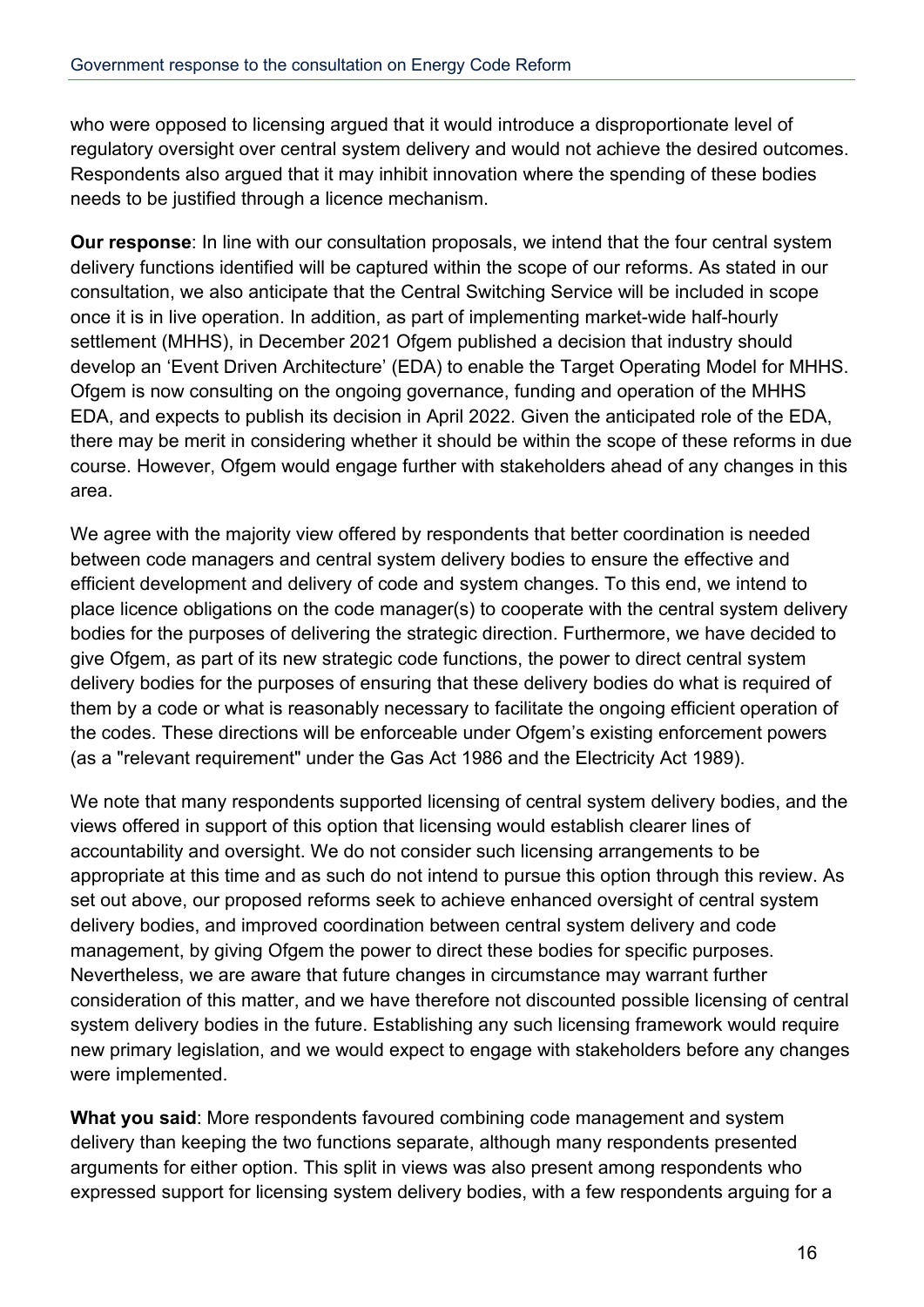combined licensable activity, and a few favouring establishing separate licences for code management and system delivery.

Arguments in favour of combining the functions included that this would drive efficiencies between the two activities in terms of progressing code and system changes. Alternatively, arguments in favour of establishing separate functions included that separation would make it easier to set clear performance targets and allow poor performance in one activity to be identified and addressed. Further, one respondent argued that granting different licences for code management and system delivery would ensure a more competitive selection process for both roles.

**Our response**: We note the contrasting views on whether central system delivery should be treated as a standalone activity or whether the same legal entity should undertake both central system delivery and code management functions. We consider that decisions in this space are best assessed on a case-by-case basis by Ofgem and therefore intend our reforms to retain, but not mandate, the option of a single legal entity undertaking both functions.

**What you said**: Finally, one respondent sought further clarity on the impact that our reforms would have on the Alt HAN Arrangements under the SEC, while another respondent suggested that more detail was required on which parts of the DTS would be included within the scope of our reforms.

**Our response**: As set out in our consultation, we intend that code managers should oversee most of, or all, decisions currently made by code panels. However, we note that there may be some decisions that are better placed with other forums, which could include the Alt HAN Forum. We intend our reforms to retain flexibility for Ofgem to assess any such decisions on a case-by-case basis and, where necessary and appropriate, to allow the code manager to be able to delegate decision-making responsibility to other forums. With regards to the DTS, we note comments from one respondent that this system supports a number of industry processes that are set out in the codes, in particular the REC and the BSC. We have therefore decided to include all DTS activities required by in-scope codes within the scope of our reforms. In practice, this means that it will be possible for Ofgem to issue directives to the central system delivery body responsible for the DTS, as outlined above, to ensure that it does what is required of it by a code or what is reasonably necessary to facilitate the ongoing efficient operation of the codes.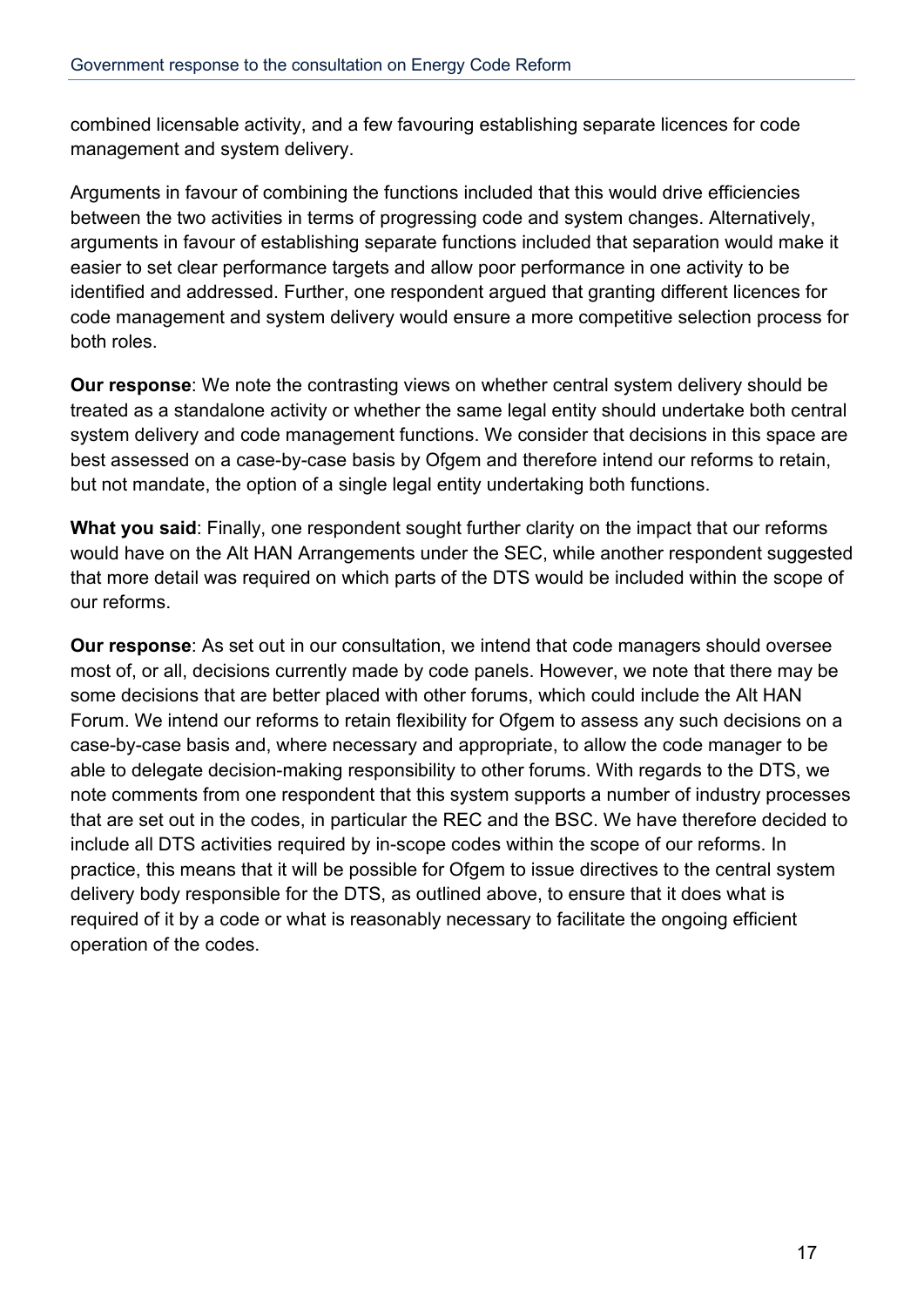## 3. Roles and Responsibilities

## 3.1 Question 3 – Roles and responsibilities of the strategic function

*To what extent do you agree with the detailed roles and responsibilities of the strategic function as set out in the consultation document?* 

#### **What we said**

In the 2021 consultation, we proposed establishing a strategic function with the ability to oversee code changes across the sector and related IT systems. We set out the roles and responsibilities of the strategic function as:

- developing and publishing a strategic direction for code managers, which would include identifying and analysing how the Government strategic vision for the energy sector and related policy priorities, and current and future trends in the energy market, create a need for changes across the code landscape;
- overseeing and monitoring the code change process;
- holding code managers accountable through licences; and
- delivering code changes, including the ability to develop or coordinate the development of the details of code changes, and to directly change the codes (with prior consultation of code manager and other stakeholders, where appropriate).

We said that most roles and responsibilities of the strategic function and the code manager function would be very similar for option 2, where the FSO would take on the role of the IRMB. However, we noted that certain roles might need to differ under this option, either to account for Ofgem's duties as the regulator or to manage potential conflicts of interest for the FSO.

### **What you said and our response**

#### **Theme 1: Overall arguments raised in relation to our proposed approach**

**What you said**: One of the main points raised by respondents in relation to our proposed approach was that the strategic function needs to be appropriately resourced both financially and in terms of staff to exercise the proposed roles and responsibilities successfully. Some respondents considered appropriate resourcing crucial to develop the skills required to successfully fulfil the role of the strategic function; be able to engage with stakeholders; provide advice and direction as required during the development of change proposals; and make fast decisions at the end.

**Our response**: We agree that adequate funding and staffing of the strategic function is crucial to the success of code reform and that Ofgem would require additional resources, including additional expert staff, to exercise its strategic code functions successfully. As set out in the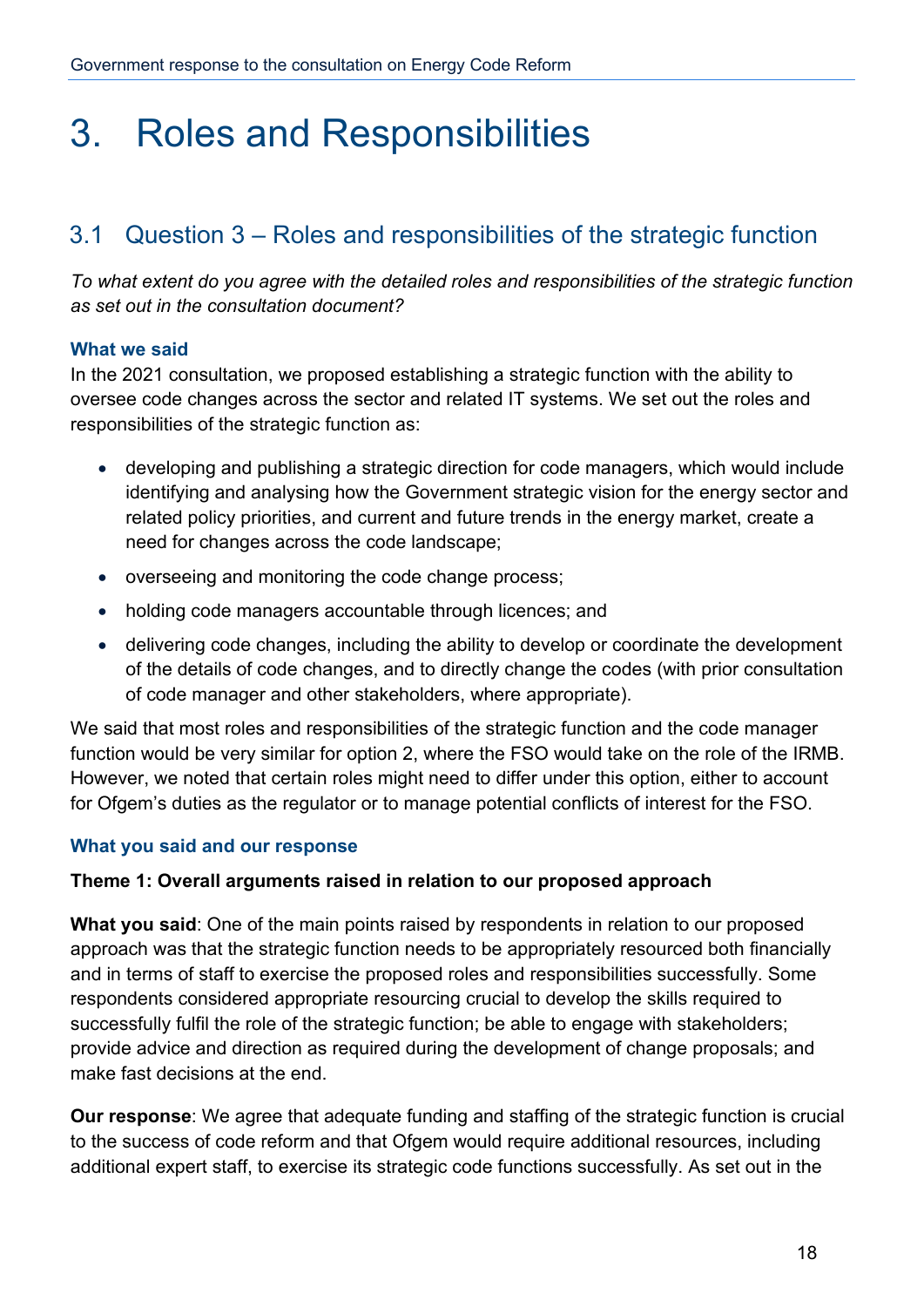impact assessment, we expect Ofgem to require an additional 30 more staff, although this number may need to increase over time.

**What you said:** Some respondents mentioned that they considered the proposed roles and responsibilities for the strategic function crucial to make industry more agile and therefore able to adapt efficiently, effectively, and at speed, including alleviating current market issues.

**Our response:** We believe that a strategic direction set by Ofgem will provide clarity to industry over the strategic policy context in which the strategic function will take decisions, increasing transparency as compared to the current process. This will help code managers to prioritise code changes so that critical change can be delivered faster, which will also allow industry to adapt to change more quickly.

**What you said:** A few respondents noted that while the development of codes should take into account evolving Government policy and be compliant with legislation, the roles and responsibilities of the strategic body and code managers should also be considerate of: prioritising the safety, security, reliability and economic operation of the energy networks, systems and services in the decision-making processes; and of promoting effective competition and providing value for money to consumers.

**Our response:** We agree that setting and following a strategic direction should not happen at the expense of maintaining the safety, reliability, and economic operation of the energy system, networks and services. Ofgem's principal objective is to protect the interests of existing and future consumers in relation to electricity and gas, and it will be bound by this objective when exercising its strategic code functions. Under the Electricity Act 1989 s.3A(5) (and equivalent provision in Gas Act 1986), for example, among the many factors which Ofgem must take account of when carrying out its functions are what it considers is best calculated (1) to promote efficiency and economy on the part of licence holders; and (2) to protect the public from dangers arising from the generation, transmission, distribution and supply of electricity. We have also decided to introduce requirements on Ofgem to consult stakeholders when setting the strategic direction (see theme 2 below) and when making direct changes to codes (see theme 5 below).

**What you said**: A few respondents saw code reform as an opportunity to put a clear net zero mandate on Ofgem (this also came up as a response to question 10). One suggestion was to introduce a new statutory duty on Ofgem, explicitly referencing the net zero targets and requiring Ofgem to set out how it measures its progress as a facilitator of net zero (beyond the current principal objectives of protecting customers).

**Our response**: We acknowledge the suggestions for Ofgem's remit being reformed to focus on net zero. We consider that Ofgem's existing duty, to protect the interests of current and future consumers in relation to the reduction of greenhouse gases, is currently sufficient to allow it to take net zero into account. Ofgem already incorporates government's decarbonisation strategies, including net zero, into its regulatory work.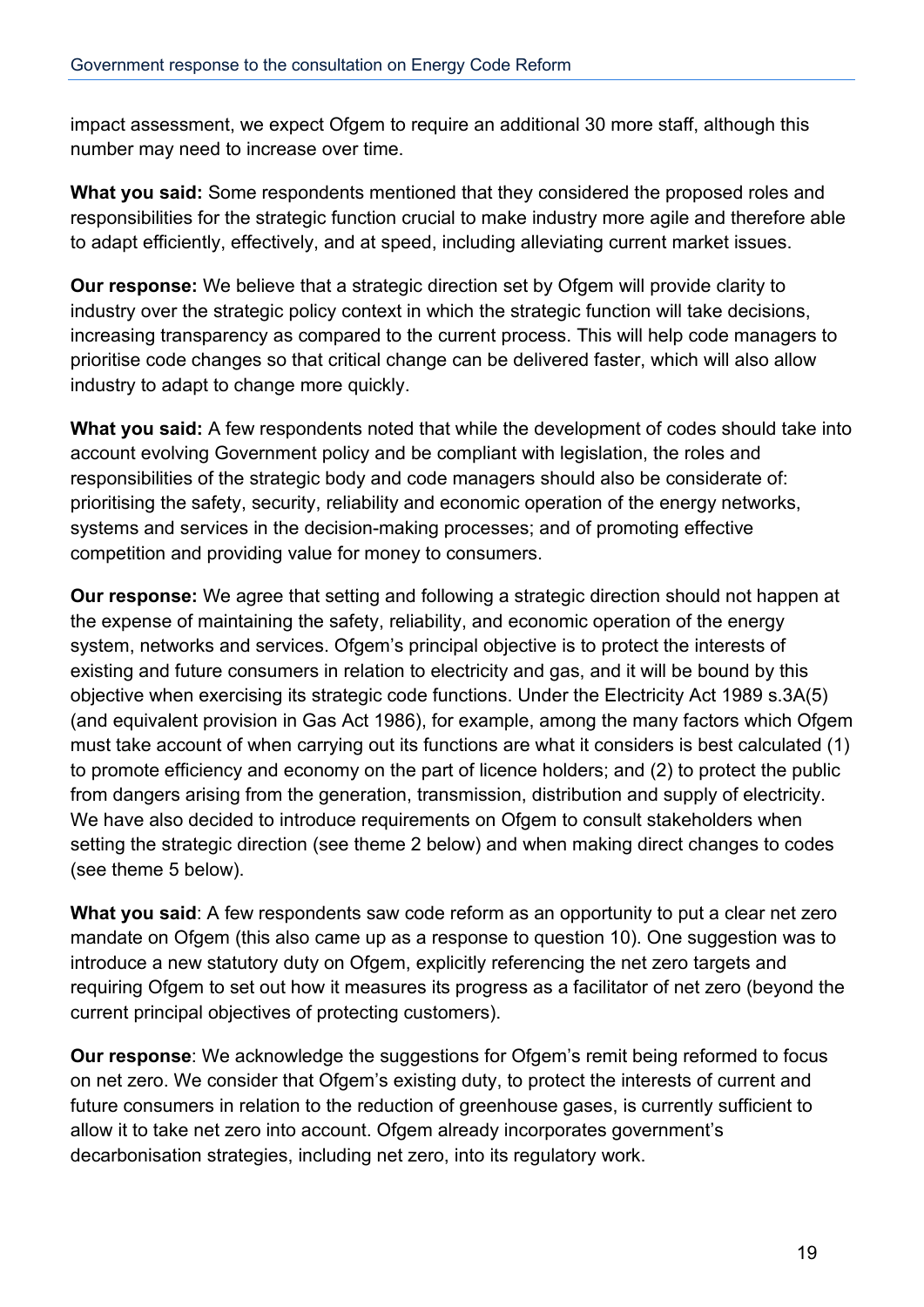## **Theme 2: Responsibility of the strategic function to develop and publish a strategic direction**

## *On the SPS and Government influence:*

**What you said**: A few respondents explicitly said that they consider the SPS a useful mechanism to set long-term policy priorities and outcomes for the strategic body, although a few noted that questions around timelines and level of detail would be important to consider. A few respondents also said that the absence of an SPS, due to Government or Parliamentary processes, or the five-year interval between SPS reviews, must not lead to a slowdown or halt to energy industry change progression. It was noted that Ofgem and other governance bodies are able to function currently, incorporating decarbonisation goals into their decisions without explicit policy statements.

**Our response**: We believe that the SPS is the right mechanism to enable Government to communicate its vision for the energy sector to Ofgem on a regular basis. We would not consider the absence of an SPS to be problematic if this occurred. If no SPS were available, the development of the strategic direction would be guided by Ofgem's principal objectives, any advice from the Electricity System Operator/Gas System Operator or the FSO (depending on when the FSO comes online), and by consultation with stakeholders. The same principle would apply for the periods between SPS reviews. We are therefore confident that the strategic direction will be developed with major developments in the energy sector in mind.

**What you said**: A few respondents noted that Government influence over the strategic body should be strictly strategic and related to long-term goals rather than day-to-day operational decisions.

**Our response**: Government will set policy objectives through the SPS and any legislative proposals it brings forward following appropriate consultation. It will continue to preserve the independence of Ofgem in the exercise of its functions, including in respect of any operational decisions related to its strategic code functions.

## *On the strategic direction:*

**What you said**: Some respondents said that transparent consultation with stakeholders will need to be a key part of all stages of developing and setting the strategic direction. It was also mentioned that the strategic direction should be subject to public consultation and not limited to responses from specific stakeholders. One respondent argued that, as the statutory consumer advocate in the energy industry, Citizens Advice should be specified as a stakeholder to be consulted during the process, and/or that Citizens Advice should play a specific advisory role. Another respondent argued that consulting with the Secretary of State and other stakeholders prior to publishing the strategic direction would seem inefficient and could incur further delays.

**Our response:** We consider consultation with industry and other stakeholders to be crucial prior to the publication of any strategic direction. Accordingly, Ofgem will be required to consult with any persons who are likely to be affected by the strategic direction before it is published.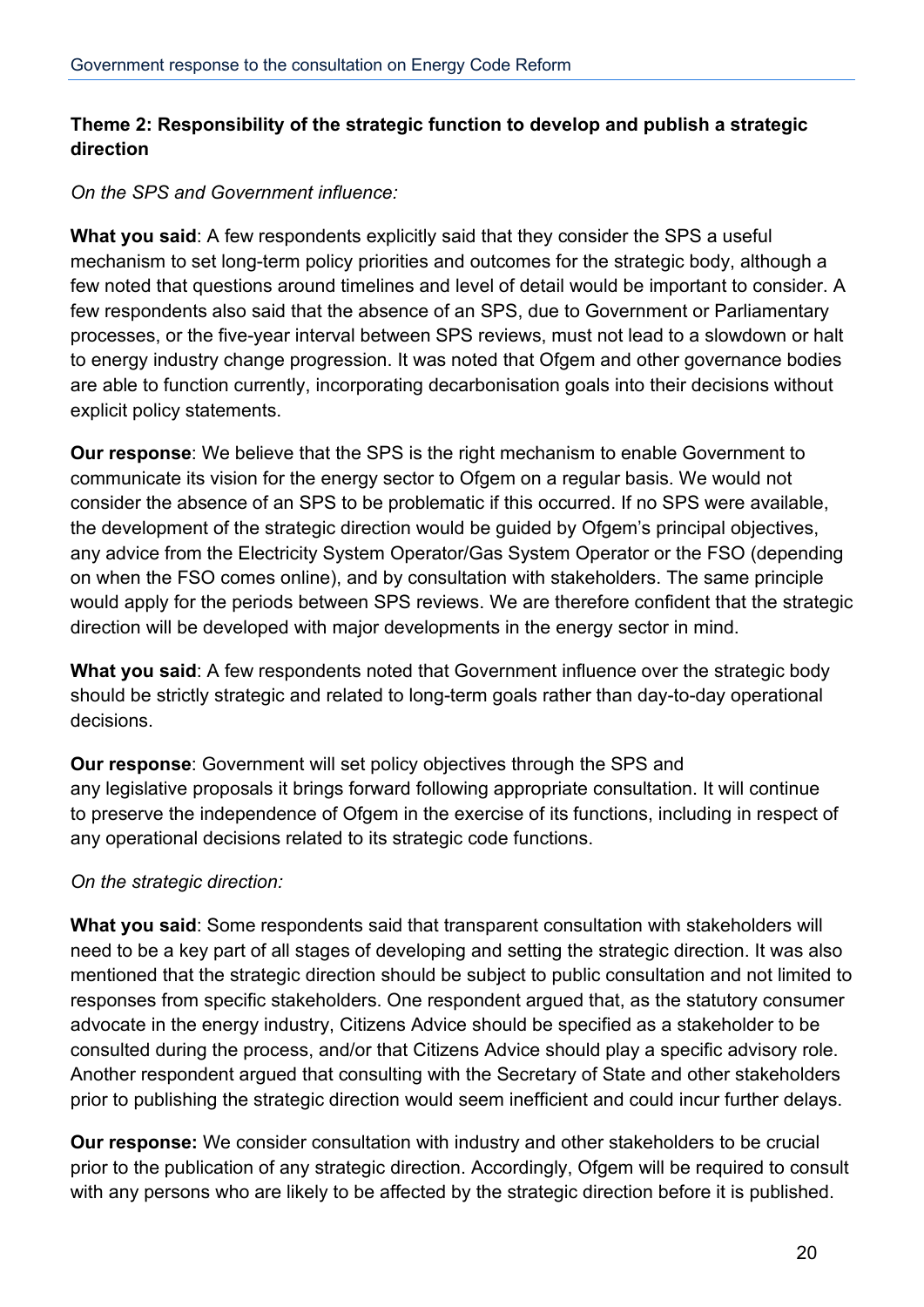This will include any interested parties (e.g., code parties, code managers, interested non-code parties, system delivery bodies, etc.); Citizens Advice and Citizens Advice Scotland; and the Secretary of State.

**What you said**: Respondents gave a number of reasons as to why they considered a strategic direction beneficial. These reasons included that a strategic direction would help address shortcomings in the current governance process; help deliver Government policy objectives like net zero; and help to align cross code modifications. One respondent argued that the strategic function needs to look forward to the next five to ten years to ensure industry and code managers can plan their activities and resources to support strategic change. Nobody explicitly argued against a strategic direction, although one respondent noted that if the strategic direction were too detailed it might risk defining potentially non-deliverable and timeintensive solutions before the necessary groundwork is undertaken.

**Our response**: We agree that the strategic direction will be useful to inform and instruct the code managers about what to consider and prioritise when changing the codes in the upcoming year. While the strategic direction will be published annually, this should not stop Ofgem from including a longer-term vision in the document if it considers this beneficial as context for industry or code managers. We expect that the points raised in the responses to the consultation will be addressed through the introduction of a strategic direction.

## **Theme 3: Oversight and monitoring of code change process**

**What you said**: A few respondents noted that the strategic body should be more involved in the change process than Ofgem currently is and be able to give its view on code changes throughout the process. They argued that Ofgem do not currently comment on some proposals whilst they are in the development process, which leads to inefficiency and delayed decisions, and that a hands-on approach of the strategic body is vital to ensure that it is kept informed of the progress of changes and to give regular feedback, which could shorten the decisionmaking time. A few respondents argued that the strategic function should only become involved directly in the management and delivery of changes where the change does not meet, or is contrary to, the strategic direction.

**Our response**: We expect that by creating specific strategic functions for codes and ensuring senior oversight and adequate resourcing for these functions, it will be easier for Ofgem to engage with the code change process. The appointment of licensed code managers will also help to address these concerns, given that they will be directly accountable to Ofgem for delivering changes to the codes in line with the strategic direction.

### **Theme 4: Holding code managers accountable via licence**

Responses relating to code manager licensing were distributed across different questions. For ease, we are addressing them all in this section under question 3. The majority of respondents did not explicitly comment on licensing code managers. However, opinions were split among those that did.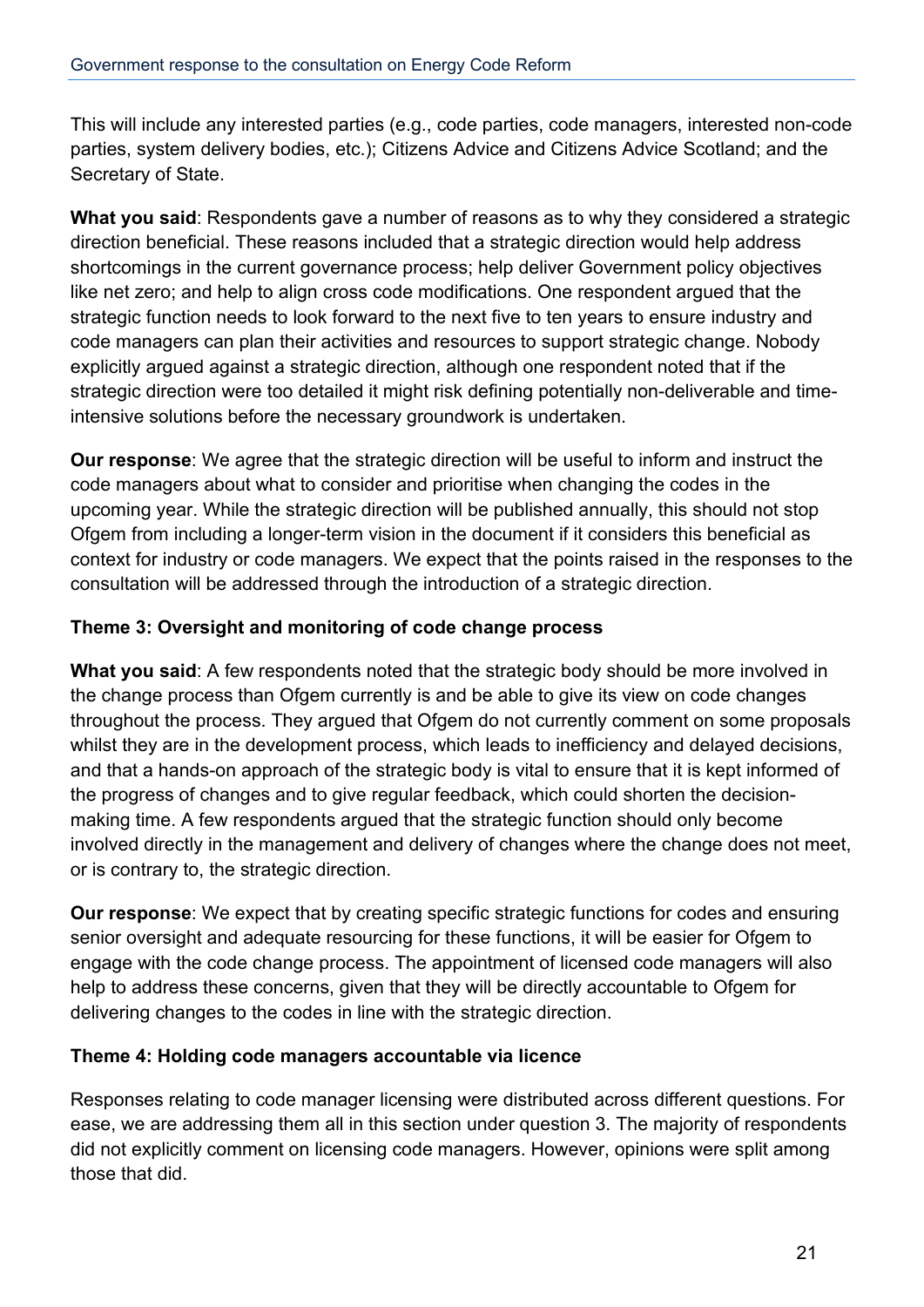**What you said:** Many respondents (across questions 3, 4, 5, 6, and 12) commented explicitly on being in favour of licensing code managers. A few respondents argued that licences would allow the strategic body to ensure that codes develop in line with Government's wider vision for the future energy system, with a few other respondents arguing licensing would increase transparency of accountability and costs. One respondent noted that associated delivery contracts of code managers with their suppliers must be able to adapt in the same way if the licence changes. Another argument by one respondent was that licensing was the most flexible means for the code manager to anticipate and respond to the rapidly changing environment and for Ofgem to incentivise the right behaviours.

Some respondents (across questions 1, 3, 12 and 14) explicitly argued against licensing, stating that Ofgem lacks the skills and experience to hold code managers to account, and that moving the accountability of code managers from industry to the strategic body could lead to code parties having fewer incentives to engage and participate. One respondent said that whether or not licensing code managers was beneficial would depend on the code, and that further consultation with industry on options for control and supervision of code managers would be welcomed. One respondent noted that it is difficult to judge the proposals without having seen the code manager licence conditions. Another respondent cited an organisation that is licensed but, in their view, nevertheless does not perform well in customer survey results for its performance as a code administrator and that it would be more effective if industry and consumers would hold code managers to account.

**Our response:** Currently, not all code administrators are directly accountable to Ofgem. We consider accountability of code managers to Ofgem through a licence necessary to ensure code change is more strategic, proactive, and driven by Government priorities, with independence of decision-making. This arrangement will also incentivise good code manager performance. We think this is more appropriate than industry holding code managers to account, for example due to Ofgem's new strategic direction setting function.

However, industry will continue to play an important role in scrutinising code manager performance and informing any decisions Ofgem makes about code manager performance. This could include, for example, the ability to scrutinise proposed budgets, to engage in the code managers' decision-making process (including through the proposed stakeholder advisory forums – see question 5 below) and, where appropriate, to appeal code manager decisions. Industry would also be able to engage with Ofgem regarding code manager performance.

Legislation will set out that a party must be licensed in order to be a code manager for in-scope codes and standards. This will broadly mirror the existing licensing framework, including allowing Ofgem to set and modify licence terms and conditions; to set time limits for licences; take enforcement action for breaches of licences; and revoke licences. The Secretary of State will be able to make exemptions from the requirement to hold a code manager licence, if appropriate.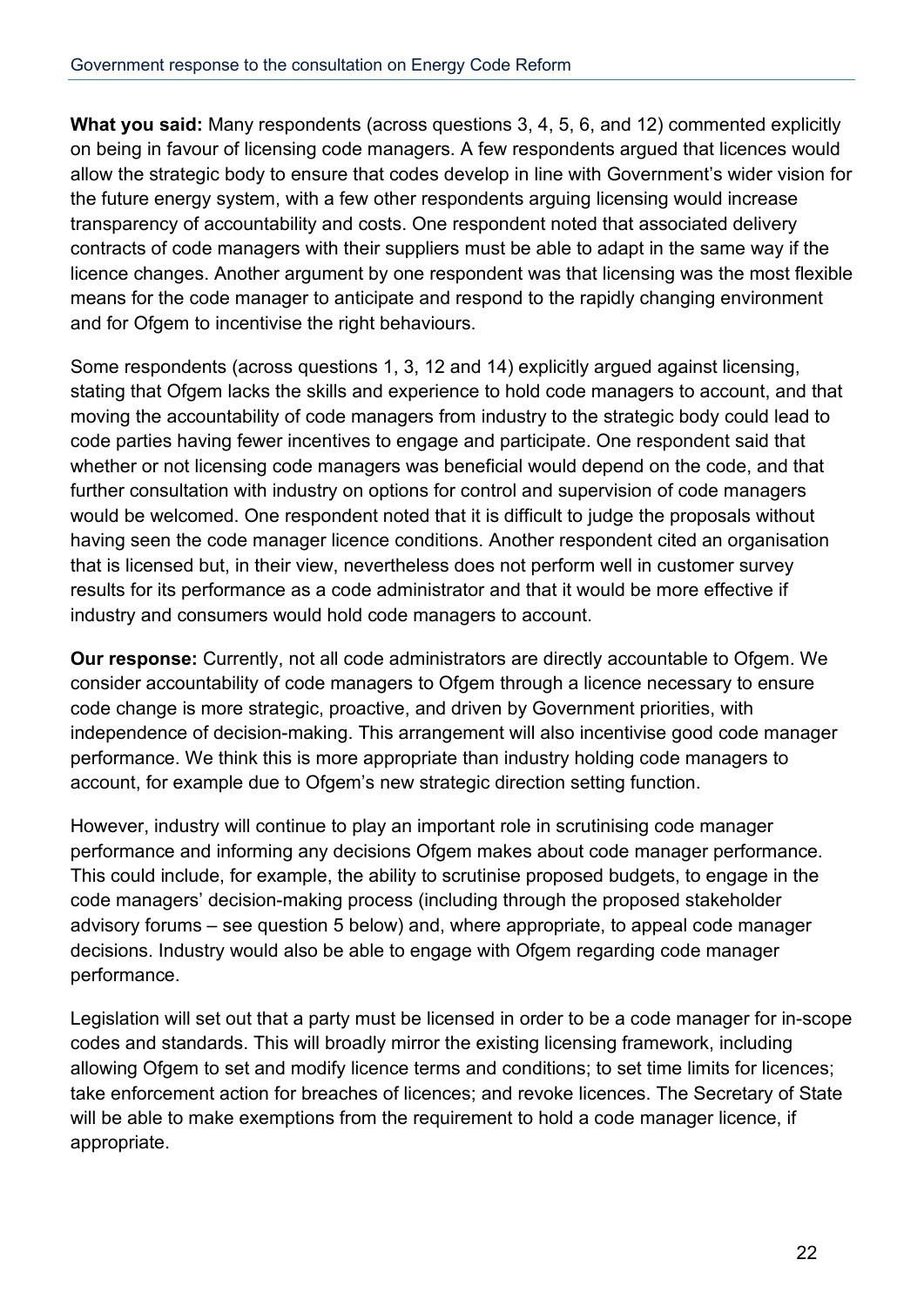Ofgem will develop the code manager licence conditions and consult on those details in the future.

## **Theme 5: Delivering code changes**

**What you said**: Some respondents noted that the strategic body should only directly deliver code changes in exceptional, clearly defined circumstances, and if there are appropriate checks and balances in place. One respondent noted that a direct code change power would help to incentivise code managers to rapidly implement code changes in line with the strategic direction. A few noted the similarities of the proposed power to directly change codes to the Significant Code Review process, suggesting that this process might need to be replaced and, if not, there would need to be clarity about when the new power and SCR process would be used.

**Our response**: We agree that the direct code change power should only be used under clearly defined exceptional circumstances and be subject to appropriate checks. To this end, we will set out four specific grounds in legislation when Ofgem could use this power, in circumstances where the normal process would not be appropriate: urgent changes that existing urgency provisions would struggle to address; changes where the code manager has, or may have, an adverse conflict of interest; changes that are required to deliver the strategic direction for codes and that are particularly complex, such as where they cut across multiple codes; and code consolidation. All direct code changes will be subject to: public consultation (with timelines and processes being flexible for urgent code changes); Secretary of State veto prior to implementation; and CMA appeal. In addition, we believe that the SCR process, which is concerned more with potential longer-term reform options rather than, for example, an urgent code change, may merit changes in light of the new framework introduced by this review. Ofgem will be considering reforms to the SCR process and how the process will interact with the direct code change power.

## 3.2 Question 4 – Roles and responsibilities of the code manager function

*To what extent do you agree with the proposed roles and responsibilities of the code manager function as set out in the consultation document, and why?*

### **What we said**

We proposed that the code manager roles and responsibilities will be set out in specific code manager licences. In the consultation, we set out the following proposed roles and responsibilities for code managers:

- developing and publishing a delivery plan consistent with the strategic direction;
- proposing code changes, as part of its need to implement this delivery plan;
- prioritising code changes;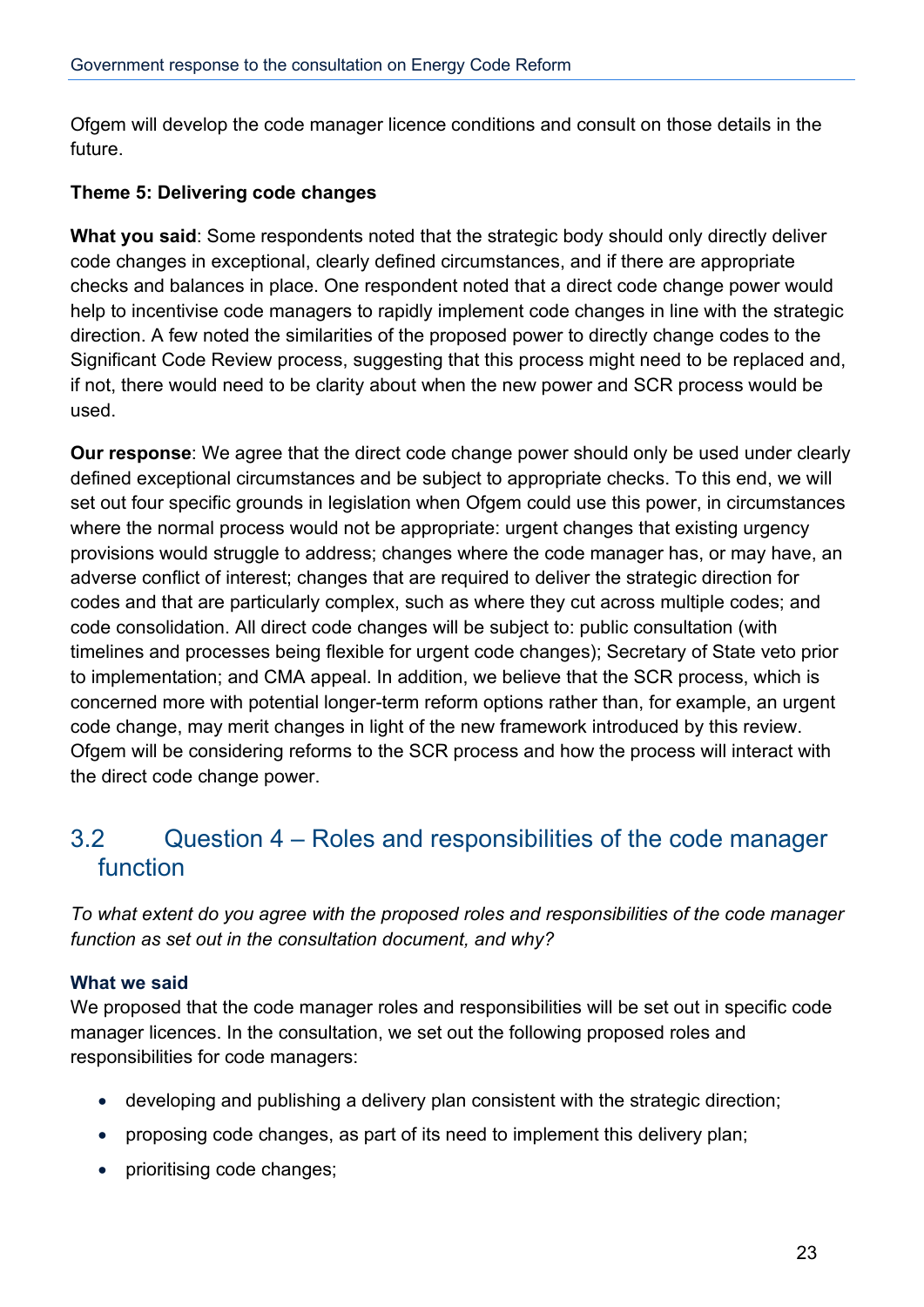- managing the code change process, broadly in line with the role currently carried out by code administrators;
- facilitating cross-code coordination and change (such as convening cross-code stakeholder groups), if more than one code manager is licensed; and
- making decisions currently made by code panels, including on whether to approve nonmaterial code changes.

## **What you said and our response**

**What you said**: Of those respondents who agreed with our proposals, many caveated the circumstances in which they would support it. For example, in carrying out their roles, code managers should have the right resources and expertise in place, should sufficiently engage stakeholders, and should have in place clear and transparent processes. Of those respondents who disagreed or otherwise flagged potential considerations, some raised concerns about industry being locked out of the code processes, and a few had concerns about conflict of interest (including because the code manager and strategic body would be able to raise and approve their own code changes). One respondent who disagreed with our proposals explicitly raised questions on whether the code manager would have sufficient expertise or resources to manage the proposed roles.

**Our response**: We agree with stakeholders that code managers will need to have the right expertise and resources in place in order to fulfil their roles and responsibilities successfully. We also agree with the need for code managers to be transparent when carrying out this role and making decisions.

We recognise concerns about industry being 'locked out' of the decision-making process and we intend to implement the reforms in a way that mitigates the risk of this happening. We stand by our proposal that responsibility for most or all decisions currently made by panels will move to code managers.<sup>[9](#page-23-0)</sup> However, we also intend our reforms to retain flexibility for Ofgem to assess any such decisions on a case-by-case basis and, where necessary and appropriate, to allow code managers to be able to delegate decision-making responsibility to other forums, such as a technical committee. We stress that it will be critical for code managers to engage with stakeholders, and to draw on their expertise, when carrying out its role.

On potential conflicts of interest, we recognise the risks of, for example, code managers being able to propose, develop and (for non-material code changes) approve code changes. We consider that our response to this point in our July 2021 consultation is relevant. In that document, we gave examples of how our proposals would help to address conflict of interest concerns, such as by Ofgem having oversight of code changes; hearing appeals; and monitoring and taking enforcement action in relation to the code manager's delivery of their

<span id="page-23-0"></span><sup>&</sup>lt;sup>9</sup> This would include decisions such as the following: whether a proposed change should enter the change process; whether it has a material impact on consumers and competition; whether to approve non-material changes; and whether to make recommendations to Ofgem on whether to approve changes that have material impacts on consumers and competition.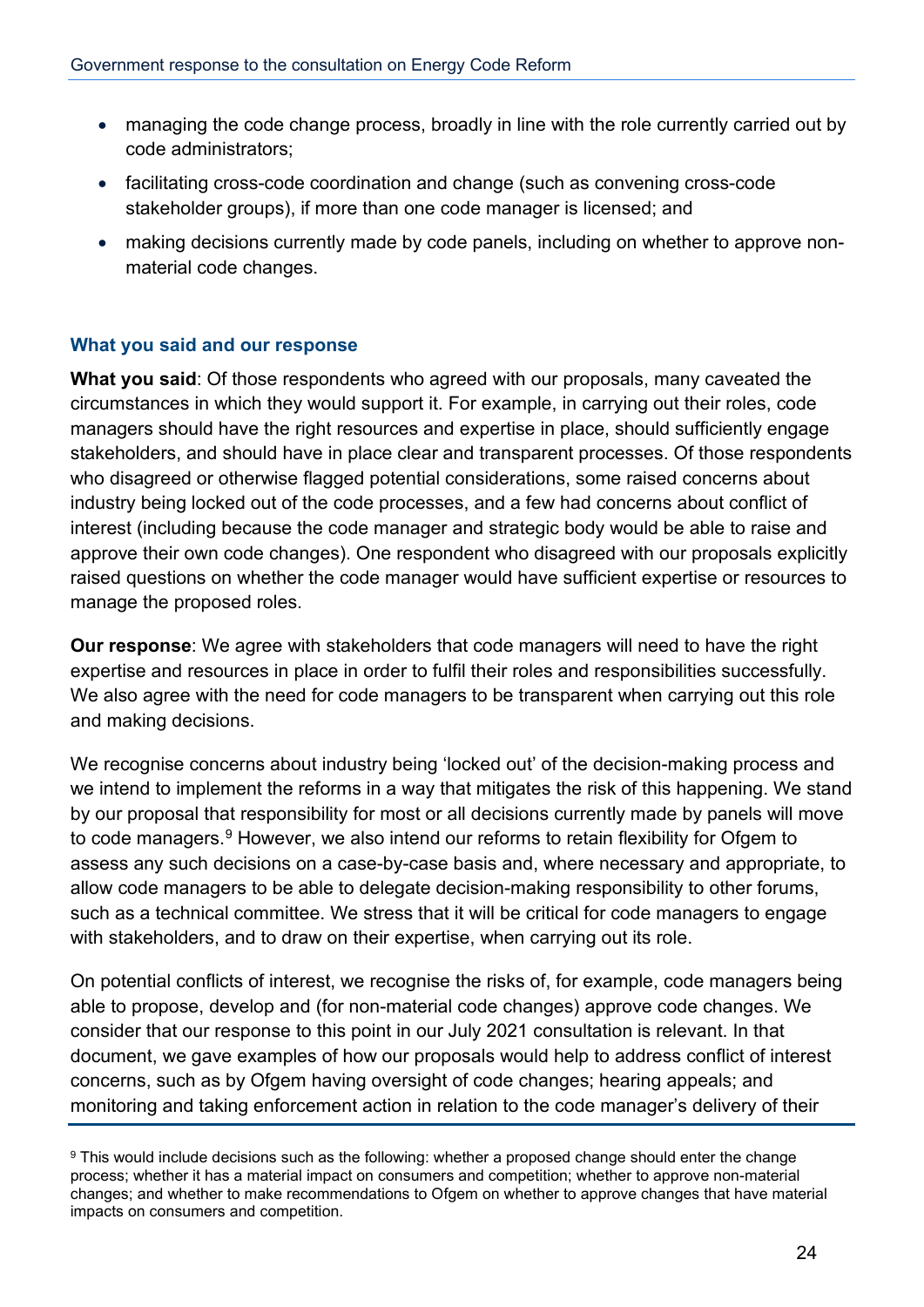delivery plan. We also pointed to mitigations related to the code manager's obligations, such as having to consult. To build on that, we will ensure that any potential conflicts of interest can be appropriately managed when implementing these reforms, such as through the development of appropriate code manager licence conditions and selection regulations.

On the benefits of code managers taking on the proposed roles, we set out a range of potential benefits in the 2021 consultation, including that code managers would be able to proactively deliver code changes that would help to deliver the strategic direction and benefit consumers. Updated details on the anticipated costs and benefits of our reforms are set out in the impact assessment published alongside this response.

We received many comments on the detailed design of the code manager roles. Ofgem will carry out further consultation on the roles and responsibilities of code managers, providing an opportunity for stakeholders to input on these details. This will be part of its work to develop the code manager licence ahead of initiating the code manager selection processes.

## 3.3 Question 5 – Roles and responsibilities of stakeholders

*To what extent do you agree with the proposed roles and responsibilities of stakeholders as set out above, including the role of the stakeholder advisory forum, and why?*

## **What we said**

We proposed that decision-making would move from code panels to code managers and that we would disband panels. However, we noted that stakeholder groups play a central role in supporting codes decision-making and that we believed it will be crucial that they continue to do so. We proposed that all interested stakeholders, including smaller players and new market entrants, would continue to be engaged in the code change process. However, there would be flexibility in what this engagement would look like, depending on the change.

We also proposed to require code managers to establish stakeholder advisory forums (each of which may have a specific area of focus and expertise) and to consult with the relevant forum(s) ahead of making certain decisions. We noted that the advice provided by a forum would not be binding, but that the code manager would, for example, be required to give due regard to it.

We also said that the same broad proposals would apply equally in option 2 (where the FSO would be given the role of the IRMB) but, in addition, we would expect Ofgem to be informed and engaged throughout. We noted that we would further consult on the details of stakeholder engagement in the future.

## **What you said and our response**

### **Theme 1: Benefits of our proposals**

**What you said**: A few respondents argued that a wider range of parties would have their views represented in code decisions by introducing the new stakeholder advisory forums, and a few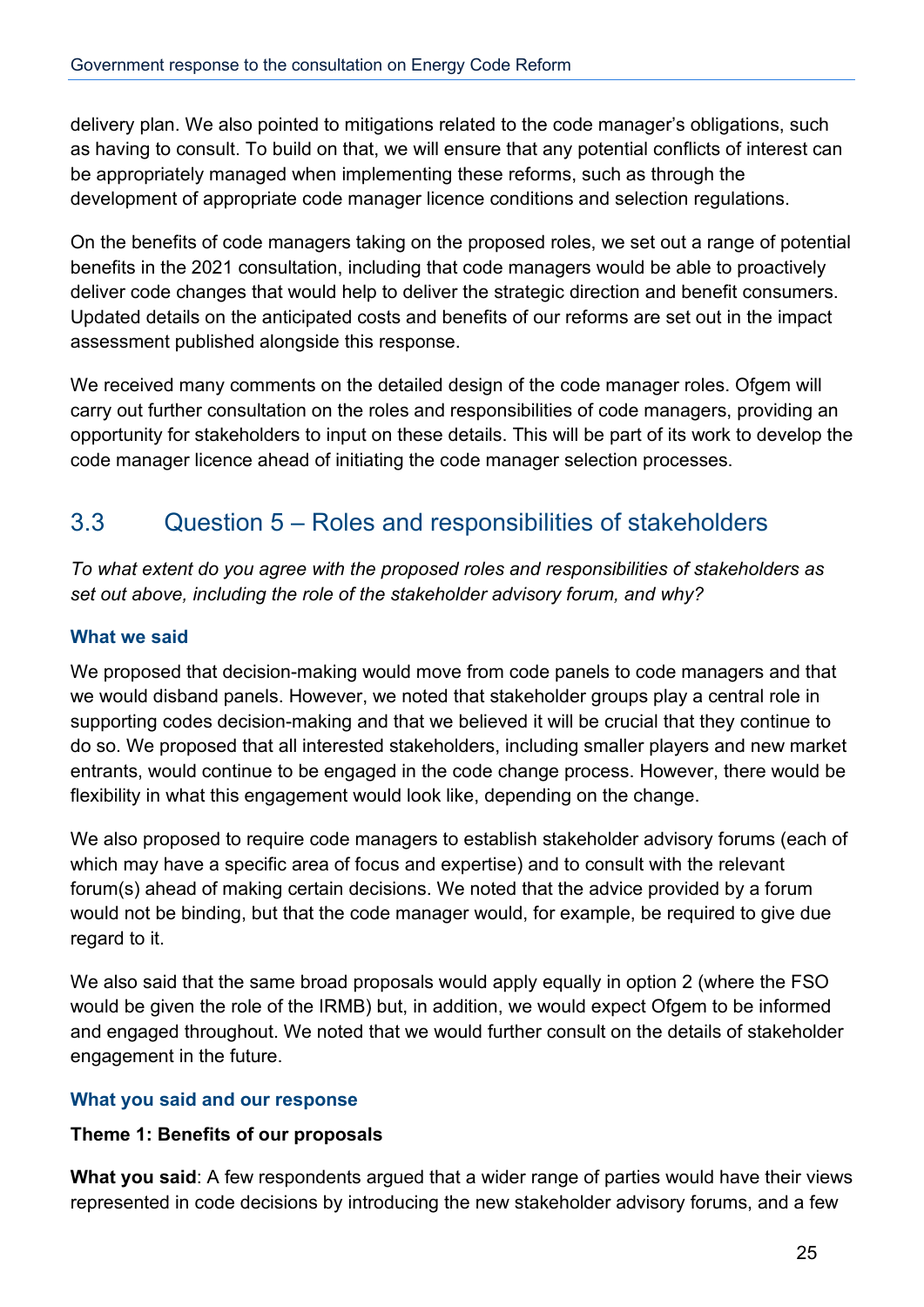others said that the flexibility of approaches to engagement would allow engagement to be targeted and proportionate.

**Our response**: We note and agree with these points.

## **Theme 2: Risks related to industry engaging less**

**What you said:** Many respondents voiced concerns that by removing industry's role in decision-making, industry will feel disenfranchised and will engage less, meaning code decisions would not benefit from their expertise and experience. This could result in more appeals being raised.

**Our response**: We consider it essential that industry (and other stakeholders) continue to engage with code managers and we will ensure our reforms are designed to enable this. As part of this process, Ofgem will consult further on code manager licence conditions and the detailed design of stakeholder advisory forums. We anticipate requiring code managers to engage with stakeholders, to have regard to their views and also to ensure that any recommendations that the code managers are empowered to deliver to Ofgem include details on stakeholder views. This will ensure that industry will have opportunity to engage, code managers will be required to listen, and Ofgem will be aware of the views of both.

It was also suggested that the current process works well (particularly for self-governance code changes), although the respondents recognised there may be a role for further strategic direction and prioritisation. We note that our proposed approach should ensure we have the flexibility to be able to build on what works well now. For example, it would still be possible for Ofgem to not be involved in approving/rejecting non-material code changes (which the CMA cited as leading to efficiencies through the existing self-governance code change process).

## **Theme 3: Calls for further details, including on consumer representation**

**What you said:** There were various calls for further details, including suggestions that we didn't provide enough detail on how stakeholders, including consumer groups, will be engaged to allow respondents to provide informed views to this consultation question.

**Our response**: Ofgem intends to consider the detailed approach to stakeholder engagement further through later consultation. Any approach that is implemented will be able to adapt over time. On how the consumer voice or groups will be heard, Ofgem will engage with relevant stakeholders to develop the approach. At a minimum, we would expect groups that represent the consumer voice to be members of the relevant stakeholder advisory forums, as well as being invited to respond to consultations, etc.

### **Theme 4: Suggestions on stakeholder engagement and stakeholder advisory forums**

**What you said**: Many respondents made various comments around how important stakeholder engagement is and what forums this should be provided through or how it should be done. Specifically on stakeholder advisory forums, a few respondents made suggestions on how to strengthen the status of the stakeholder advisory forums' advice – for example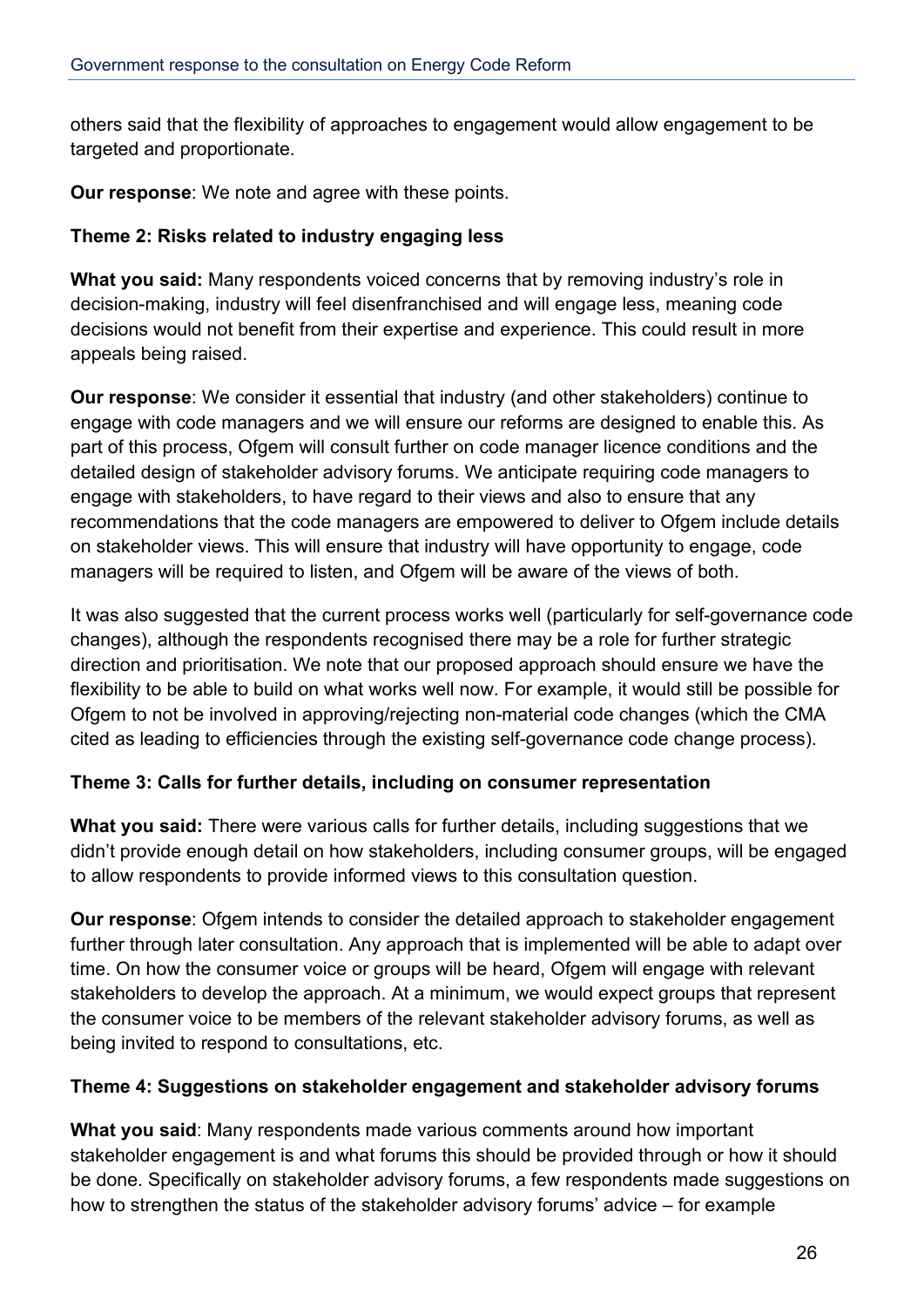suggesting the advice should be binding, or at least the default should be for the code manager to accept the advice unless they can demonstrate why it should be disregarded. Further suggestions were made around the scope of that advice, for example that it should also feed into strategic body decision-making. Some respondents made suggestions on how stakeholder advisory forums should work, including on

- who should be on the forums, with many supporting wide representation, but with a strong voice for industry;
- how frequently they should meet, and whether they should have a wide scope and longterm standing, or be more targeted and short term (or both);
- there may be a need for cross code meetings; and
- how to ensure good representation (including suggestions on paying people to attend and obliging code parties to attend).

**Our response**: We believe that making the forums' advice binding would be inconsistent with our aim of having empowered and accountable code managers involved in delivering the strategic direction. However, we will consider further the nature of the advice provided by these forums and whether, for example, code managers should be obliged to accept the advice of a forum unless they can demonstrate why it should reach a different decision than that recommended by the forum.

On the suggestions on the detailed design of stakeholder advisory forums, Ofgem will revisit these comments as it consults further on the code manager licence conditions.

Having considered the range of respondents' views, we anticipate that stakeholders will have the broad roles outlined in the July 2021 consultation, with the details primarily being defined in code manager licences and the codes. In particular, we would have empowered and accountable code managers alongside a strong role for industry in advising, informing and supporting code managers (including through consultation and stakeholder advisory forums). This will ensure codes are managed in a way that allows the strategic direction and wider code changes and processes to be proactively delivered whilst being informed by the right expertise.

Ofgem will carry out a further consultation on the roles and responsibilities of code managers, which will include considering any obligations around engaging with stakeholders. This will be part of its work to develop the code manager licence ahead of selecting code managers. Further details could be considered through the development of code changes needed to implement our reforms. In developing detailed proposals, we will monitor the performance of the Retail Energy Code (REC) and learn lessons.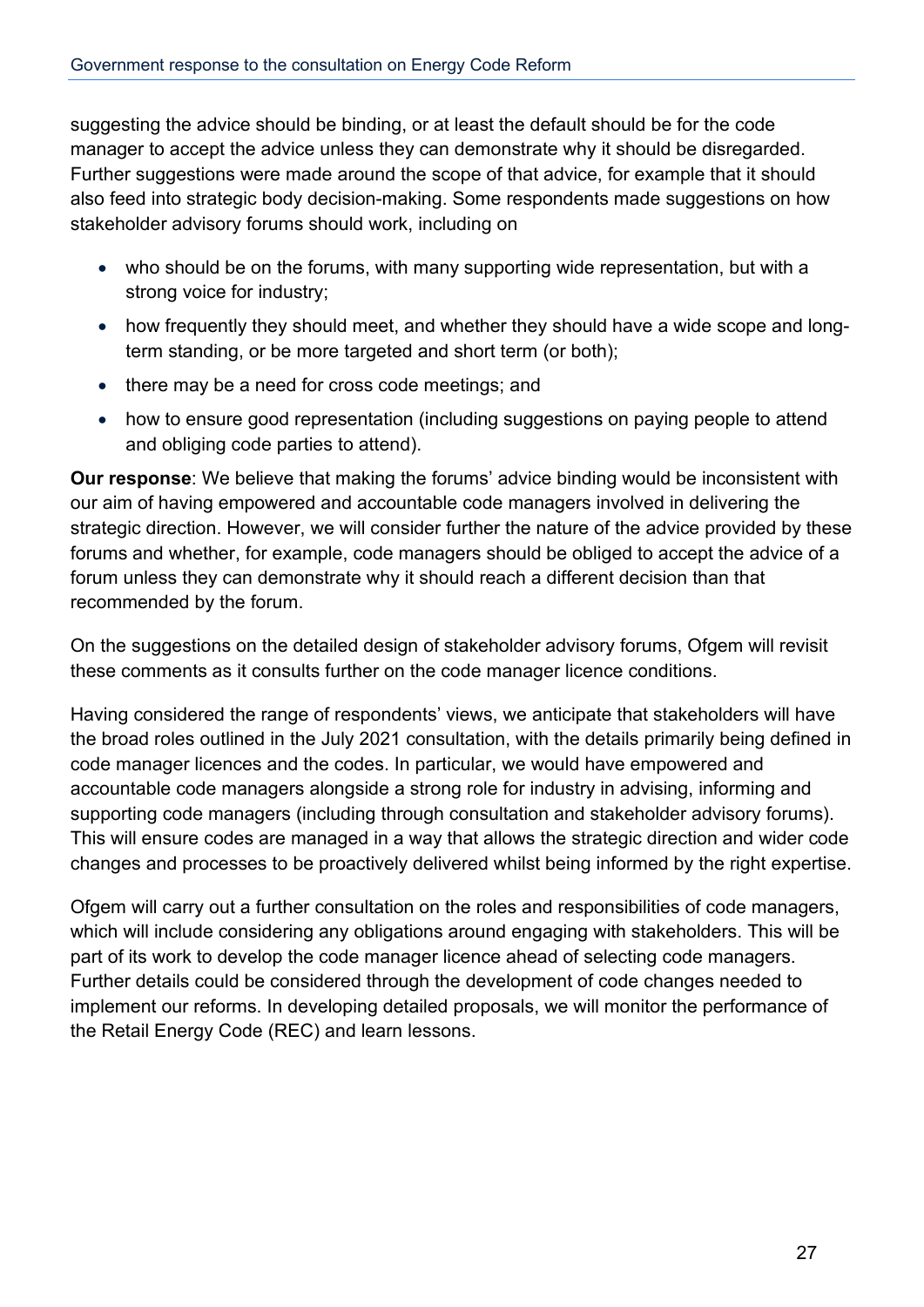## 4. Appeals

## 4.1 Question 6 – Appealing code manager decisions under option 1

*In relation to option 1, where Ofgem would be the strategic body, to what extent do you agree with our proposals on how decisions by the code manager would be overseen by the strategic body with, as a minimum, existing appeal routes retained and moved to the strategic body?*

### **What we said**

We proposed that where an industry panel currently has an existing decision-making role in monitoring compliance, responsibility for such decisions would move to the code manager. Where sub-committees exist to carry out specialist functions, we expect similar groups would also exist under the new framework, with the code manager taking on responsibility for building on these arrangements.

We also proposed that any decisions currently made by code panels that include an appeal route to Ofgem could, in principle, be appealable to the strategic body. In addition, we said that the strategic body should have similar powers to those Ofgem has in the existing framework to oversee the code change process and to overrule certain code manager decisions.

### **What you said and our response**

### **Theme 1 - Decisions of code manager to be overseen by strategic body**

**What you said:** Most respondents either agreed or strongly agreed with the proposal, with one commenting that the proposed oversight of code manager decisions by the strategic body is a sensible approach, noting the importance of ensuring oversight of code manager activity. A few respondents also considered that similarity to existing processes would ease transition.

Of the respondents that either disagreed or strongly disagreed with the proposal, one respondent argued that the position of the code manager could be undermined if the strategic body were to oversee the day-to-day operations and low materiality decisions of the code manager and it would be better if the strategic body remains at arm's length from code manager decisions unless by exception any of them are appealed to it. Another respondent expressed concern that Ofgem would not be sufficiently removed and may be lobbied directly, even at an individual staff level.

**Our response**: Our view is that appropriate oversight and appeal provisions will be needed to ensure that the decisions of the code manager are appropriately overseen. We note the suggestion from one respondent that Ofgem is not sufficiently removed and may be lobbied. In response, it is worth emphasising that Ofgem is the independent energy regulator and is accountable to Parliament. It is also subject to public law duties, including requirements to act lawfully, rationally and fairly in its decision-making (for example, by giving adequate reasons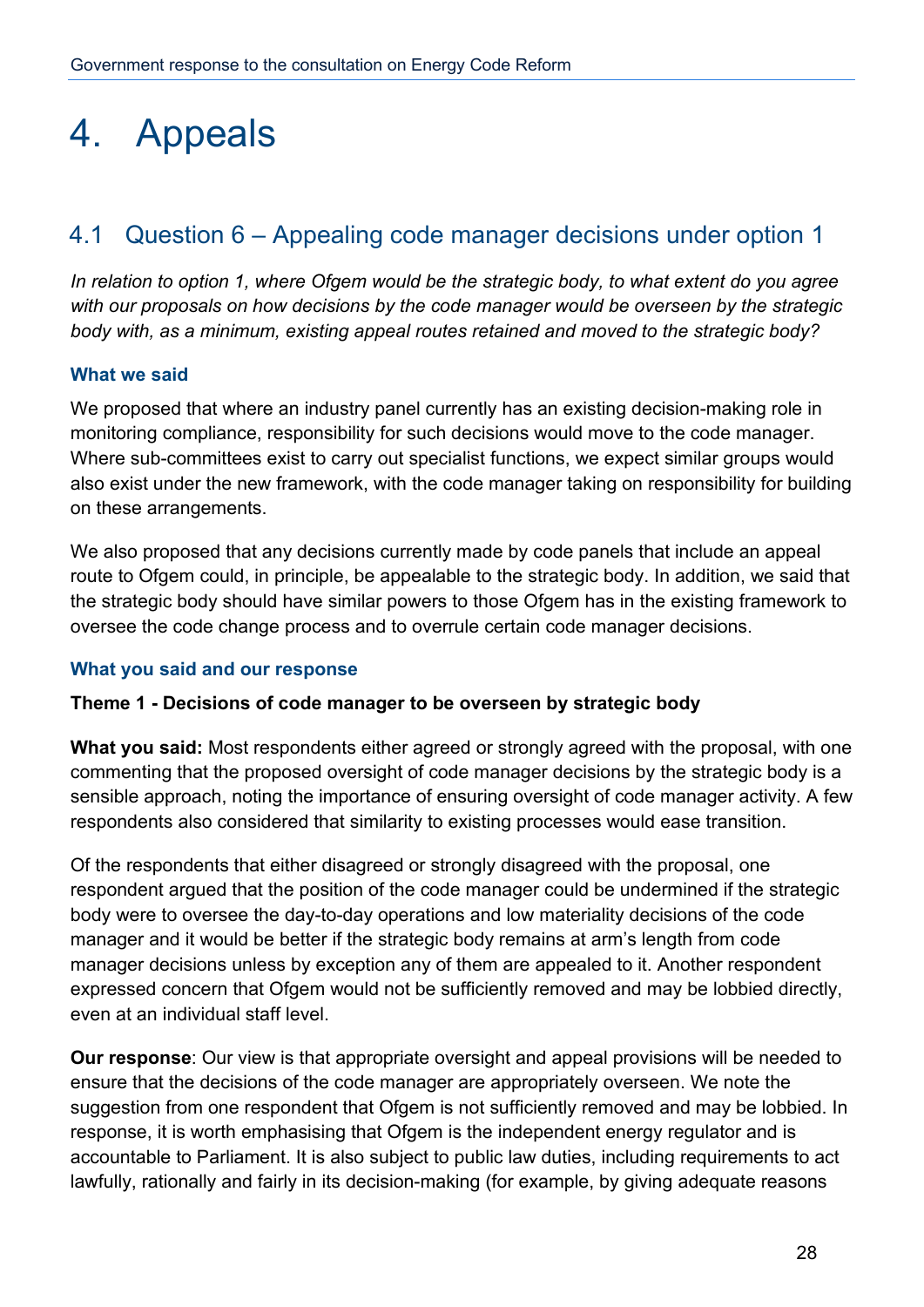for its decisions). Ofgem staff must also carry out their roles in line with the Civil Service Code, which includes core values of integrity, honesty, objectivity and impartiality.

**What you said**: Some respondents noted the need for more clarity on the ability of the strategic body to overrule code manager decisions, with some suggesting that a clear framework and criteria/rules that is timebound need to be set out.

**Our response**: Ofgem's ability to overturn decisions of the code panels and code administrators is currently set out in licence and codes. In the consultation, we recognised that it may be beneficial to consider if additional appeal routes to Ofgem for decisions made by code managers would be needed before new arrangements are in place. Ofgem will carry out a further consultation on the roles and responsibilities of code managers as part of its work to develop the code manager licence. Through this, and the development of code changes to implement the reforms, there will be an opportunity to consider the case for additional appeal routes or other process changes.

## **Theme 2 - Existing appeal routes to be retained and moved to strategic body**

**What you said**: Of the respondents that either agreed or strongly agreed with the proposal, one respondent said that it would maintain an objective process for onward recourse and dispute resolution. A second respondent said it would allow dissatisfied parties to air their concerns and improve engagement. Another respondent noted that it would ensure code managers are accountable and responsive to stakeholders in their decision-making.

**Our response**: We intend to create a governance framework that ensures confidence that the decisions made by a code manager are appropriately overseen, including a route of appeal to Ofgem, where necessary.

## 4.2 Question 7 – Appealing code manager function decisions under option 2

*In relation to option 2, where the FSO would take on the role of the IRMB, to what extent do you agree with our proposals on how relevant decisions by the code manager function would be appealable to Ofgem, with a potential prior review route via an internal body?*

## **What we said**

For option 2, we proposed that that the decision-making role in monitoring compliance or in events of default currently undertaken by panels would move to the IRMB.

On appeals, we proposed that Ofgem could be the appeal body for relevant decisions taken by the code manager function of the IRMB but that some of these decisions could be reviewed through an internal body first, dependent on the internal governance and accountability structure of the FSO.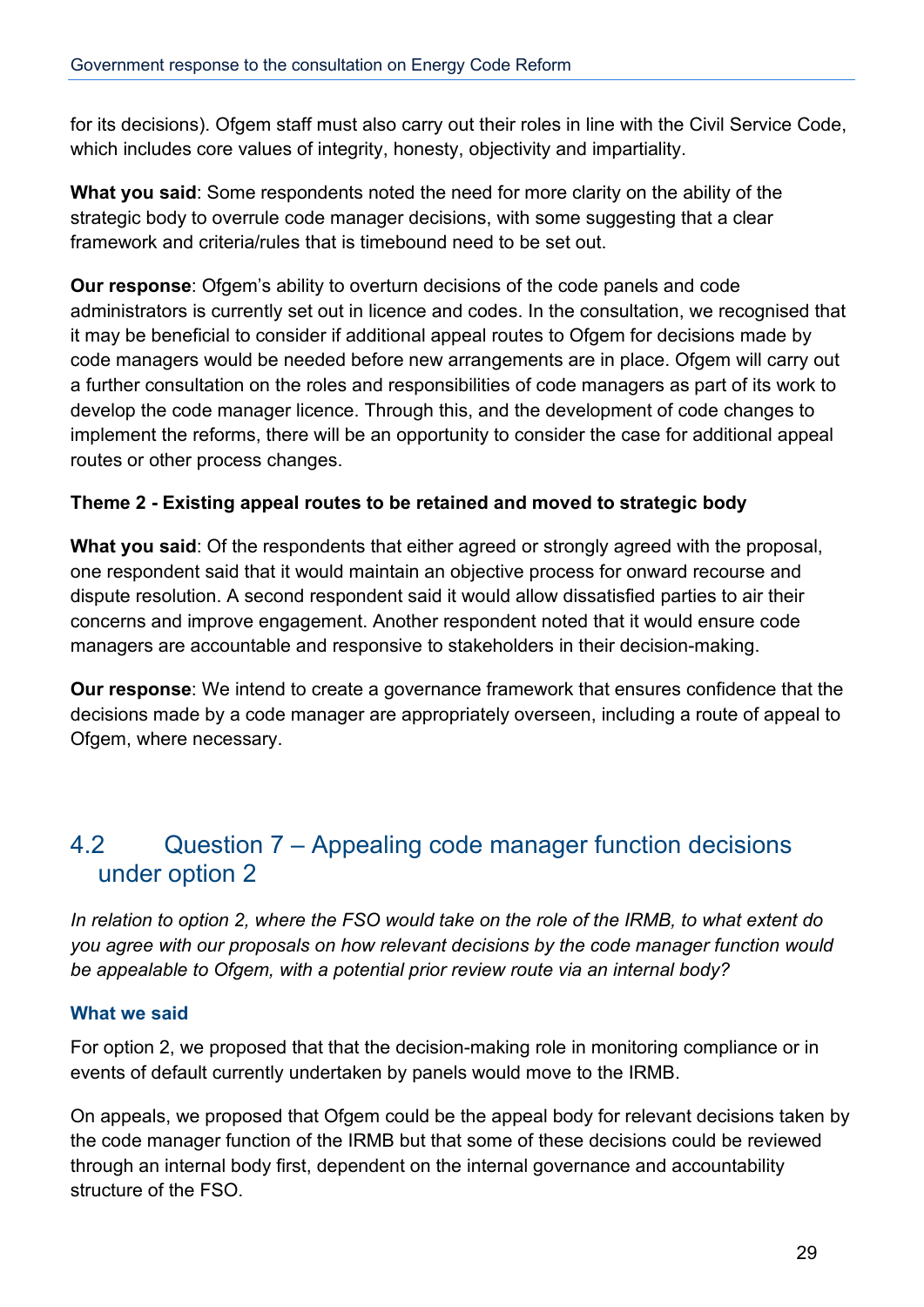### **What you said and our response**

## **Theme 1 - Some decisions of a code manager to be reviewed via IRMB internal body first**

**What you said**: There was little support for this proposal specifically in the responses, with only a few respondents agreeing that it was viable. A few respondents asked for more clarity on how it would work and assurances that would be in place to ensure that the review is fair and unbiased. Of those who disagreed with the proposal, a few argued that it would add an unnecessary additional step to the code modification change process. A few respondents expressed concern about a lack of independence, transparency, and impartiality of an internal body of the IRMB, with one noting a potential resulting conflict of interest.

**Our response**: We agree with the concerns of some respondents regarding further time and complexity being added to the code change process. This option will not be implemented.

### **Theme 2 - Decisions of code manager function of the IRMB to be appealable to Ofgem**

**What you said**: Most respondents supported Ofgem hearing appeals of decisions of the code manager function of the IRMB. Among those who expressed support, one respondent noted that it would help incentivise the decision-making of the IRMB to meet appropriate objectives. Another one said that it is a necessary approach to ensure that any perceived conflicts of interest can be well managed. One respondent caveated their support with the need to ensure that there are clear timelines for appeals. Concerns that were raised in responses were mostly based on the role of the FSO as IRMB more broadly, rather than Ofgem being the appeals body.

**Our response:** Although we agree with many of the points made by respondents in support of Ofgem hearing appeals, we will not be implementing the IRMB option.

## 4.3 Question 8 – Appealing decisions made by Ofgem under option 1 and 2

*Do you have any views on the two proposed options for appealing decisions made by Ofgem on material code changes in option 1 (with Ofgem as the strategic body) and option 2 (with the FSO as the IRMB)?*

#### **What we said**

We noted that any appeals framework should allow effective opportunities for different interests and views to be represented, whilst being accessible and as simple, rational, flexible, and independent as possible.

We said that we believe this could be achieved in one of the following ways:

• all strategic body decisions on code changes will be subject only to judicial review; or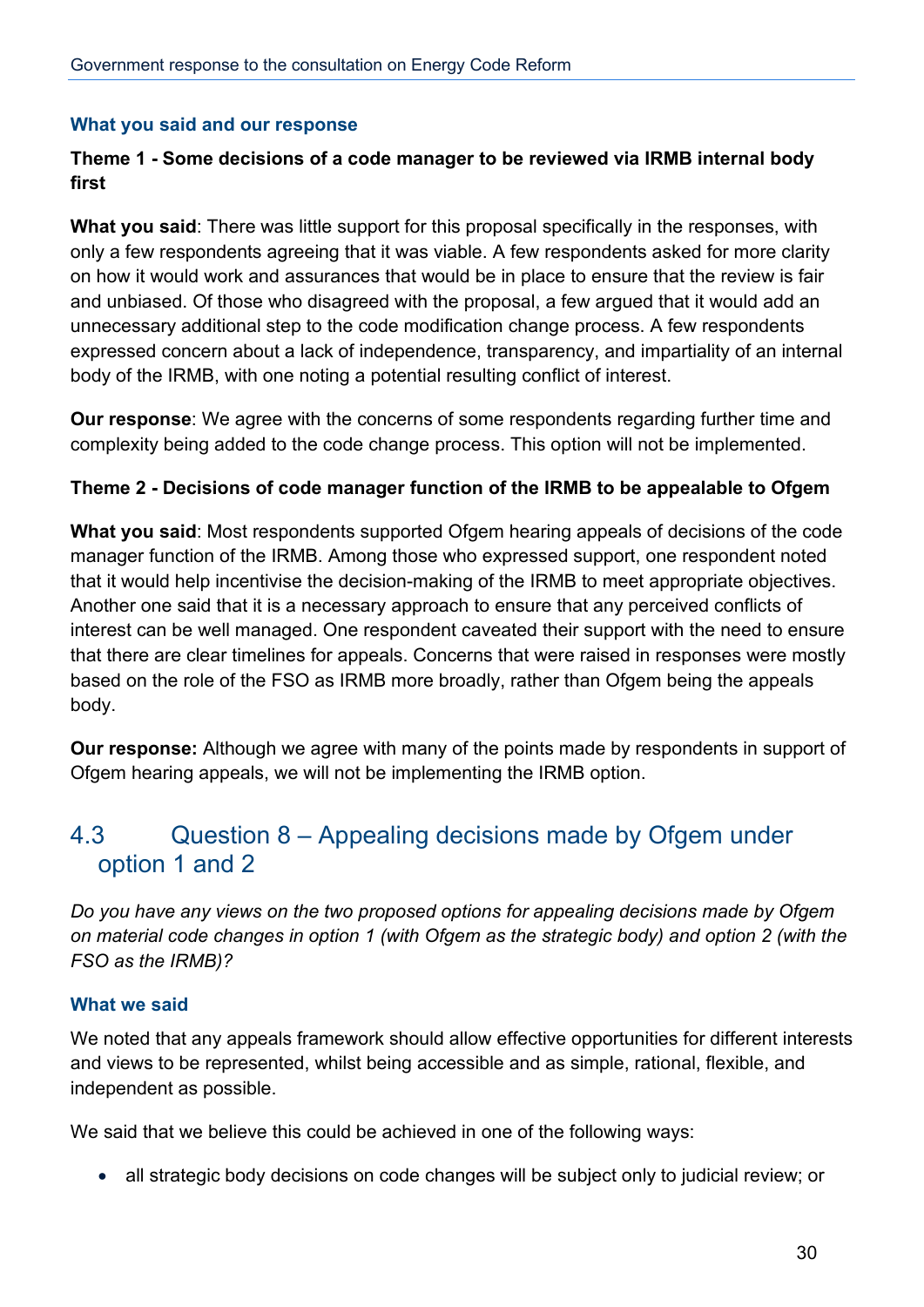• a combination of judicial review and CMA appeals with timings aligned with the licence modification appeals process and potentially made more flexible.

We noted that if the second proposal were taken forward, further work would be needed to create criteria to determine when an appeal to the CMA would be available and the timescales for them. Examples of possible appeal criteria could be when the strategic body approves a code change that the code manager recommends should not be implemented as it does not meet any code objectives; or that the strategic body has used its powers to directly change the code in a material way.

With regard to option 2, we said that we would expect that any appeals of Ofgem decisions on whether or not to implement a code change would follow the same route as set out above.

## **What you said and our response**

### **Theme 1 - Keeping the CMA route**

**What you said:** A number of respondents provided arguments in favour of the CMA route. Some respondents argued that relying on judicial review only would introduce a cost barrier to appeal, limiting the ability of smaller parties to raise appeals. Some said that the CMA has relevant and crucial specialist technical and economic expertise and is appropriately resourced to hear appeals. Some others said that removing the CMA route would weaken existing licensee protections because judicial review provides a generally less intrusive standard of review and does not necessarily involve economic and other technical expertise. Finally, some respondents noted that CMA and judicial review look at different elements of a decision that has been appealed, with the CMA route challenging the merits of a decision and the basis on which a decision was made, whereas judicial review looks for procedural error or errors in law. They argue that this means that both processes are required.

Only one respondent argued against the CMA route, stating that removing CMA route would simplify the appeals process.

**Our response**: We intend to maintain the CMA's current role as the body for appeals to Ofgem decisions in relation to codes. The CMA currently hears appeals to such code change decisions, so it has the relevant experience and knowledge. It also handles licence modification appeals and we believe it is sensible to keep the same body as the appeal route for both code and licence changes in future. We further intend to align the timelines for this appeal process with the four-month timeframe that is currently in place for other CMA appeals of Ofgem decisions, but with the option for the CMA to extend this timeline by one month if needed. This would allow flexibility for complex cases.

### **Theme 2 - Appeals criteria**

**What you said:** Some respondents advocated for having no criteria to limit the CMA appeal route, arguing that past experience demonstrates that appeals are not undertaken lightly, and because code parties should be able to appeal irrespective of whether an Ofgem decision aligns with the code manager recommendation. Other respondents agreed with the need for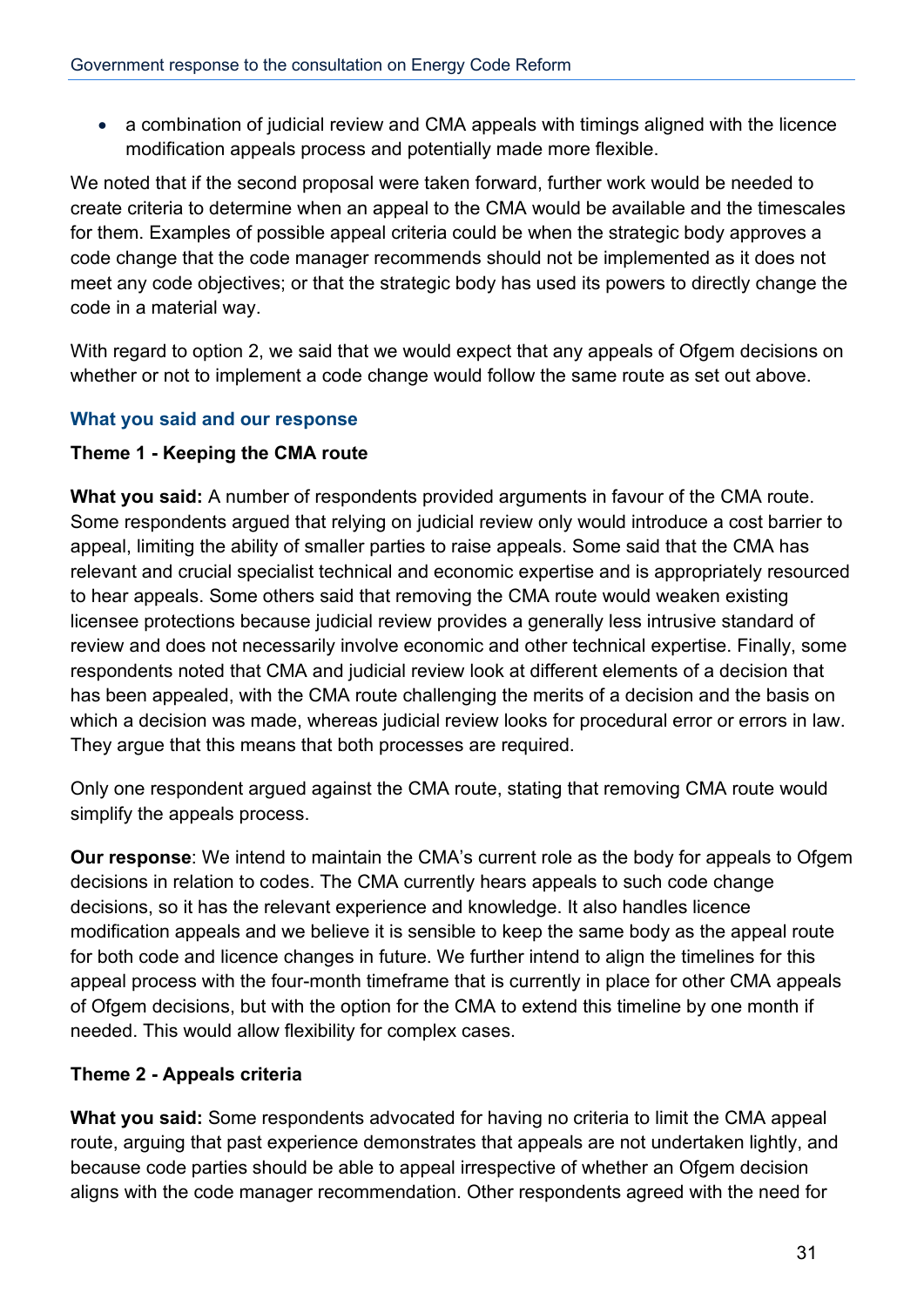criteria to prevent overuse of the CMA appeal route which would slow down the pace of change, with a few in favour of the options put forward within the consultation, including where the code manager and strategic body disagree.

**Our response**: We expect to update the CMA appeal criteria in light of the reforms, recognising that panels will be disbanded. However, we are not taking a decision on the appeal mechanism at this point in time, with further consultation on this topic to follow by BEIS in due course.

## 4.4 Question 9 – Thoughts on other potential appeal routes

*Do you have any thoughts on other potential appeal routes?* 

### **What we said**

We asked for your thoughts on other potential appeal routes.

### **What you said and our response**

**What you said**: One respondent commented that, given the removal of industry panels and relative reduction in code signatories' influence, a lower-level appeals process is required to challenge decisions for which judicial review or CMA routes are not appropriate or proportionate. Another noted that there should be a way for stakeholders to register a formal objection or protest earlier in the process of change development that would go with the proposal to Ofgem for decision-making. The respondent suggested this could be through an advisory forum or by individual parties. If from an advisory forum, it could serve to open up an appeal route.

**Our response**: Stakeholder advisory forums will give industry and other relevant parties the opportunity to object to or raise any concerns during the change development process. Ofgem will further consult on the details of how the stakeholder advisory forums will operate.

**What you said**: One respondent said that if the CMA is to remain the appeal route, then its remit might need to be adjusted to ensure that it can make decisions based on the Government strategic vision.

**Our response**: Our initial view is that the CMA's appeals remit does not need to be reviewed. Section 175 of the Energy Act 2004 governs the matters to which the CMA must have regard when considering appeals under section 173 of the Energy Act 2004. Those matters include matters to which the Authority must have regard when carrying out its principal objectives and statutory duties under the Electricity Act 1989 and Gas Act 1986, which already include a requirement for Ofgem to have regard to any strategic priorities (for example, in relation to codes) set out by the Government in its Strategy and Policy Statement. The CMA would therefore need to have regard to those priorities to that same extent.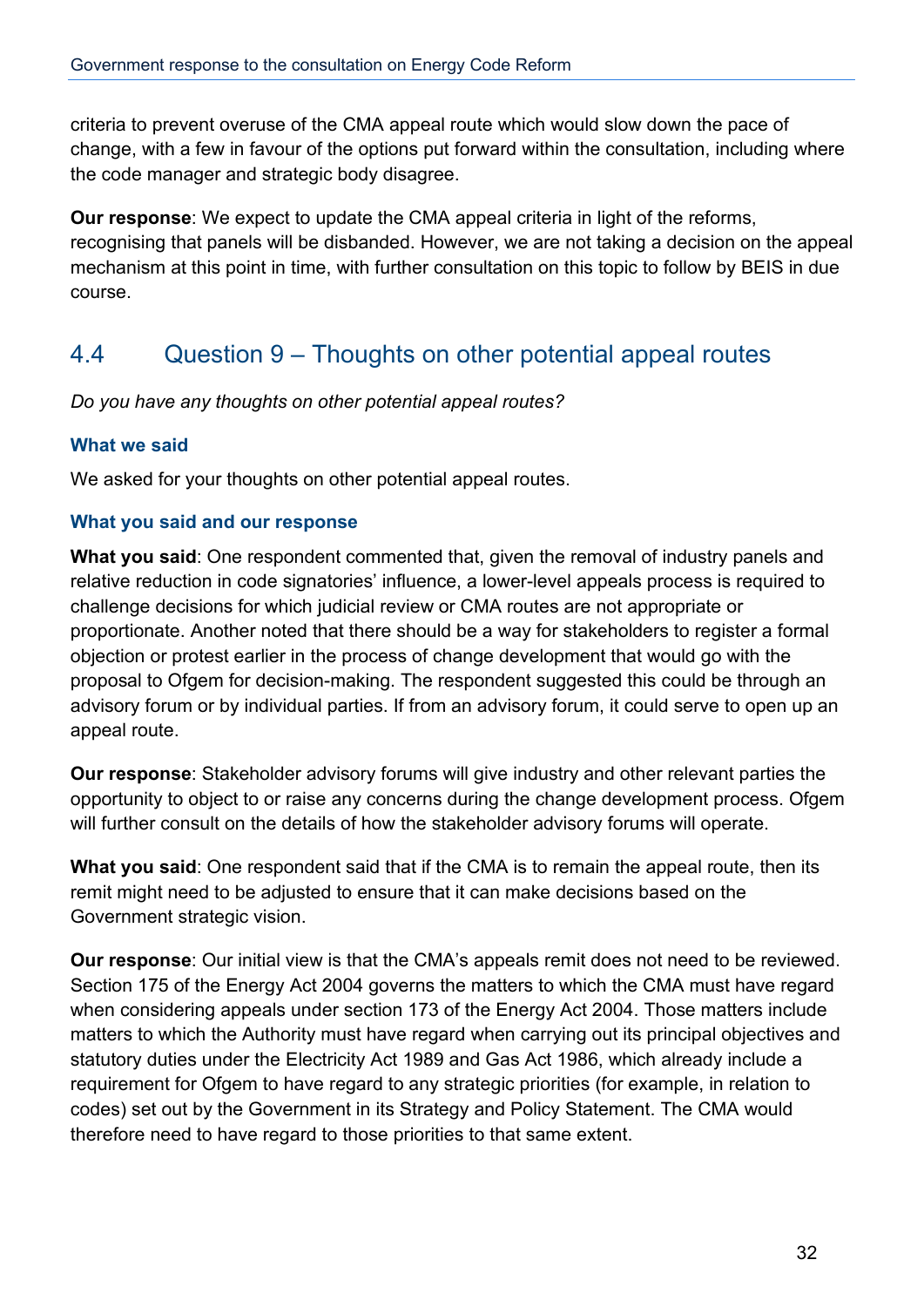## 5. Preferred option – Ofgem as a strategic body

## 5.1 Question 10 – Operating model and accountability structure for option 1

*To what extent do you agree with the proposed operating model and accountability structure for Ofgem as the strategic body, and why?* 

## **What we said**

We proposed that overall accountability for delivering the strategic body's functions would sit with Ofgem, as opposed to a ringfenced board. We further proposed that Ofgem's code-related decision-making powers could be delegated within Ofgem to either appropriate senior individuals or a committee of senior individuals, to allow for decisions to be taken in an efficient and joined-up manner.

On funding, we noted that Ofgem's budget settlements are agreed by Her Majesty's Treasury (HMT), with Ofgem recouping its costs from fees charged to the energy industry and bilateral agreements with BEIS. As with Ofgem's current work on codes and broader energy market regulation, we proposed to continue the funding through charges to the energy industry (through licence fees). We also noted that we did not think funding should be ring-fenced, due to the cross-cutting nature of codes.

To ensure that any reforms we introduce are both flexible and future proof, we proposed that the strategic body should be able to delegate some of its proposed powers and duties to an alternative body or bodies. We also proposed to give the Secretary of State the power to redesignate who the strategic body is, should there be a case in the future for this change. In both cases, due process would be followed ahead of any decision to delegate or redesignate, for example through a requirement to consult.

### **What you said and our response**

### **Theme 1: Ofgem's existing experience and suitability as strategic body**

**What you said**: Some respondents argued that Ofgem already has the expertise, skills, objectives, powers, and duties relevant to exercise the strategic function, which would otherwise be timely and costly for another organisation to acquire. Another respondent said that utilising Ofgem's current resources appeared to be the most efficient option for a strategic body. Some respondents noted that the similarity of Ofgem taking on the strategic body's functions to existing arrangements would allow for continuity with minimal disruption during the transition period. However, a few respondents commented that, in their view, Ofgem currently lacks sufficient expertise for this role and/or that the required capability build would be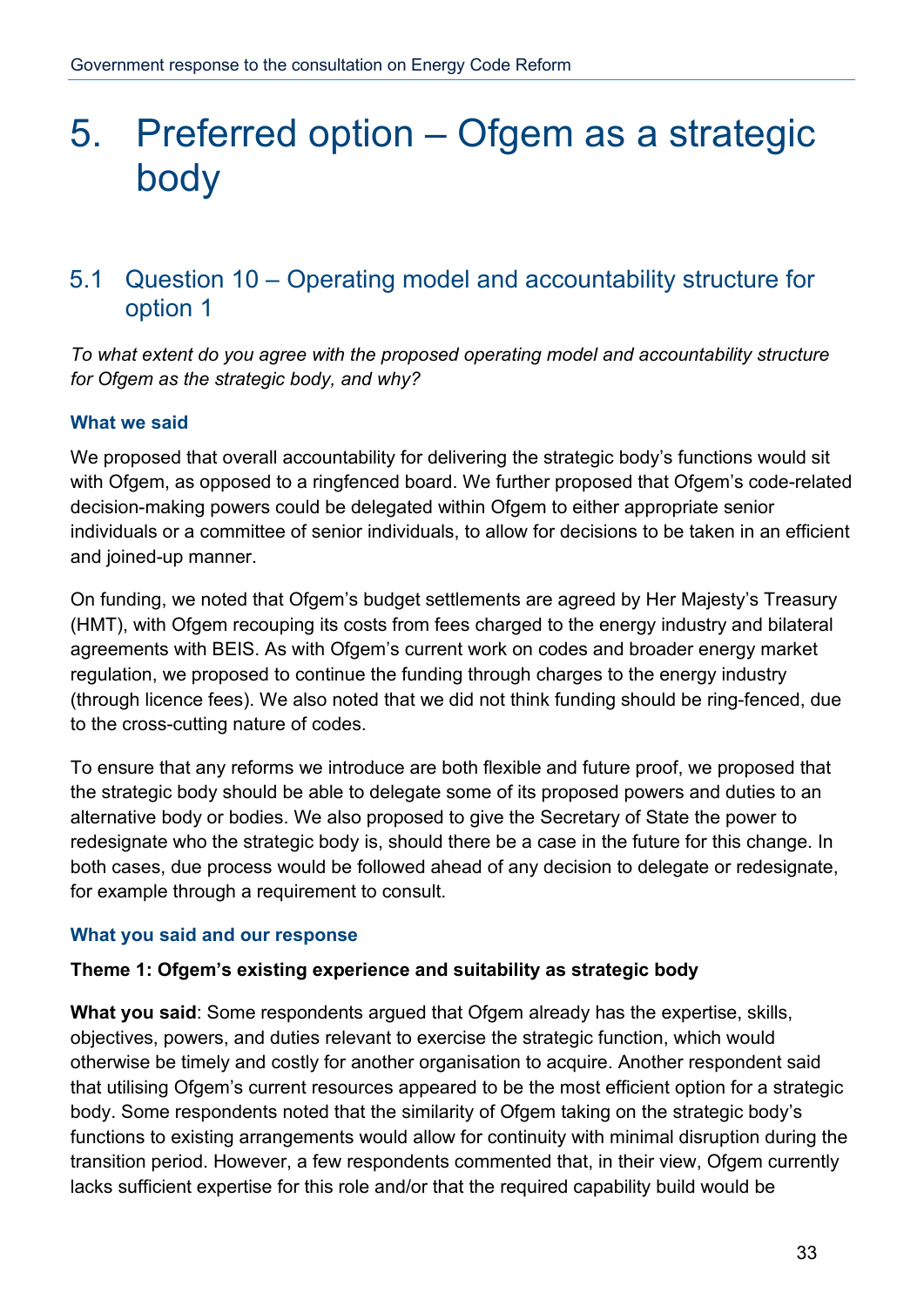significant. A few also argued that Ofgem's past performance in relation to codes suggests that it may not be effective in the role of the strategic body. Finally, a few respondents argued that having one organisation acting as both the regulator and the strategic body might risk creating conflicts of interest or compromise the regulator's independence.

**Our response**: We agree that Ofgem taking on the new strategic code functions will allow for a smoother transition to the new framework compared to the alternative option. We also agree that, while Ofgem already has relevant experience to take on these functions, Ofgem would need to increase the number of staff with relevant expertise and may need to source some specialist resource (see our response to the point below for more detail). Regarding stakeholder comments on Ofgem's past performance in relation to codes, we expect that the new framework will enable Ofgem to take on a more proactive role in the code change process and drive better outcomes for consumers.

## **Theme 2: Strategic body must be adequately resourced and funded**

**What you said**: Many respondents noted that, as the strategic body, Ofgem would need to be adequately resourced, including with appropriate technical and commercial skill sets to be able to support both Government and the code managers. A few said that Ofgem should continue to be funded through licence fees and should not be ringfenced as work on codes is crosscutting. However, a few respondents voiced concerns with funding for the strategic body not being ring-fenced within Ofgem, and that they considered that there was a risk that resources intended for the strategic function would be used for different purposes within Ofgem.

**Our response**: We agree that Ofgem will require additional resources, including additional expert staff, to perform its new strategic code functions successfully. As set out in the impact assessment, we expect Ofgem to require an additional 30 more staff to support the establishment of its new strategic code functions, with more potentially needed in future. We are also aware of how resource-intensive tendering for code managers could be and will keep the necessary level of resource under review.

On funding, we continue to think the most efficient mechanism to recover any costs of Ofgem's strategic code functions would be through the licence fee process and that that funding should not be ringfenced. It remains our view that work on codes is cross-cutting, so introducing ringfencing would add unnecessary complexity and may result in inefficiencies.

## **Theme 3: Delegation and redesignation**

**What you said:** A few respondents explicitly supported the idea of enabling delegation of some of the strategic body's functions to ensure that the reforms remain flexible and could adapt to unpredictable changes. A few, however, also explicitly disagreed with the idea of delegation and considered that the strategic body's functions should sit with Ofgem only, as delegation of any functions to, for example, the FSO or code managers would add additional complexity and could create potential conflicts of interest. It was mentioned that this could be the case if, for example, the same party is drawing up both the strategic and delivery plan.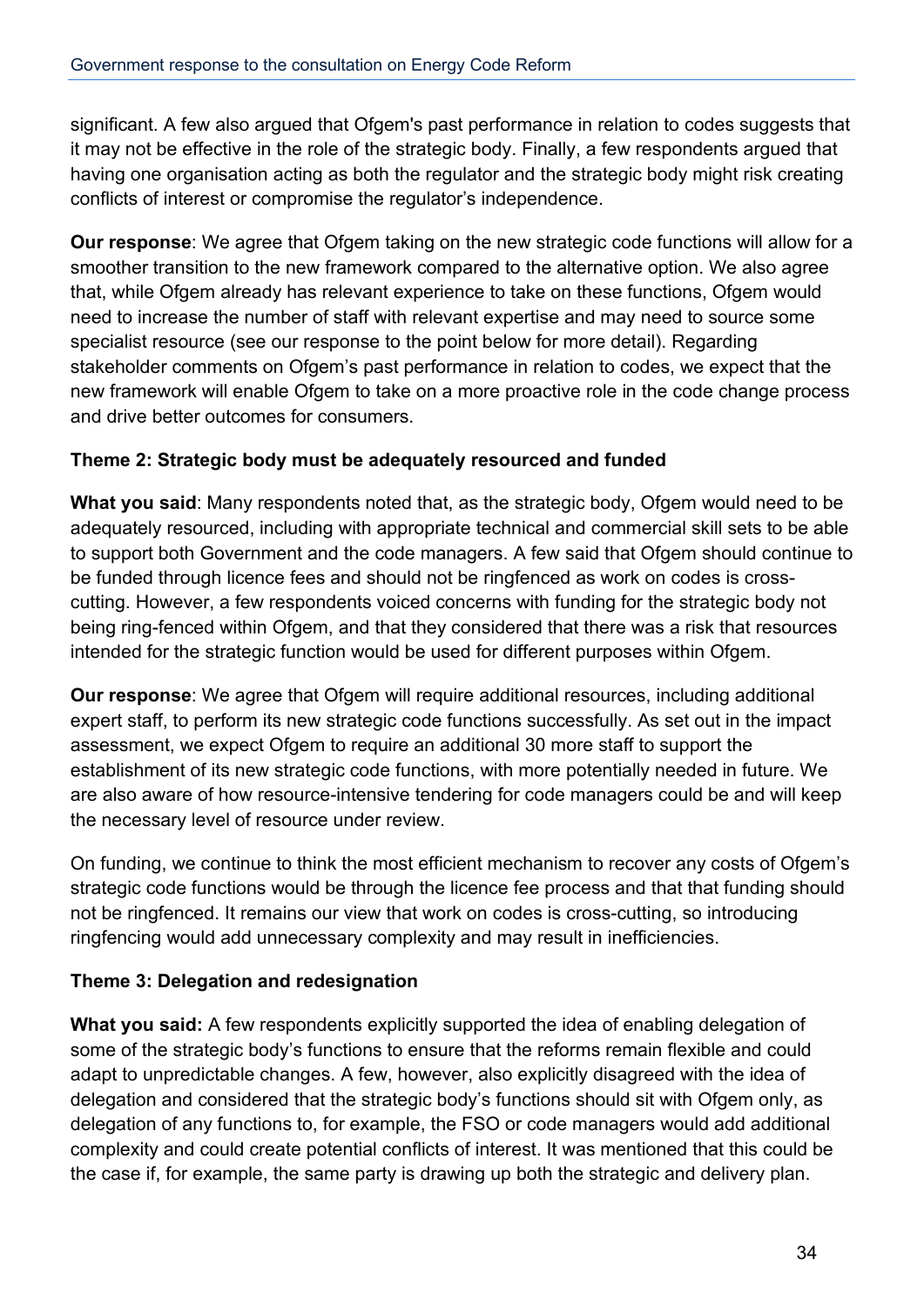**Our response**: While we remain of the view that there may be long term benefits to flexibility, we agree that allowing Ofgem to delegate some or all of its new strategic code functions at this stage may increase the risk of additional complexity and conflicts of interest, which would run contrary to our stated reform objectives. BEIS has therefore decided not to legislate for an option of delegating strategic code functions at this time.

**What you said**: A few respondents explicitly supported the idea of allowing the Secretary of State to potentially redesignate the strategic body in the future, arguing that it would help to future-proof the proposed framework, and that legislation should be drafted in a way which would permit an organisation other than Ofgem to be designated as the strategic body. A few commented that redesignation should be subject to consultation with stakeholders. One respondent added that, while they support redesignation in principle, it has the potential to introduce some instability to the code governance framework.

**Our response**: BEIS has decided not to build an option into the new governance framework that would allow the Secretary of State to redesignate all of Ofgem's new strategic functions to an alternative organisation. The majority of these new functions are regulatory in nature so it is difficult to anticipate who else would be well-suited to take them on in future. However, we believe that it would be beneficial to preserve some flexibility regarding Ofgem's new duty to publish a strategic direction because this particular function is more about system-wide strategy and planning, rather than traditional regulation. BEIS has therefore decided to give the Secretary of State the power to permanently transfer the duty to publish a strategic direction from Ofgem to the FSO, if it emerges that the FSO is better placed than Ofgem in the future to prepare such a document and take a view on what code changes may be appropriate and necessary. Before initiating the transfer of this duty, the Secretary of State would be required to consult with Ofgem, the FSO and any other persons whose interests are likely to be affected.

## **Theme 4: Distinction between Ofgem as SB and Ofgem as regulator**

**What you said**: Some respondents commented that they consider it important to have a clear distinction between Ofgem as the strategic body and Ofgem as regulator, including because of a risk of conflicts of interest, so that whilst these roles may on the whole complement each other, they are independently focussed and reviewed. It was also noted that there should be the ability for both areas to jointly fund specific teams and initiatives to deliver a clear whole systems approach. A few respondents said that Ofgem should establish a delegated internal structure for codes, such as a ringfenced department or organisation. They argued that adding the strategic body's functions to Ofgem's responsibilities would be a considerable stretch in scope and role and require additional resources, and that the creation of a separate entity, supported by informed experts, would facilitate a greater sense of independence while increasing the accountability for delivery.

**Our response**: Rather than establishing the strategic body as a separate entity, we will directly expand Ofgem's existing functions. This means that the strategic code functions will constitute new roles for Ofgem, rather than a new body that Ofgem is taking on. We agree that there is a need for a clear internal governance of the strategic code functions within Ofgem to ensure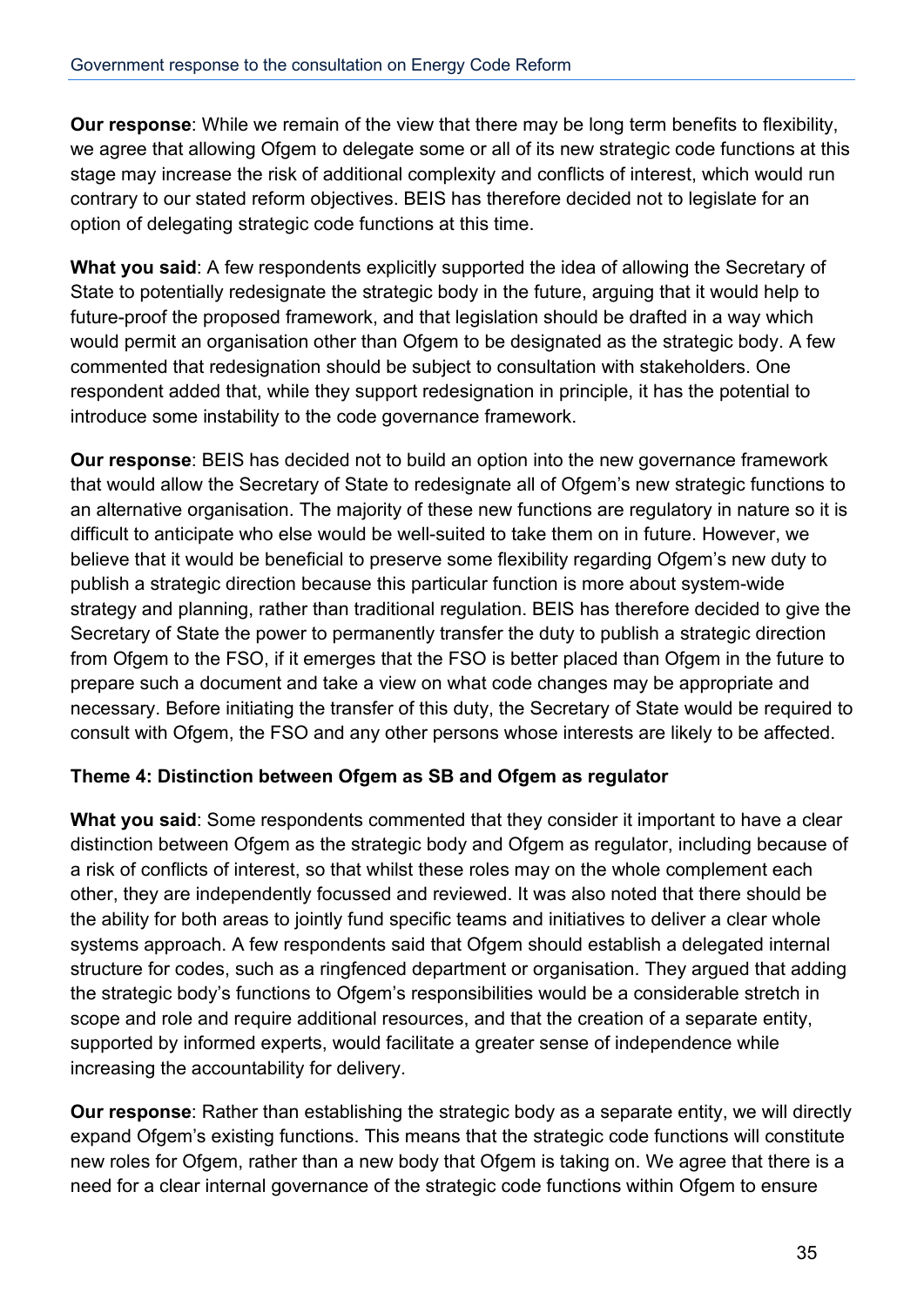sufficient senior oversight for codes and to ensure that codes are being given a strong 'voice' within Ofgem. However, we do not agree that having both regulatory and strategic code functions within Ofgem will risk conflicts of interest or that there is a risk that the exercise of these functions will become unaligned.

## **Theme 5: More Ofgem involvement in code change process**

**What you said**: Some respondents noted that Ofgem should be more involved in the code change process at all levels to deliver the reforms in the desired timescales and make the process more efficient.

**Our response**: We agree that Ofgem will need to take a different role to make the new framework work and recognise the need for Ofgem to engage in the code change process. We will, at a minimum, preserve the existing tools that it has to do so in the codes (with scope to review these tools as part of upcoming consultations). In addition, our proposals for new functions for Ofgem, including setting and overseeing the strategic direction and the licensing of empowered code managers, mean that Ofgem will have more tools to engage in the code change process.

## 5.2 Question 11 – Monitoring and evaluation under option 1

*To what extent do you agree with the monitoring and evaluation approach for Ofgem's performance as strategic body, and why?* 

## **What we said**

We proposed to introduce a monitoring and evaluation approach to ensure that Ofgem, as the strategic body, is delivering effectively against its responsibilities. We noted that this approach would be in line with the relationship set out within the 2019 Framework document<sup>[10](#page-35-0)</sup> between BEIS and Ofgem, following the existing mechanisms in place. This would include an obligation to produce an annual report about its activities and to publish an annual forward work programme on upcoming direction and activity, which can be scrutinised by Government.

We further proposed that if Ofgem were to act as the strategic body, it would also be required to report on the delivery of its obligations under the SPS.<sup>[11](#page-35-1)</sup>

### **What you said and our response**

### **Theme 1: Stakeholder feedback on strategic body performance**

**What you said**: Most respondents made arguments supporting the use of stakeholder feedback to monitor the performance of the strategic body. The points made were wide-

<span id="page-35-0"></span><sup>&</sup>lt;sup>10</sup> Framework document between Department for Business, Energy and Industrial Strategy and The Gas and Electricity Markets Authority (operating through Ofgem) 2019.

https://www.ofgem.gov.uk/system/files/docs/2019/12/framework\_document\_final\_publication\_version\_december [2019.pdf](https://www.ofgem.gov.uk/system/files/docs/2019/12/framework_document_final_publication_version_december_2019.pdf)

<span id="page-35-1"></span><sup>11</sup> Utilities Act 2000, section 4A.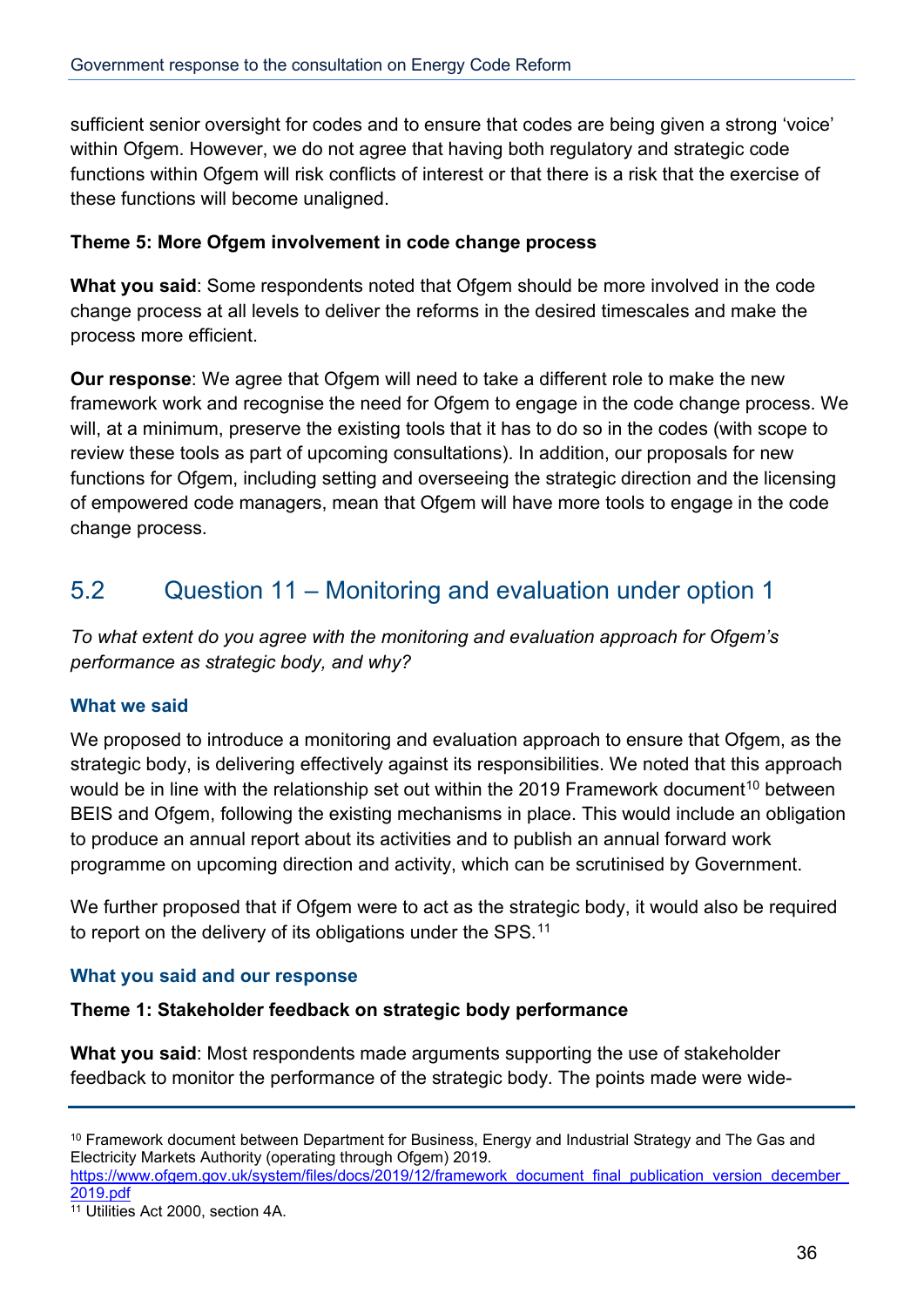ranging and included a call for stakeholder feedback to be included in the annual report, for more details on the process of how this would work and be reported on, as well as the relevance that this activity might have in the future in determining outcomes.

**Our response**: We agree that stakeholders are likely to be able to provide unique views and perspective on Ofgem's performance of its strategic code functions. We will consider the views put forward by these respondents when developing any framework to monitor Ofgem's performance of its new strategic code functions.

## **Theme 2: Align approach with existing mechanisms in place between BEIS and Ofgem**

**What you said**: Many respondents made arguments in favour of aligning the monitoring and evaluation approach of the strategic body with the existing mechanisms that are in place between BEIS and Ofgem, including an annual report and annual forward work programme. One respondent suggested to consider additional updates to the BEIS-Ofgem framework agreement to ensure that it covers the strategic code functions.

**Our response**: We intend to use the 2019 framework document between BEIS and Ofgem as the basis for our monitoring and evaluation approach. The framework sets out some nonlegislative processes for managing the relationship between both parties and it also references the legislative reporting requirements for Ofgem (i.e., annual report and forward work programme). Further to that, we have agreed to update the content of these legislative reporting requirements so that Ofgem is required to include an overview of how it has delivered against its statutory strategic code functions over the preceding year.

## **Theme 3: Regular assessment against progress of delivering the SPS**

**What you said**: Some respondents considered it important that the link between the SPS and the performance of the strategic body is set out clearly and that progress against delivery of the strategic priorities and policy outcomes set out in the SPS is regularly assessed.

**Our response**: We agree that it will be important for Ofgem to report on the performance of its obligations related to the SPS. Section 4 of the Utilities Act 2000 already sets out such reporting requirements for Ofgem. They will equally apply to the new strategic functions, as those functions will become part of Ofgem's existing remit.

### **Theme 4: Arguments against the proposed monitoring approach**

**What you said**: Only a few respondents made explicit arguments against the proposed monitoring approach. One respondent voiced concerns that BEIS was unlikely to be sufficiently engaged with codes to provide active and consistent monitoring and evaluation as proposed, particularly regarding how industry stakeholders' views will be sought and documented. Another respondent noted that it was unclear how accountability and evaluation of the performance of the strategic body would be undertaken, as the framework document between BEIS and Ofgem only sets out respective areas of responsibility without providing clarity regarding accountability lines.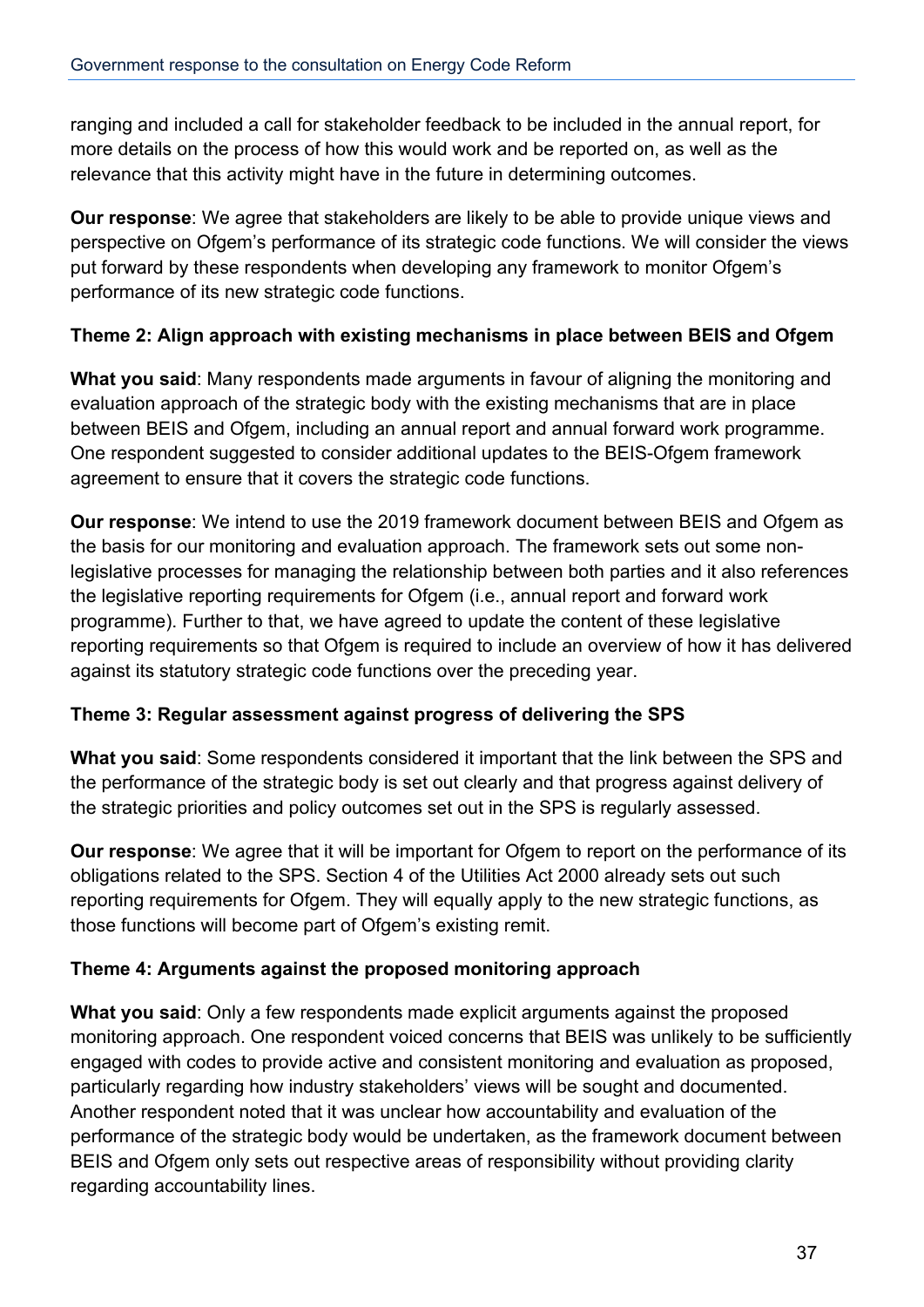**Our response**: Ofgem will have to comply with its existing reporting mechanisms (annual report and forward work programme), including with those regarding any obligations related to the SPS.<sup>[12](#page-37-0)</sup> In addition, we also expect that Ofgem will set up a process for stakeholders to regularly provide feedback on Ofgem's performance of its strategic code functions.

## **Theme 5: Other points raised**

**What you said:** A few respondents raised concerns regarding the accountability of the strategic body. One of them noted that there is a risk that the strategic body lacked accountability and relied more heavily on the empowered role of the code managers to embed change without appropriate consideration of costs and benefits to market participants and consumers. Another one said that it is unclear who the strategic body would be accountable to and how this would work in practice. And finally, a third respondent commented that more information on the role of BEIS and their rights to take enforcement action on any failures of the strategic body would be required.

**Our response**: The relationship between BEIS and Ofgem with regard to reporting, monitoring, and evaluating is set out in the 2019 BEIS-Ofgem framework document, which we intend to update to reflect Ofgem taking on those new functions. If Ofgem does not comply with its statutory duties in relation to its strategic functions, the usual accountability mechanisms will apply, including the option of judicial review. It is also worth noting that Ofgem's new functions will be treated as included in Part 1 of the Gas Act 1986 and Electricity Act 1989, so they will be subject to Ofgem's existing Principal Objective and any other relevant duties that are set out in those Acts.

**What you said:** A few respondents said that they would like to see more than qualitative statements (e.g., KPIs) against the annual forward work programme, to address performance issues and to ensure that Ofgem is prioritising the right code changes and driving the code managers to develop modifications in a timely way that deliver the right impact on the market. Similarly, a few respondents commented that the monitoring process should include timelines and/or milestones for major decisions, with a requirement to report on any delays and a lessons learned exercise to identify the reasons for those delays.

**Our response**: We acknowledge the desire for more transparency on Ofgem's work on codes, as well as the need to ensure that new functions are performed in a timely manner. In the existing framework, for example, Ofgem has introduced a trial approach of publishing a register of Expected Decision Dates (EDDs) for each code modification submitted for decision on its website. EDDs are based on the importance, urgency and impact of the modification on consumers, whilst also taking into account Ofgem's strategic priorities. This change is intended to improve transparency around code modification decision timelines for stakeholders.

<span id="page-37-0"></span><sup>12</sup> Utilities Act 2000, section 4, section 4A, section 5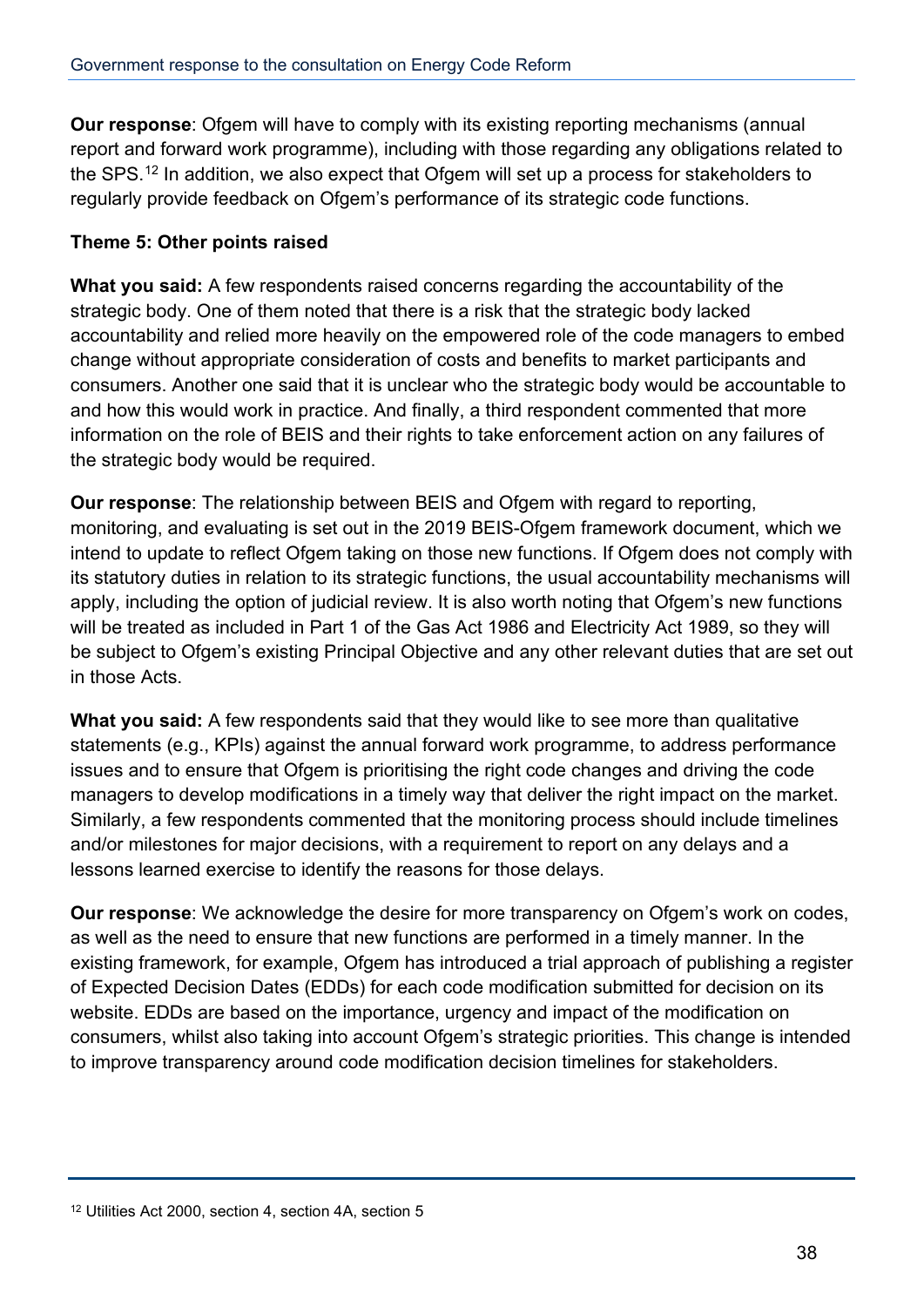## 5.3 Question 12 – Code manager selection

*To what extent do you agree with the ways we propose that the strategic body select code managers, and why?* 

## **What we said**

The consultation addressed the initial stage of code manager selection, with the need to legislate to impose a duty on the strategic body to select a code manager for each in scope code. We suggested that the strategic body would be given discretion as to how to select a code manager to licence: whether by tender or, if tendering is not possible or preferable, licensing a built-for-purpose company or direct selection. We said that any decision to select code managers in any other way than tendering would require Secretary of State approval. We proposed that code managers should be selected in a way that allows for existing code administrators to become code managers, but we did not propose that they would by default become enduring code managers.

## **What you said and our response**

## **Theme 1 - Selection routes for code managers**

**What you said**: Many respondents explicitly supported tendering as the default option for code manager selection, as the competition would bring in experience, expertise and value for money as well as being a tried and tested method. Many commented that robust tendering criteria are important to find the most qualified code managers with the right experience and knowledge so they can fulfil the demands of the role. There was consensus among most of these respondents that price should not be the sole decider of a tender, as the lowest cost option may not deliver the best outcomes and may favour commercial entities who support high-risk, low-price contracts.

Many respondents raised concerns about tendering for code managers, including that there may not be enough interest for a competitive tender to be successful; tendering could prevent not-for-profit organisations from bidding; and that competitive tendering could make coordination between the code managers difficult, potentially reiterating the current siloed approach.

A few respondents noted that there could be benefits in directly selecting the existing code administrators, and a few considered a built-for-purpose company a sufficient or valuable means of establishing a code manager, with two of them noting the RECCo as an example. However, a few respondents considered a built-for-purpose company as less transparent or could not see any additional value in selecting a code manager this way, and a few others said that any other options than tendering for code manager selection should only be used in exceptional circumstances. Finally, a few other respondents argued that not tendering requires explanation, consultation or consent of the Secretary of State.

**Our response:** We have decided not to make competitive tender the default selection option for code managers. We have also decided not to require Ofgem to seek permission from the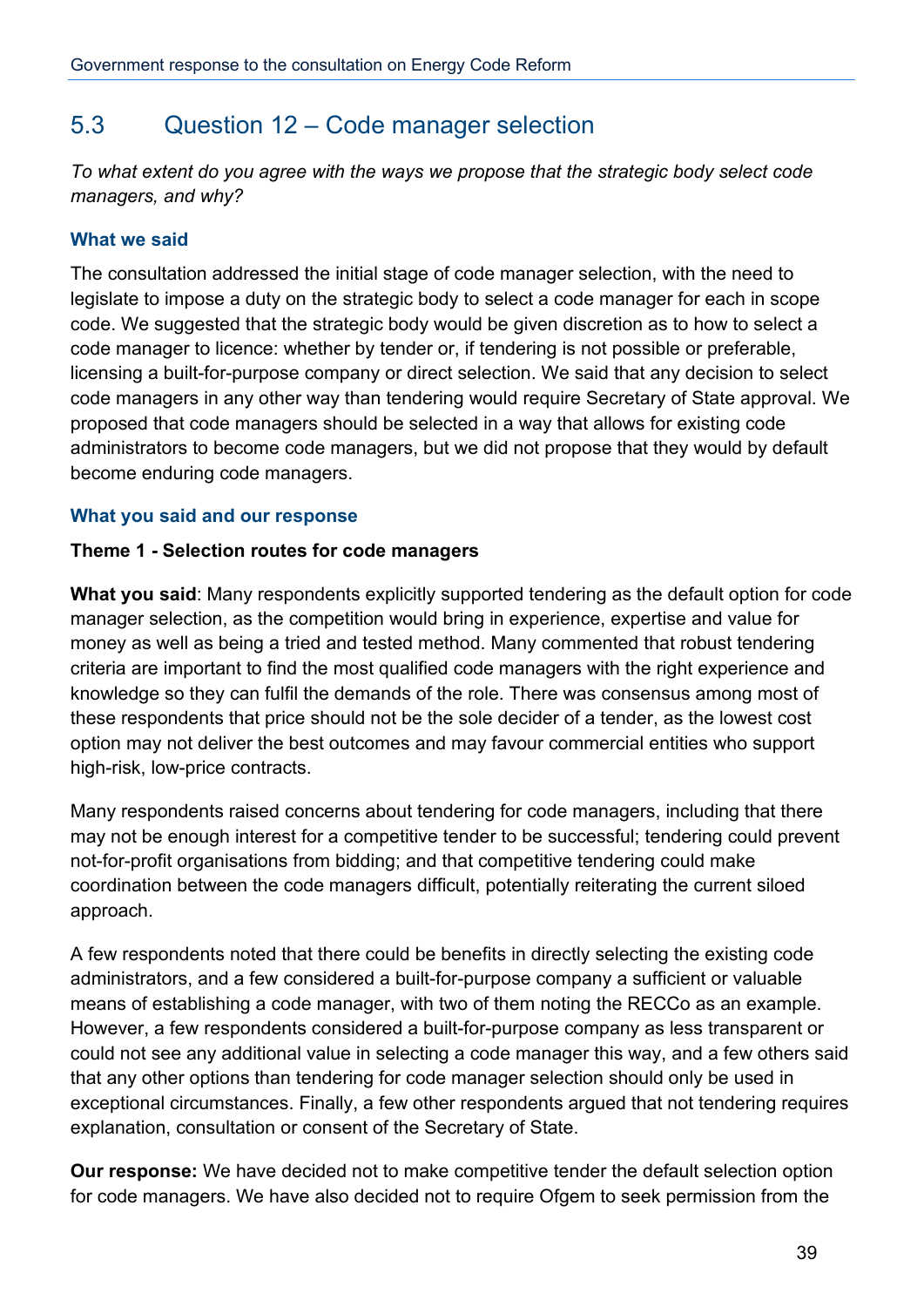Secretary of State when it wish to pursue a code manager selection option other than tender. Instead, Ofgem will have the ability to choose from a range of selection options, both competitive and non-competitive, subject to any constraints established by BEIS via secondary legislation.

In cases where Ofgem decides to run a tender, we agree that robust tendering criteria will be crucial to success. Any tender for code managers should consider cost, expertise, knowledge, and whether any real or potential conflicts of interest exist and how they would be mitigated. BEIS has therefore decided to introduce a power for Ofgem to make tender regulations through secondary legislation, with Secretary of State approval, which would create a bespoke procurement process for the purposes of selecting and licensing code managers. We anticipate these tender regulations would set out the broad framework for the tender process, including any minimum tender entry requirements and criteria that Ofgem may assess bids against.

We agree that there may be scenarios in which tendering is not the best approach for selecting code managers. BEIS has therefore decided to introduce a power for the Secretary of State to make regulations that will set out the range of non-competitive code manager selection options available to Ofgem. We anticipate that this list will include selection options beyond those proposed in the consultation,<sup>[13](#page-39-0)</sup> such as the ability to directly select a current code administrator or code manager. However, no decisions have yet been made on the content of these proposed regulations and BEIS intend to consult further on this topic in the future.

To help inform Ofgem's decisions on which selection option to use, BEIS will also set out a list of criteria in secondary legislation that will establish any constraints on the use of competitive versus non-competitive selection processes by Ofgem. We also want Ofgem to be able to appoint a code manager urgently, where necessary, to ensure continuity of code management. In this case, we would expect any appointed code manager to be in place for a limited period, pending Ofgem carrying out a fuller selection process.

We intend for all proposed selection routes (including tendering) to allow for both for-profit and not-for-profit organisations to be eligible. To inform Ofgem's decision on what selection route to use, we expect Ofgem would carry out a consultation and invite stakeholders' views on its proposed approach or options.

<span id="page-39-0"></span><sup>&</sup>lt;sup>13</sup> Those options were tendering, licensing a built-for-purpose company, or directly selecting the FSO (or affiliate) or another licensee.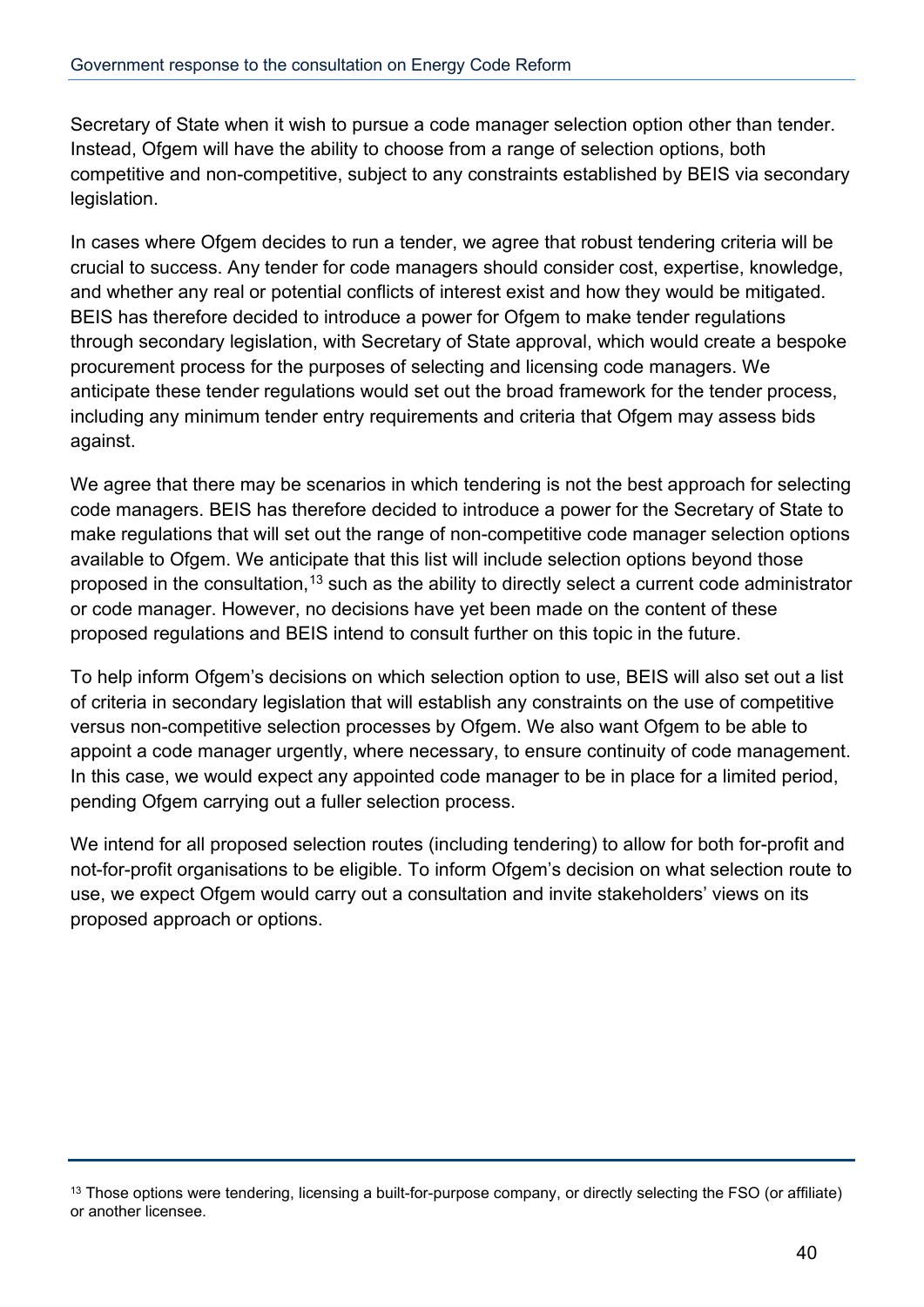## **Theme 2 – Views on who should become a code manager, including related to conflicts of interest**

**What you said:** Some respondents mentioned potential conflict of interests of code managers as a concern, including that parties that are interested in becoming a code manager should be required to disclose any potential conflicts of interest and set out how they plan to mitigate them. A few explicitly voiced concerns about the potential conflicts of interest the FSO would have as a code manager.

**Our response:** We agree that potential or perceived conflicts of interest need to be considered when selecting a code manager, whether through a tender process or another selection route, and once a person has been licensed as a code manager. Ofgem will consider potential and perceived conflicts of interest through the selection process and ongoing licensing regime, where it will have oversight of code managers.

**What you said**: With regard to who should and should not be allowed to become a code manager, some respondents argued that code managers should be not-for-profit organisations, including because such an approach would help code managers gain trust from industry parties and would allow the strategic body to select a code manager based on ability only. A few respondents stated that existing licensees should not be allowed to become a code manager and a few more said that the FSO should not manage any additional, or any, codes at all.

**Our response**: Ofgem wants to retain a degree of flexibility in how code managers are selected, with or without competition, and we intend that the regulations reflect this approach. Ofgem will consider all potential candidates on their individual merits at the time, and we do not intend to preclude the option of the FSO being appointed as a code manager. Irrespective of how code managers would be selected, or who would be selected, Ofgem would always consider potential conflicts of interest before making the decision to appoint any code manager.

**What you said**: One respondent pointed out that the current code administrators have accumulated specialised knowledge over a long period of time and said that there is merit in retaining and/or expanding the role of the current code administrators to code management.

**Our response:** We agree that both code administration and the new role of code management will require highly specialised knowledge and skills, and we note that our reforms will enable code administrators to participate in the selection process to become code managers. Through the selection processes, Ofgem will ensure that all code managers have the necessary skills and knowledge that they need to do the job.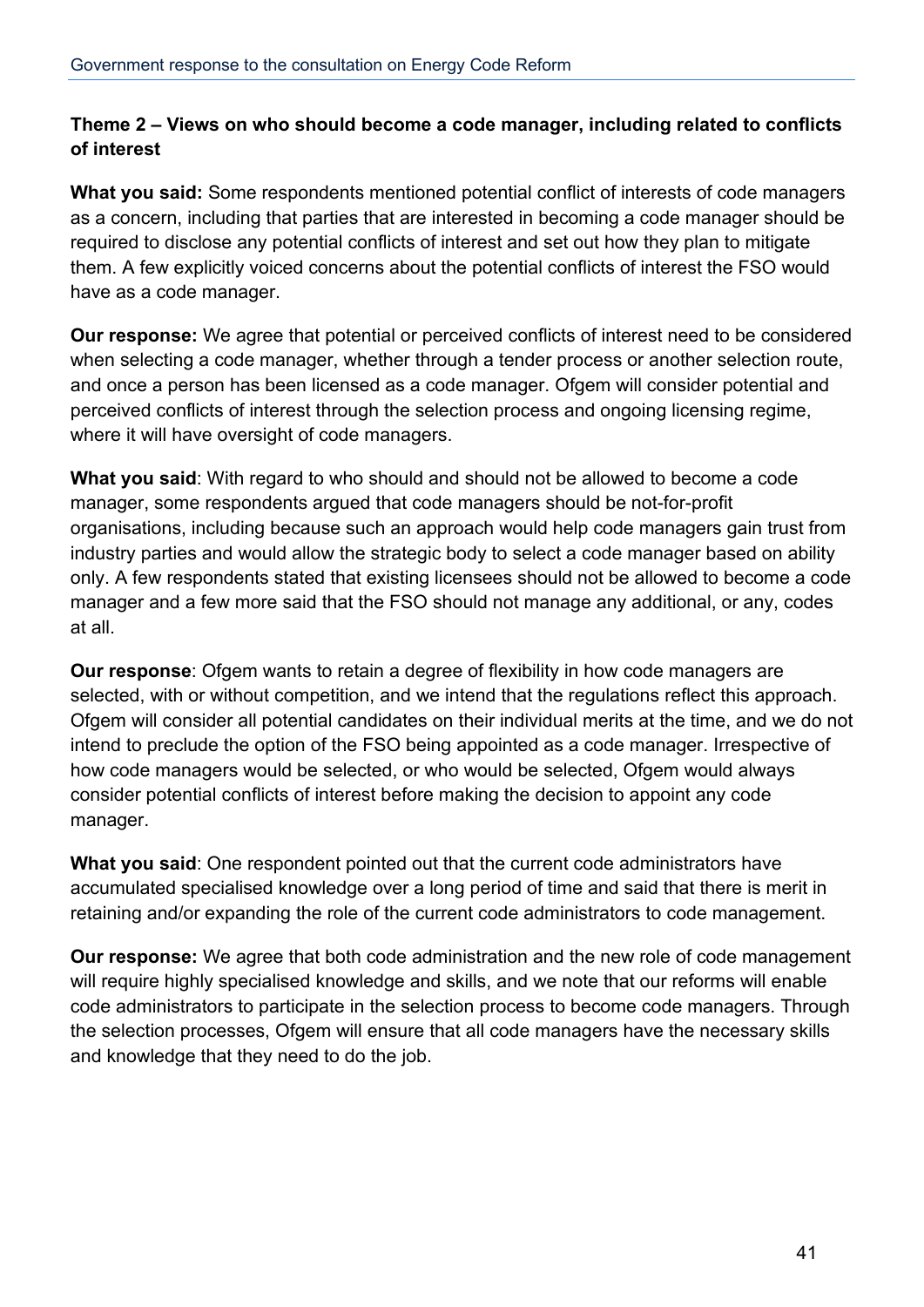## 5.4 Question 13 – Code manager funding

*To what extent do you agree with our proposed approach to code manager funding, and why?* 

## **What we said**

We proposed that code managers should be funded through charges levied on code parties in accordance with a charging methodology set out in the relevant code(s). Code parties would pay a portion of these charges (calculated in accordance with the charging methodology). We also said that, provided that appropriate processes and safeguards were in place, code managers could be allowed to charge code and non-code parties for some value added or optional services. The details of the approach to charging would be considered in a future consultation.

## **What you said and our response**

**What you said:** Most respondents provided arguments in favour of our proposed approach, including that it would be more flexible and less risky than the alternative proposed approach of funding via licence fees. Responses also included that the approach to charging needs to be transparent and that stakeholders should be engaged in the code manager's budget setting process. It was also suggested that budgets should be flexible to allow for new projects and that the code manager should not use code funding for other business ventures. One respondent said that the strategic body should be able to make amendments to the individual code funding models as and when appropriate. One respondent noted that code managers should be publicly funded if they are accountable to Ofgem, with another one arguing they should be funded by the strategic body.

A few respondents argued that code manager costs must also be fairly distributed among the relevant code parties, including clarity on who is funding which code. However, while one argued that code managers should not be able to charge non-code parties for proposing a code change to prevent this acting as a barrier to smaller parties raising proposals, another said that that there must be a method for the code manager to do so.

**Our response**: We agree with stakeholders on the importance of the transparency of code manager budgeting, fair distribution of costs and on the necessity for funding to be flexible. We consider that our proposed approach can address these concerns. We disagree that Ofgem should fund code managers. Licence fees are set once a year and the amount recovered is subject to HMT signoff, which might lack flexibility to set charges outside of the timings for setting the licence fee. Also, licence fees are less targeted in terms of who costs will fall on, both when considering segments of the market (e.g., wholesale versus networks) and on individuals (noting that a charging methodology could allow for volumetric charges, which can help to ensure elective services are used efficiently). Overall, we continue to believe that code managers should be funded through charges levied on code parties in accordance with a charging methodology set out in the relevant code(s). Code parties would pay a portion of these charges (calculated in accordance with the charging methodology) and, provided appropriate processes and safeguards were in place, code managers could be allowed to charge code and non-code parties for some value added or optional services.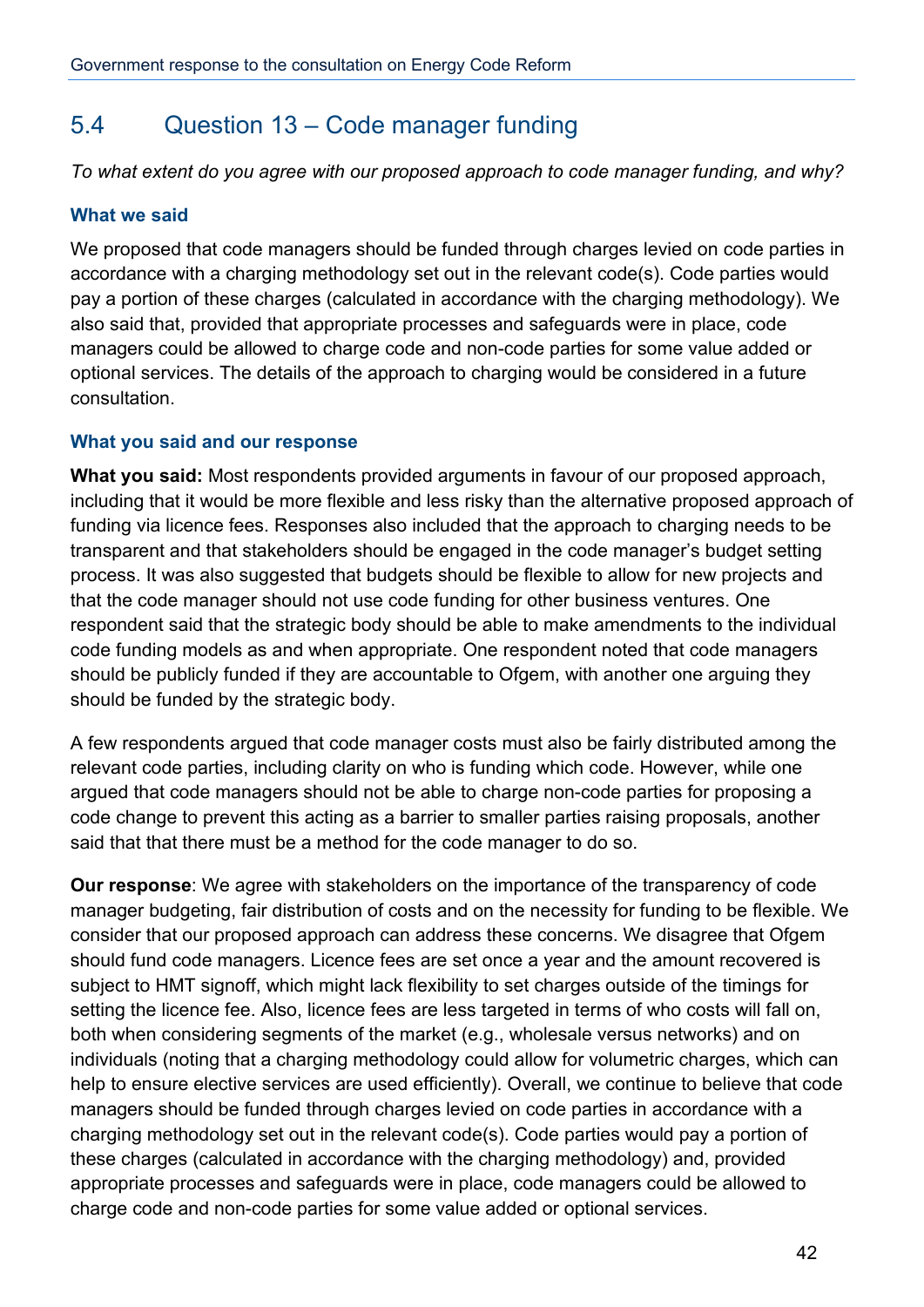Ofgem will consider code manager funding further when it consults on the detailed content of code manager licences ahead of selecting code managers.

## 5.5 Question 14 – Accountability for code manager budgets

*To what extent do you agree with our proposal that the strategic body should be accountable for code manager budgets, and why?* 

#### **What we said**

We proposed that the code manager would ultimately be accountable to the strategic body when setting its budgets. We proposed that how this accountability is exercised would also be flexible – for example, it would not necessarily require the strategic body to approve budgets, provided the strategic body had other routes for holding the code manager accountable (such as being able to veto budgets or hear appeals from code parties on proposed budgets). Finally, it was noted that in the future a consultation may consider the detailed requirements for code managers in setting budgets.

#### **What you said and our response**

**What you said**: Of those that supported our proposals, some said that the funding arrangements need to be clear and transparent to those that are funding code managers, including that stakeholders would need to be able to scrutinise the budget and that there would need to be a clear route of appeal.

Of those that disagreed with our proposals, some said that code manager budgets should be accountable to "the industry" or "code parties" (i.e., those who would fund the code manager). One respondent argued that as only a small proportion of the budget will relate to the strategic function, code parties should input in relation to the rest of the budget. Another argued that the strategic body should only have a veto power over code manager budgets, as the code manager is best placed to set its budget, so it remains flexible and agile.

Of those agreeing with some aspects of our proposals, a few explicitly questioned Ofgem's ability to scrutinise multiple code manager budgets as strategic body. There were various requests for further details and consultation on how the approach to funding would work in practice.

**Our response**: We agree it is essential that stakeholders are consulted on and able to scrutinise the code managers' proposed budgets. We maintain that Ofgem should retain ultimate oversight of code manager budgets. Ofgem would be setting the strategic direction and requiring code managers to deliver it and hence must be able to ensure the code manager has the appropriate funding to deliver. However, this oversight could be lighter touch in the form of a veto or step-in powers, and Ofgem will ensure that budgets are developed in close consultation with industry, who will be well placed to scrutinise and challenge it.

Ofgem will carry out a further consultation on the approach to code manager budgeting, as part of its work to develop the code manager licence ahead of selecting code managers.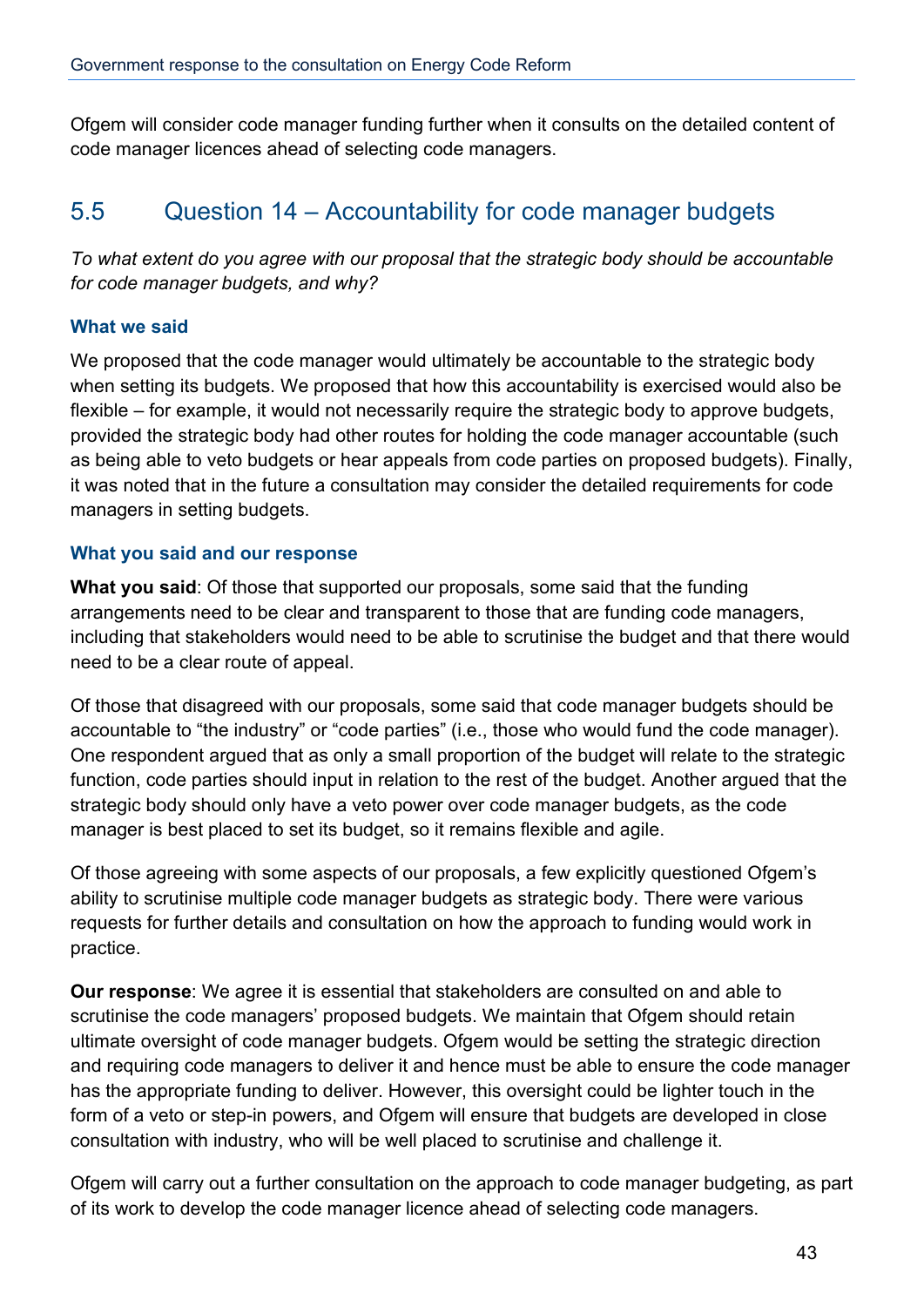## 6. Alternative option – FSO as IRMB

## 6.1 Question 15 – Operating model and accountability structure for option 2

*To what extent do you agree with the proposed operating model and accountability structure for option 2, where the FSO takes on the role of the IRMB, and why?* 

### **What we said**

We proposed, as our alternative option, to give the role of the IRMB to the FSO. We said that the FSO would be suited to perform this role because of the ESO's existing strategic expertise; the FSO's anticipated strong focus on whole systems thinking; and the ESO's experience of acting as a code administrator. We also noted that the detailed IRMB governance structure would be developed and decided on by the FSO once it had been established.

On funding, we proposed two options: the first one being to fund the IRMB as part of the FSO and the second one being to fund the IRMB by charging code parties.

On monitoring and evaluation, we proposed to extend the SPS framework to the FSO, including relevant reporting requirements, and to introduce a duty to keep developments between SPS publications under review.

### **What you said and our response**

What you said: While some respondents submitted arguments in favour of the proposed operating model, including a few that noted that the FSO would have the knowledge necessary to manage the codes well, most respondents argued against the proposals. The most common points against this proposal have been summarised below:

- many respondents raised concerns about a high risk of conflict of interest between the role of the IRMB with the other roles of the FSO, and about the FSO's independence from industry influence;
- many voiced concerns regarding accountability and transparency;
- some noted that combining the strategic body and code manager roles in one body would not achieve the policy aims;
- some commented that giving the role of the IRMB to the FSO would distract from its core responsibilities;
- some said that there were too many unknowns about the FSO at this stage, including on the FSO implementation timeline, which could make this option risky;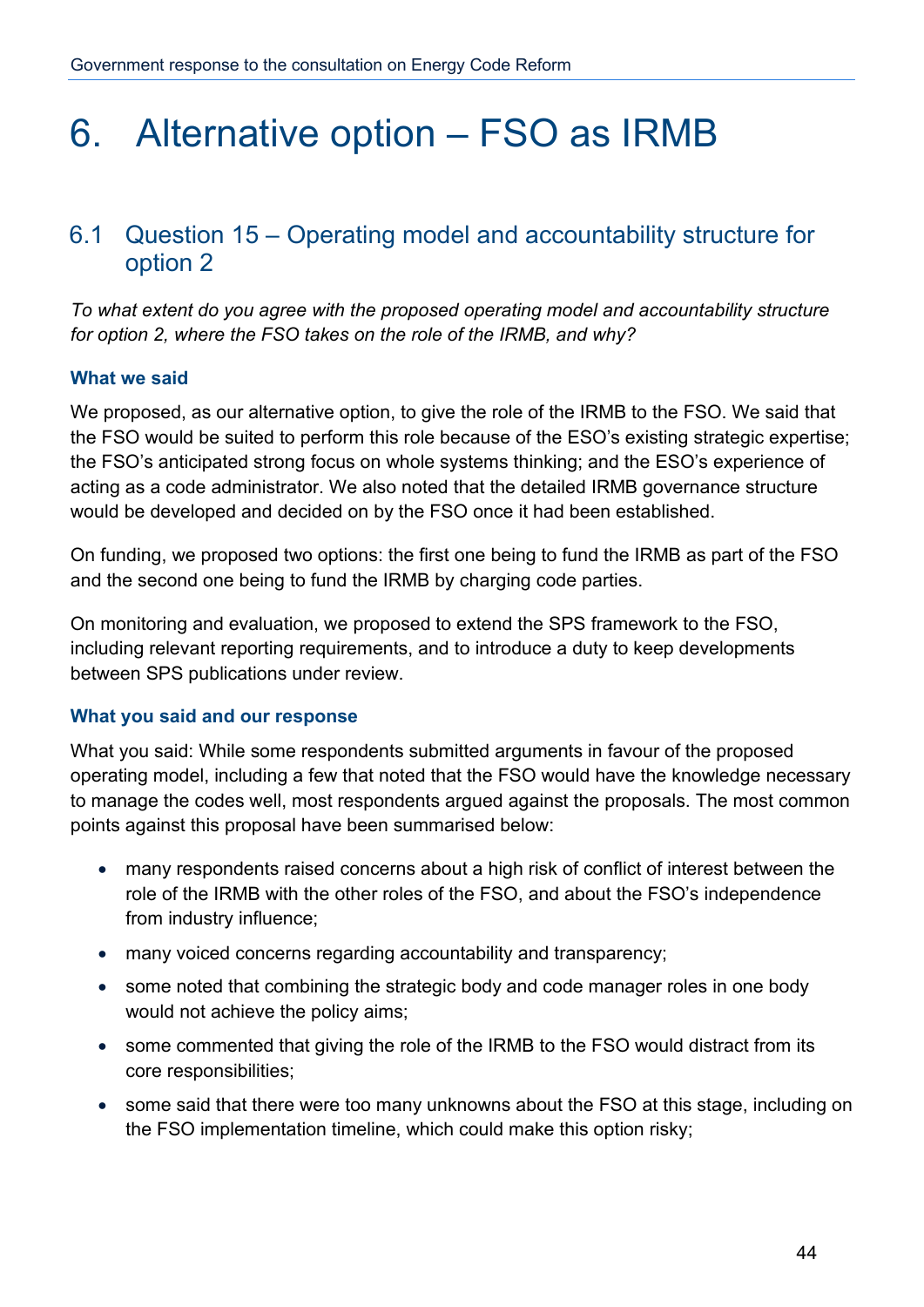- some were worried about putting too much reliance on one organisation, including that this could restrict the ability for stakeholders to challenge and to consult on proposals; and
- some doubted that the ESO has the necessary expertise and resources to take on the role of the IRMB, including a lack of retail market and gas expertise and a bad track record of running codes.

**Our response**: We acknowledge the concerns that respondents have raised in regard to the IRMB option, particularly around potential conflicts of interest. Although we still believe this option could have been viable with the right structure and processes in place, we have decided not to implement this option and will instead expand Ofgem's responsibilities to include new strategic code functions.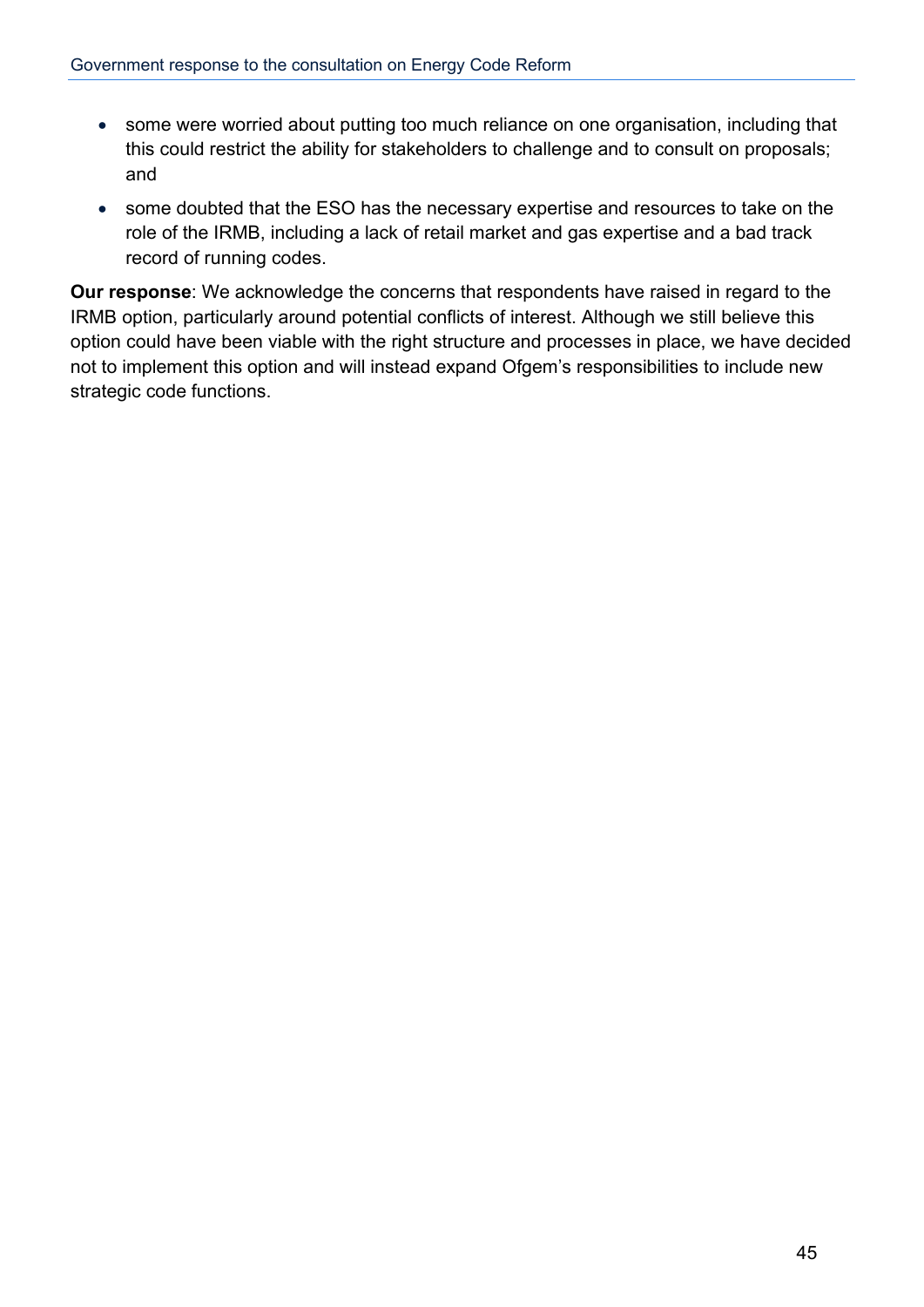## 7. Option choice

## 7.1 Question 16 – Best option to reform code governance

*Overall, which of the two options do you think would be best placed to reform code governance, and why?* 

### **What we said**

The consultation sought feedback on two alternative options for energy code governance reform: our preferred option of Ofgem being designated as a 'strategic body' over the codes with separate licensed 'code managers' and an alternative option where the FSO would perform both roles. Although we concluded that both options would be viable, we argued that our preferred option would result in a less complex governance landscape than the alternative, build on the existing expertise of Ofgem, provide a greater net benefit, and be more straightforward and quicker to implement.

## **What you said and our response**

**What you said**: Almost all respondents agreed that our preferred option would be best placed to reform code governance, with none in favour of the alternative. The most common argument in favour of our preferred option was that it could be implemented more quickly and easily than the alternative, without causing too much disruption due to it being relatively close to the status quo. Additional arguments largely echoed the rationale that we set out in the consultation document, such as Ofgem's greater ability to meet our stated reform objectives and its better fit in terms of existing skills and experience. Some respondents also preferred the strategic body model due to its comparable lack of conflicts of interest and clear separation between the strategic and code management roles.

However, there were some concerns with Ofgem taking on the strategic body role, with some respondents raising concerns about its past track record on codes and others suggesting that Ofgem's perceived unwillingness to use its existing powers does not bode well for its future performance. To address these concerns, the respondents suggested that an effective strategic body would need to engage proactively in all aspects of code governance, in addition to being appropriately resourced to carry out all of its assigned tasks.

By contrast, there were no positive arguments presented in favour of our alternative option. The most common argument against creating an IRMB as part of the FSO was that it would risk creating conflicts of interest, with it being poor governance to have the same body setting the rules that it needs to follow. Other respondents argued that adding codes to the FSO's remit would distract it from its core responsibilities, particularly during its early years, which would then lead to lengthier implementation timelines and sub-optimal outcomes. However, this view was not shared by all respondents, with some noting that it may be sensible to make the FSO responsible for codes in future.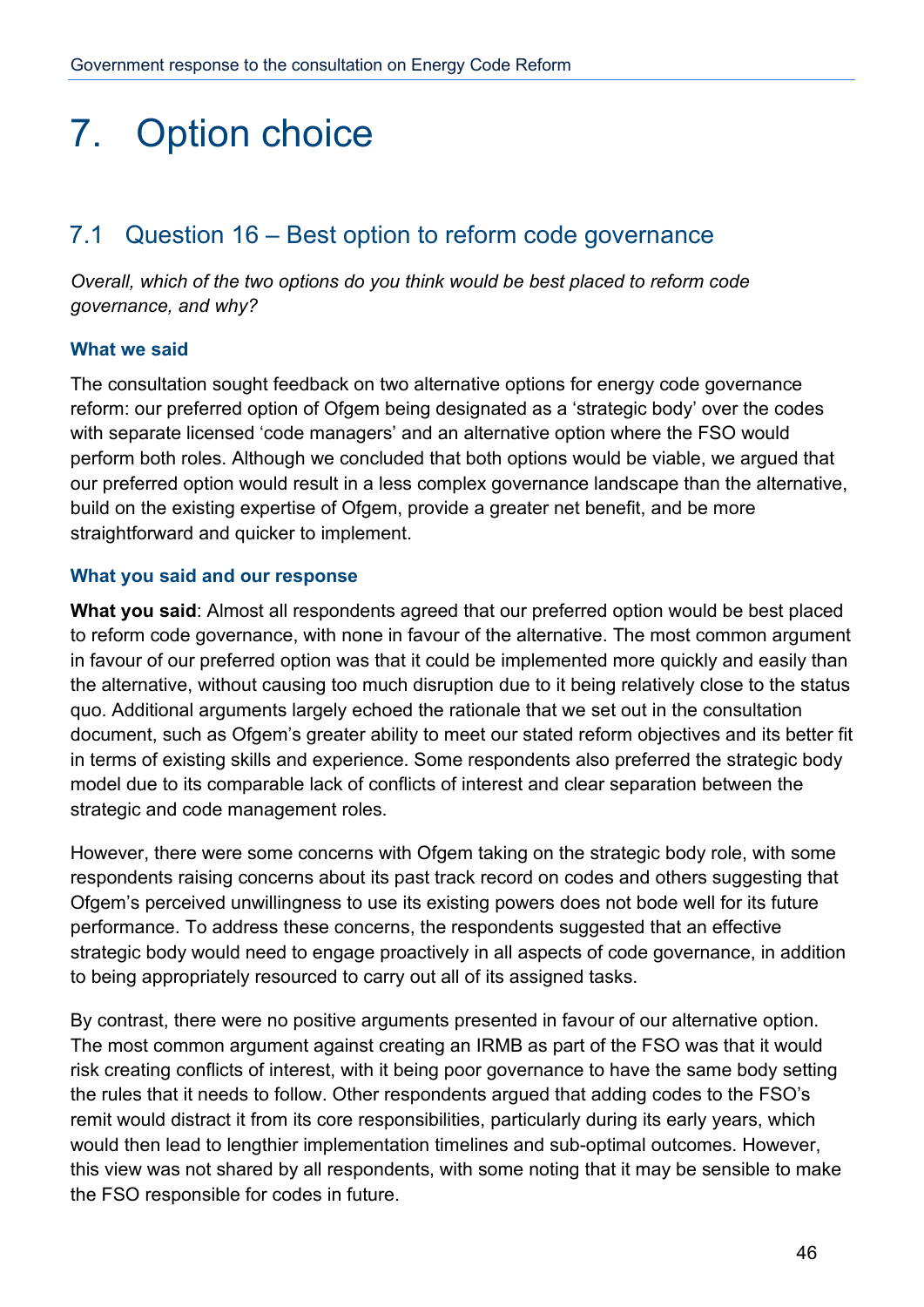**Our response**: We agree with the majority of consultation respondents that our preferred option would be best placed to reform code governance. BEIS has therefore decided to grant Ofgem a set of new strategic code functions, one of which will be the ability to select and licence code managers, rather than to create an IRMB as part of the FSO. As set out in our response to question 10, BEIS do not plan to legislate to enable Ofgem to delegate any of these new functions to a third party. However, the Secretary of State will be empowered to transfer Ofgem's duty to publish a strategic direction to the FSO, following consultation, if the FSO is better placed than Ofgem to fulfil this duty in future. We also recognise the concerns that respondents have raised around Ofgem's past performance and agree that an appropriate level of engagement and resourcing will be critical to the success of this new governance structure. BEIS and Ofgem will work together to ensure that Ofgem has everything that it needs to succeed in this new role.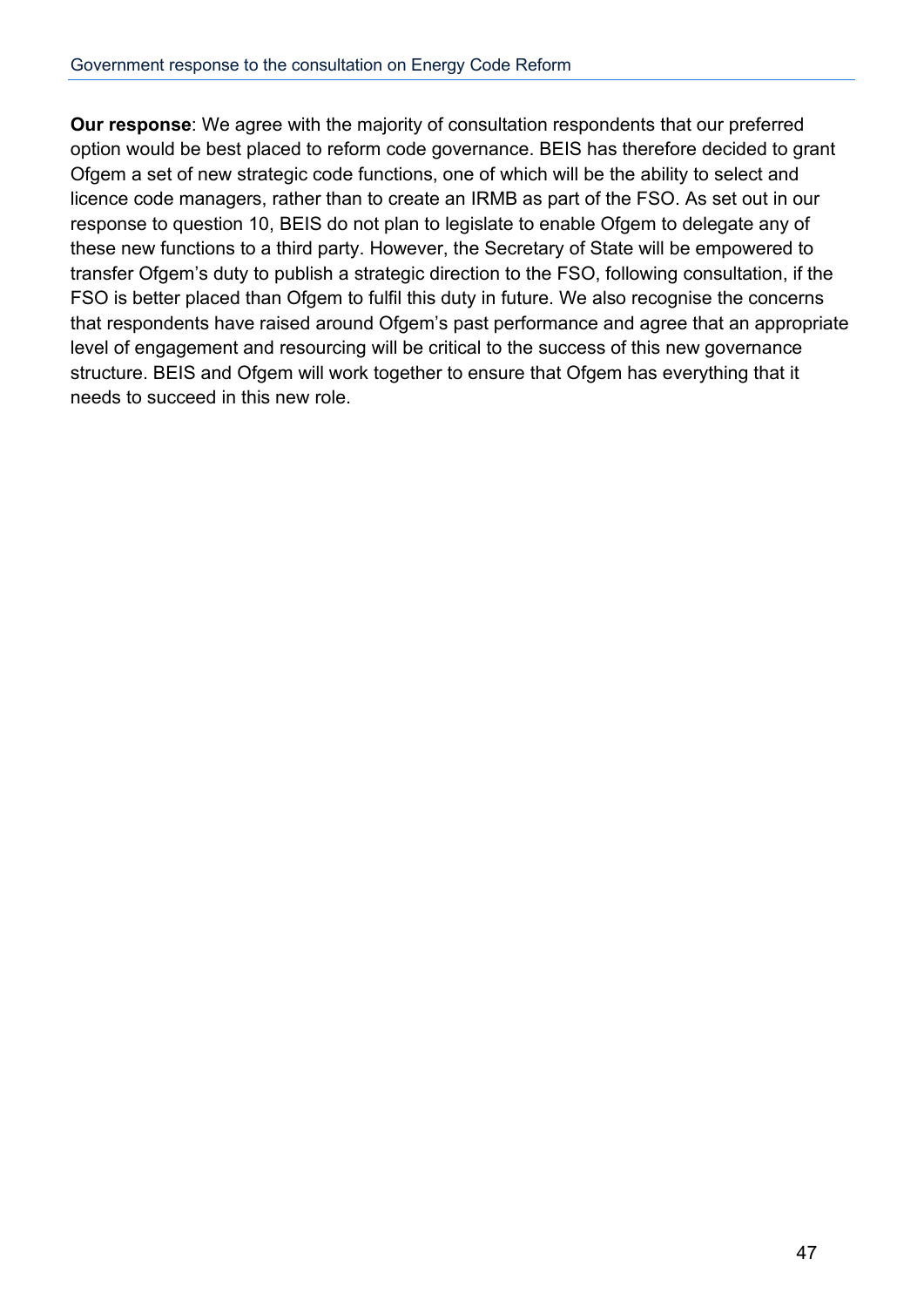## 8. Impact Assessment

## 8.1 Question 17 – Estimated costs for code manager function

*To what extent do you agree with our estimated costs for the new code manager function set out in the impact assessment, and why?* 

### **What we said**

This question referred to the Impact Assessment, and the accuracy of the analysis included within.

## **What you said and our response**

**What you said:** Some respondents suggested that the analysis looked reasonable and comprehensive, although a few suggested costs were still underestimated, either as a result of items non-monetised, or even simply just as a general ballpark figure given cost comparisons. Some respondents wanted more robust and a wider breadth of analysis, with some especially in favour of the use of further cost benchmarks for code managers (i.e., the fact that only costs by Elexon were used), and some others seeking further recruitment costs. Some respondents suggested other areas where costs may arise, for example, from the increase in usage of consultations to substitute for loss in stakeholder engagement, costs for Ofgem in tendering and licensing, and more. A few respondents requested wider impact assessment of the proposals, i.e., to industry participants, the environment, or consumers. The usage of the 2016 CMA Report to inform analysis, seen to be outdated, was also highlighted by some respondents.

**Our response**: We have updated the final Impact Assessment (IA) to reflect the key asks that respondents have noted, as well as to monetise further costs and/or benefits where possible and given data constraints. Where costs and/or benefits were unable to be monetised, a clear rationale has been provided for this, and suitable evidence has been given to demonstrate the likely size of the effect. We have also improved the description of the wider impacts of the proposals and the clarity of the analysis. We have sought further information from code administrators in light of responses; however, none were able to provide data to the same level and breadth that Elexon could. We have further highlighted this sample size issue and performed sensitivity analysis around costs. In many cases, many of industry's requests had already been incorporated into the IA. The IA has also been updated with increased clarity to make sure the analysis behind the estimates is clearer to readers.

The final IA, while still providing illustrative estimates for costs associated with secondary legislation, is only intended to assess the effects of primary legislation. Further Impact Assessments will accompany eventual secondary legislation and will reflect secondary costs, in particular those related to code managers, more accurately and with more informed analysis.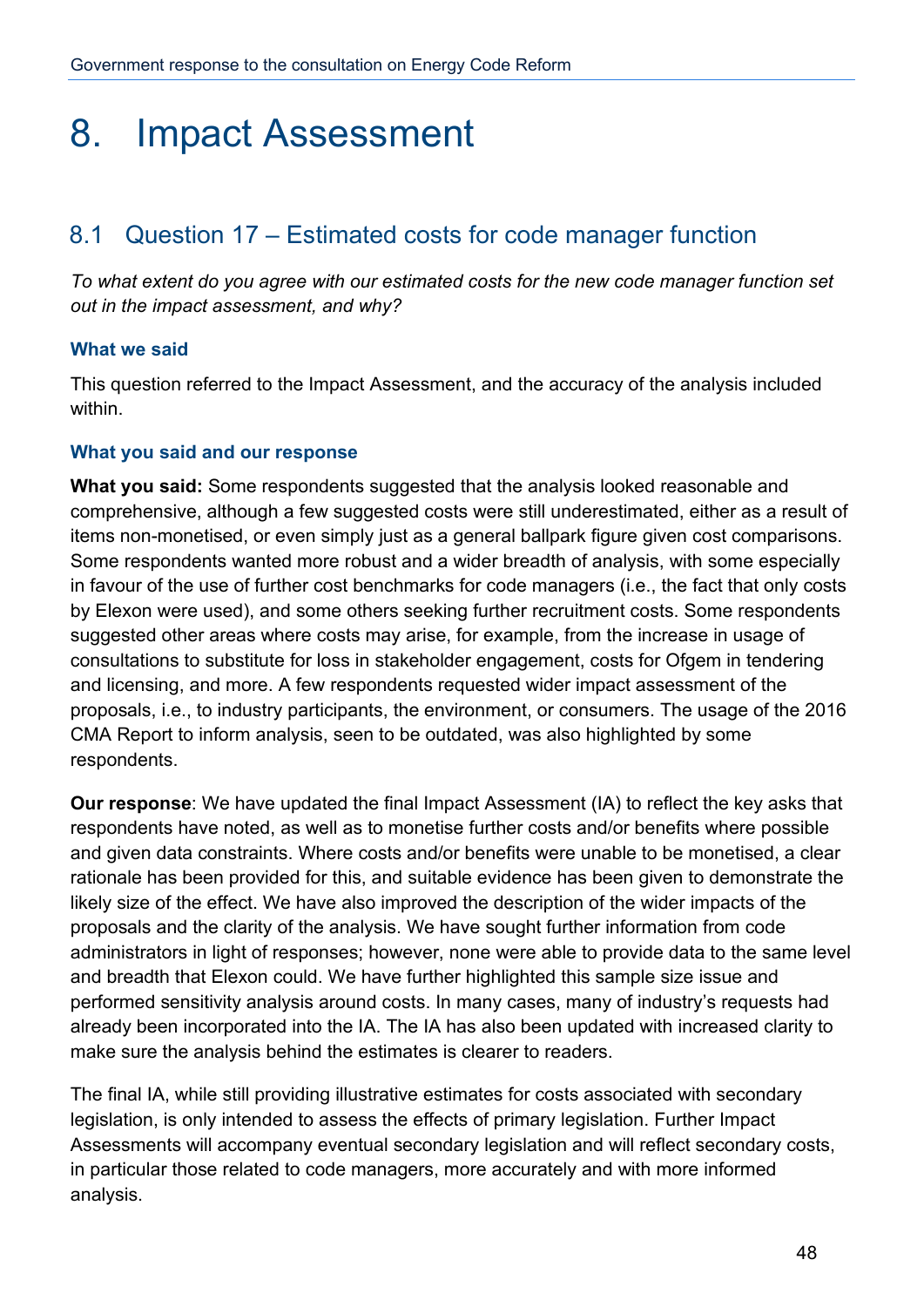## 8.2 Question 18 – Case studies

*To what extent do you agree that the case studies included in the impact assessment are indicative of the major barriers facing code changes under the current system, and why?* 

#### **What we said**

This question referred to the case studies included within the Impact Assessment (IA) – specifically, modification P272<sup>[14](#page-48-0)</sup> and the Gas Transmission Charging Review<sup>15</sup> – and their relevance and appropriateness to determine the case for change.

#### **What you said and our response**

**What you said**: While the case studies themselves were seen as relevant and appropriate by many respondents, many suggested that the case studies provided were not sufficient in suggesting that the current governance process does not work, or at least did not provide a balanced picture of the current arrangements.

Most respondents also argued that where the current governance process did not work in the past (either as a result of the case studies provided or of other examples given), responsibility could also be shared with Ofgem. In the view of those respondents, Ofgem occasionally failed to provide guidance in advance, advanced proposals slowly, or even in some cases, did not turn up to meetings, viewed as stemming from resource constraints.

Many respondents were very helpful in providing a whole range of new case studies to study and analyse to help improve both the breadth and balance of the narrative.

**Our response**: The final IA has been updated to reflect the new case study information in the narrative for balance, as well as to highlight as a risk what respondents viewed as the possibility of Ofgem's poor performance/risk of inadequate funding (as above) and include the measures they are taking to mitigate such a risk.

## 8.3 Question 19 – Scale and type of benefits to industry

*To what extent do you agree with the scale and type of benefits to industry estimated in the impact assessment?* 

### **What we said**

This question referred to the narrative set out in the IA of the benefits that would arise from this proposal.

<span id="page-48-1"></span><sup>15</sup> [https://www.ofgem.gov.uk/publications/amendments-gas-transmission-charging-regime-decision-and-final](https://www.ofgem.gov.uk/publications/amendments-gas-transmission-charging-regime-decision-and-final-impact-assessment-unc678abcdefghij)[impact-assessment-unc678abcdefghij](https://www.ofgem.gov.uk/publications/amendments-gas-transmission-charging-regime-decision-and-final-impact-assessment-unc678abcdefghij)

<span id="page-48-0"></span><sup>14</sup> [https://www.ofgem.gov.uk/publications/balancing-and-settlement-code-bsc-p272-mandatory-half-hourly](https://www.ofgem.gov.uk/publications/amendments-gas-transmission-charging-regime-decision-and-final-impact-assessment-unc678abcdefghij)[settlement-profile-classes-5-8](https://www.ofgem.gov.uk/publications/amendments-gas-transmission-charging-regime-decision-and-final-impact-assessment-unc678abcdefghij)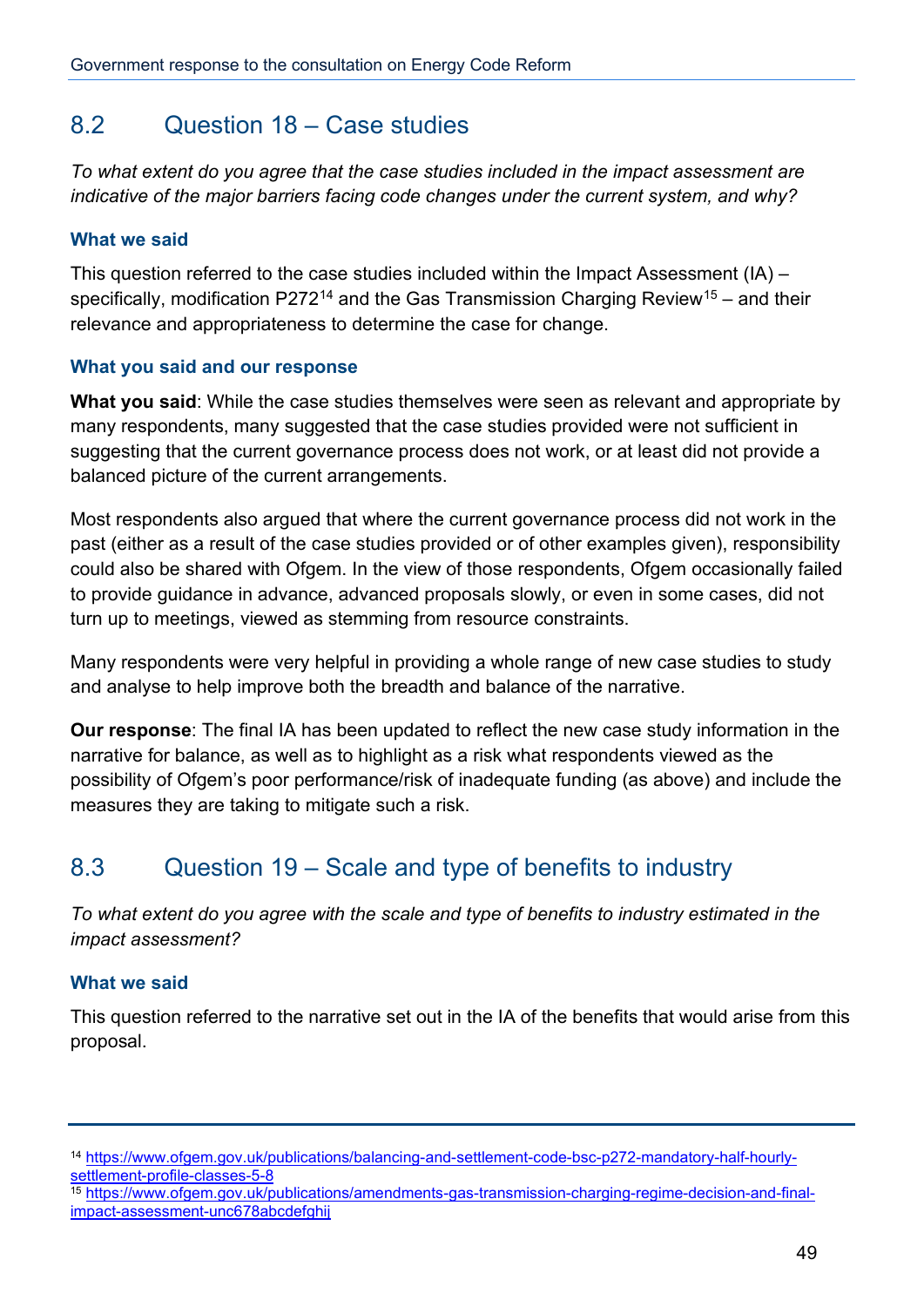#### **What you said and our response**

**What you said**: Some responses seemed to agree that the analysis and assumptions used was reasonable, and that the proposals would help to reduce delays. On the other hand, a few believed it remained unclear as to how/whether the benefits would materialise.

There were mixed views around the qualitative element of the IA, with some respondents asking for further monetisation of benefits, while some others suggested that while there are a number of unmonetised benefits, it would be difficult to quantify many of these further, and as such agreed with the analysis involved.

Many respondents raised additional benefits from the proposals, which included second-order benefits from more efficient and consolidated processes, enhanced security of supply, breaking dominance of larger industry players, faster decarbonisation, and more.

**Our response**: We have updated the final IA to add in the additional benefits that responses had suggested, strengthening the narrative around how these reforms will make up for their costs and provide value-for-money, as well as to monetise further benefits where possible. The description of the unmonetised benefits has also been made clearer to demonstrate the second-order transmission of how the benefits of the reforms may diffuse to the wider industry and public.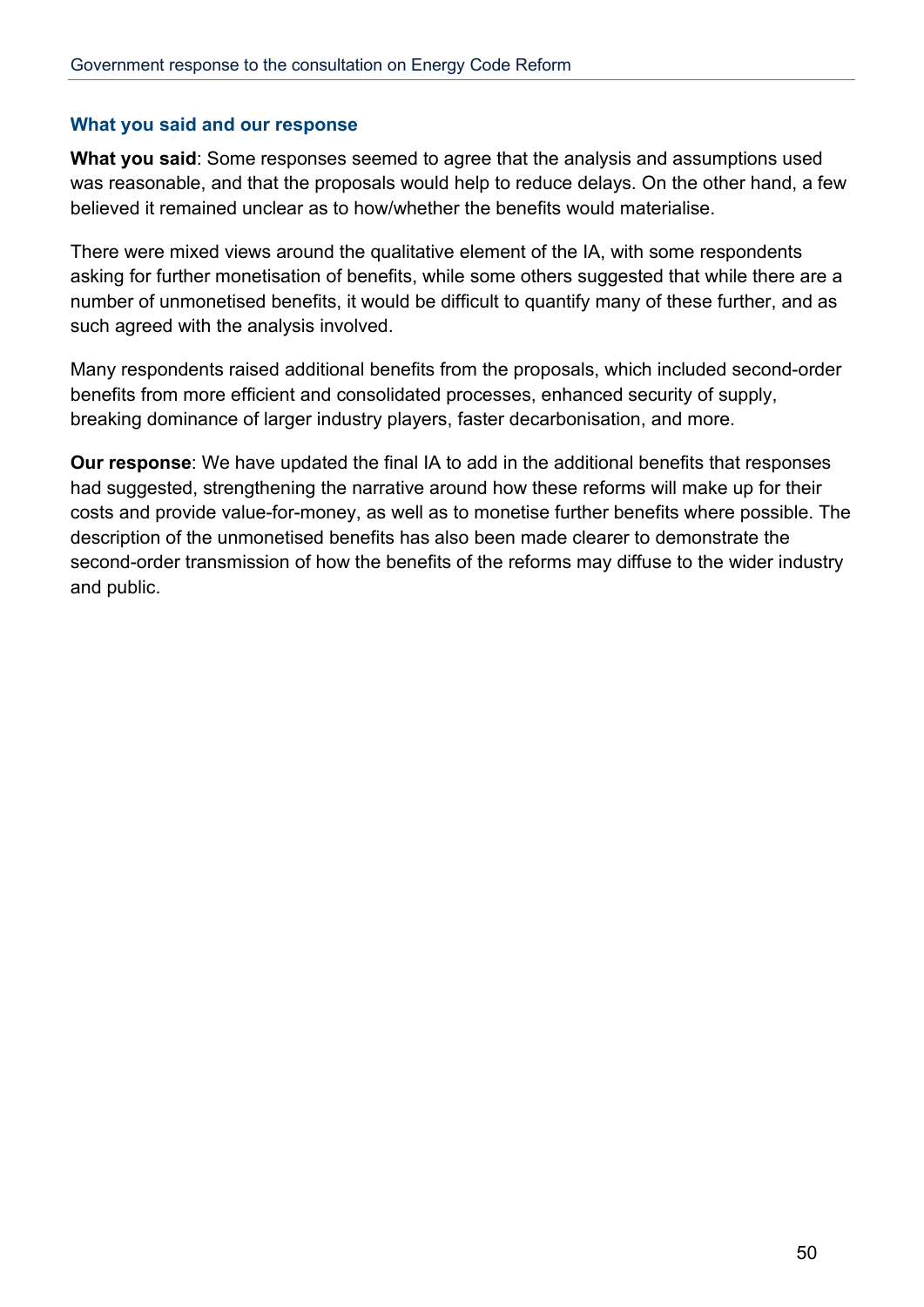## 9. Implementation

## 9.1 Question 20 – Wider industry developments

Are there any other wider industry developments we should consider in relation to the implementation timeline?

## **What we said**

We noted that as the codes span arrangements across the energy value chain, we must ensure that our reforms take into consideration existing work programmes by Government, Ofgem and industry. We also set out high level stages for implementation of the reforms in a diagram.[16](#page-50-0)

### **What you said and our response**

**What you said**: Many respondents noted the wide range of industry developments and change programmes that are underway to enable the energy transition, with several projects noted in addition to those that had been listed in our consultation document.

Some expressed a view that careful consideration of these wider industry programmes was essential to determining an effective implementation timetable. A few argued that the reforms should be implemented as soon as possible to facilitate net zero. One respondent asked for visibility of the timeline to ensure that there was time to evaluate potential conflicts or impacts. Other respondents noted the challenges of ensuring that code reform does not cause problems for the development and implementation of ongoing and/or anticipated code changes and other net zero projects.

One respondent noted that there are some changes that can be progressed: alignment of objectives across codes, allowing code administrators/code managers to designate materially affected parties and consideration of the role of Code Administrator Code of Practice amendments. They noted that the market has changed since the CMA assessment and that this should be reflected in the scale of change and approach needed, with market change to deliver net zero a priority.

Many respondents raised concerns about the availability of resources, in Ofgem, industry and code administrators; it was noted that the timetable for implementation looks extremely ambitious and that different change programmes use a relatively small pool of resource to progress deliverables in interrelated areas. A few respondents pointed out that the current uncertainty in the energy market, where high gas and electricity prices have prompted insolvencies, may affect the availability of resources to deliver change.

<span id="page-50-0"></span><sup>16</sup> Figure 4, p.84 [Design and Delivery of the Energy Code Reform: consultation \(publishing.service.gov.uk\)](https://assets.publishing.service.gov.uk/government/uploads/system/uploads/attachment_data/file/1004005/energy-code-reform-consultation.pdf)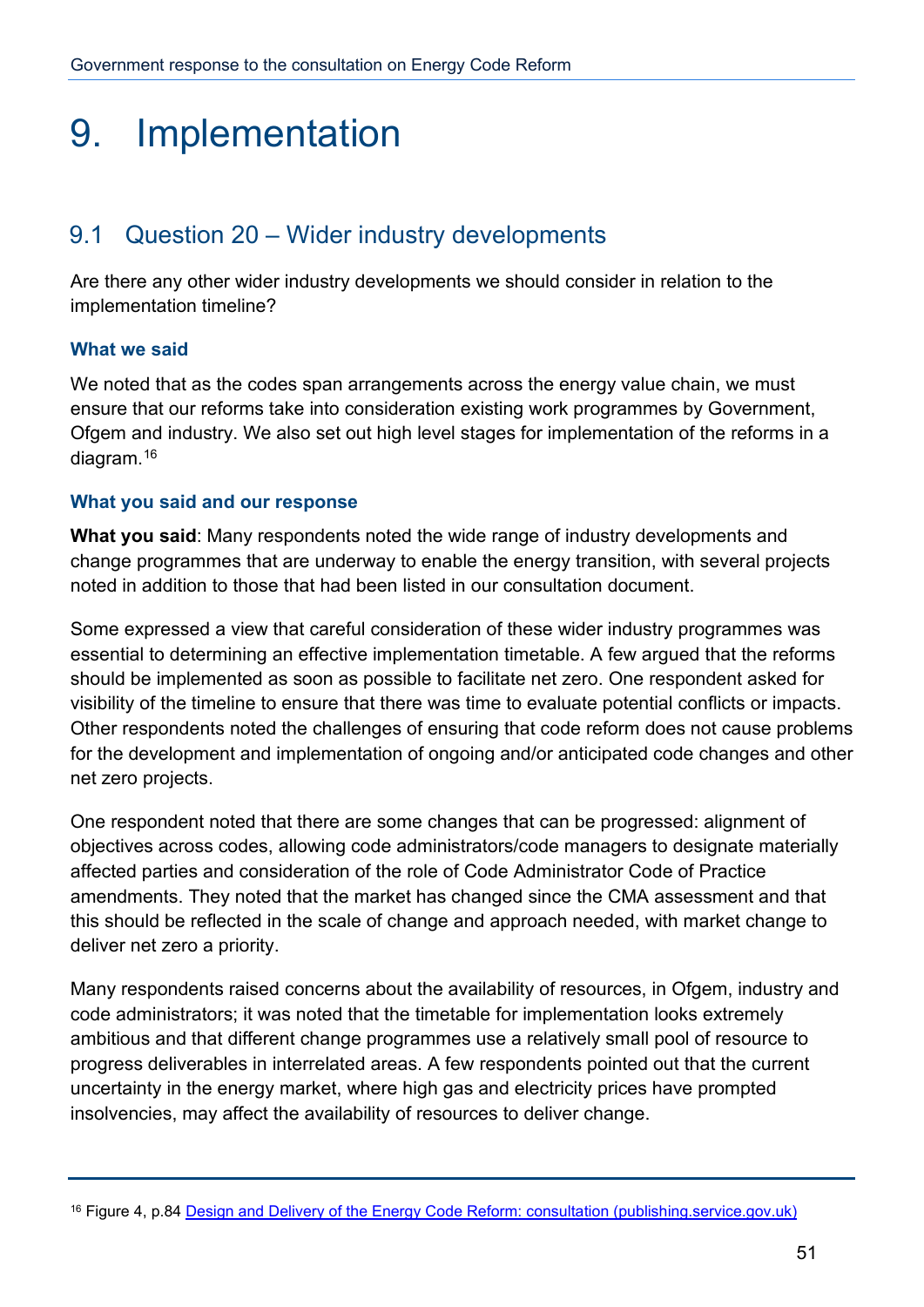**Our response**: We agree that there are significant challenges in delivering reform on this scale while the energy system is in the process of transition and that there is a limited pool of expertise to deliver these changes. Implementing code reform will require careful prioritisation, both in development of these reforms and on the part of Ofgem.

We also appreciate that planning this process is particularly challenging in the context of ongoing developments in the energy sector. However, we believe that these reforms will enable a new framework that will support the energy system of the future, one which is more innovative, dynamic and helps us to meet our net zero obligations.

We remain supportive of work to implement low-regrets reforms where feasible. We will also consider how to engage most effectively with stakeholders, noting the challenges in the current context as our work develops. Ofgem will set out its proposed approach to implementation, transition activities and stakeholder involvement in an open letter later this year.

## 9.2 Question 21 – Implementation issues, risks or transition considerations

*Are there any implementation issues, risks, or transition considerations we should take into account?* 

## **What we said**

Our consultation included an outline of how we intend to transition from the current framework to our future vision for code governance (chapter 8.2). We proposed that, once designated as the strategic body, Ofgem would move into a more formal delivery phase of code reform activities. This would build on our preparatory work.

The consultation noted some key transition activities, including:

- further streamlining of code change processes, noting that this has already begun;
- planning for digitalisation of codes;
- agreeing and implementing a coherent set of principles and standards; and
- consolidation of codes, to be delivered by new code managers under the leadership of the strategic body.<sup>[17](#page-51-0)</sup>

## **What you said and our response**

### **Theme 1: Implementation risks**

**What you said**: Some respondents raised concerns about whether there was sufficient capability and expertise within Government, industry and most particularly Ofgem to deliver

<span id="page-51-0"></span> $17$  The consultation notes that this will be based on the review of options carried out earlier by Ofgem, and that it is expected that industry would be involved in any work to develop the details of the consolidated codes with a formal consultation process.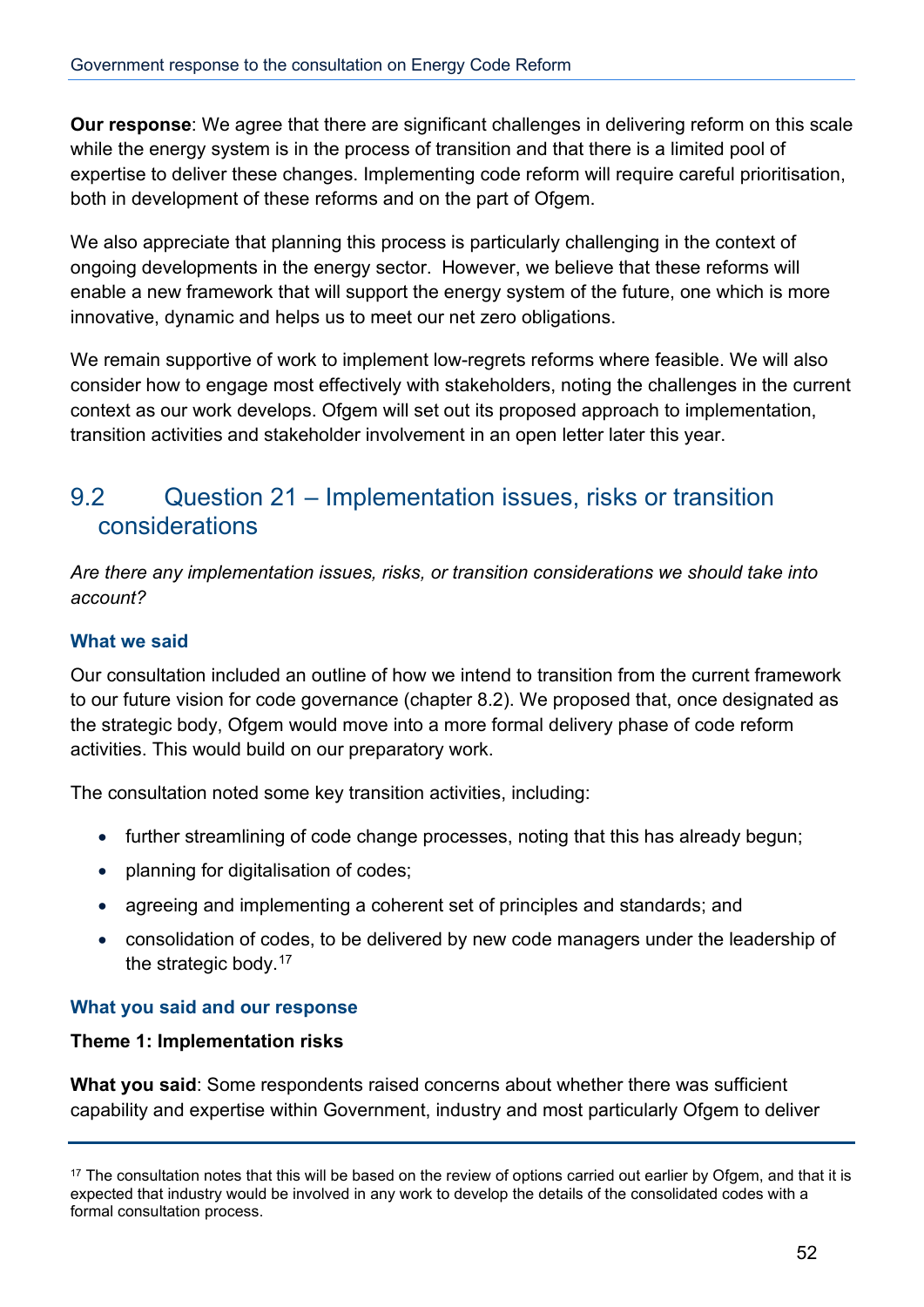this reform. Some noted that Ofgem would need resources to fulfil the strategic body role, interact with the code managers and run the tendering process. One thought that the estimated costs for Ofgem appear low.

A few respondents raised issues on the scope and timing of the review and the consequent impact on implementation risk. One respondent noted that licensing code managers will make code consolidation harder and more complex.

A few considered that there is considerable risk that if reform does not happen fast enough it could be a barrier to energy transition. Therefore, Ofgem should create a strategic direction for the codes and a plan for code consolidation within the next year.

One respondent considered that the risks have been underestimated and more emphasis should be on proposals that tackle the most important and pressing problems with the current structure of the codes.

**Our response:** As noted above (question 20), we are conscious of the concerns in relation to the resources available to undertake energy code reform and will work with the industry to manage these risks. We are aware that some respondents have indicated that reform should happen quickly to facilitate the energy transition, while others are concerned about the risks associated with the speed of reform. Our proposals look to balance these considerations carefully.

## **Theme 2: Transition issues**

**What you said:** A few respondents noted the importance of good engagement with industry parties to manage the risks associated with the implementation of the project, and one respondent noted the need for a clear timetable and a smooth transition to avoid uncertainty.

Some respondents also indicated that the success of these reforms would depend on the transition from code administrators to code managers. They noted concerns about a potential disengagement of industry parties as a result of disbanding boards and panels and the risk of expertise being lost. They mentioned the importance of engaging with, motivating, and providing appropriate funding for code administrators to mitigate any risk of losing knowledge and expertise for those facing uncertainty over their jobs with the creation of the code manager role and ensuring that transition process is clear. In addition, one respondent raised concerns that code reform could undermine ongoing changes to the codes, while another respondent suggested a moratorium on code changes during the transition period.

**Our response**: Ofgem's transition plans will consider how knowledge can be retained, including by effective engagement with stakeholders. They will set out a timetable that will help us to deliver a smooth transition.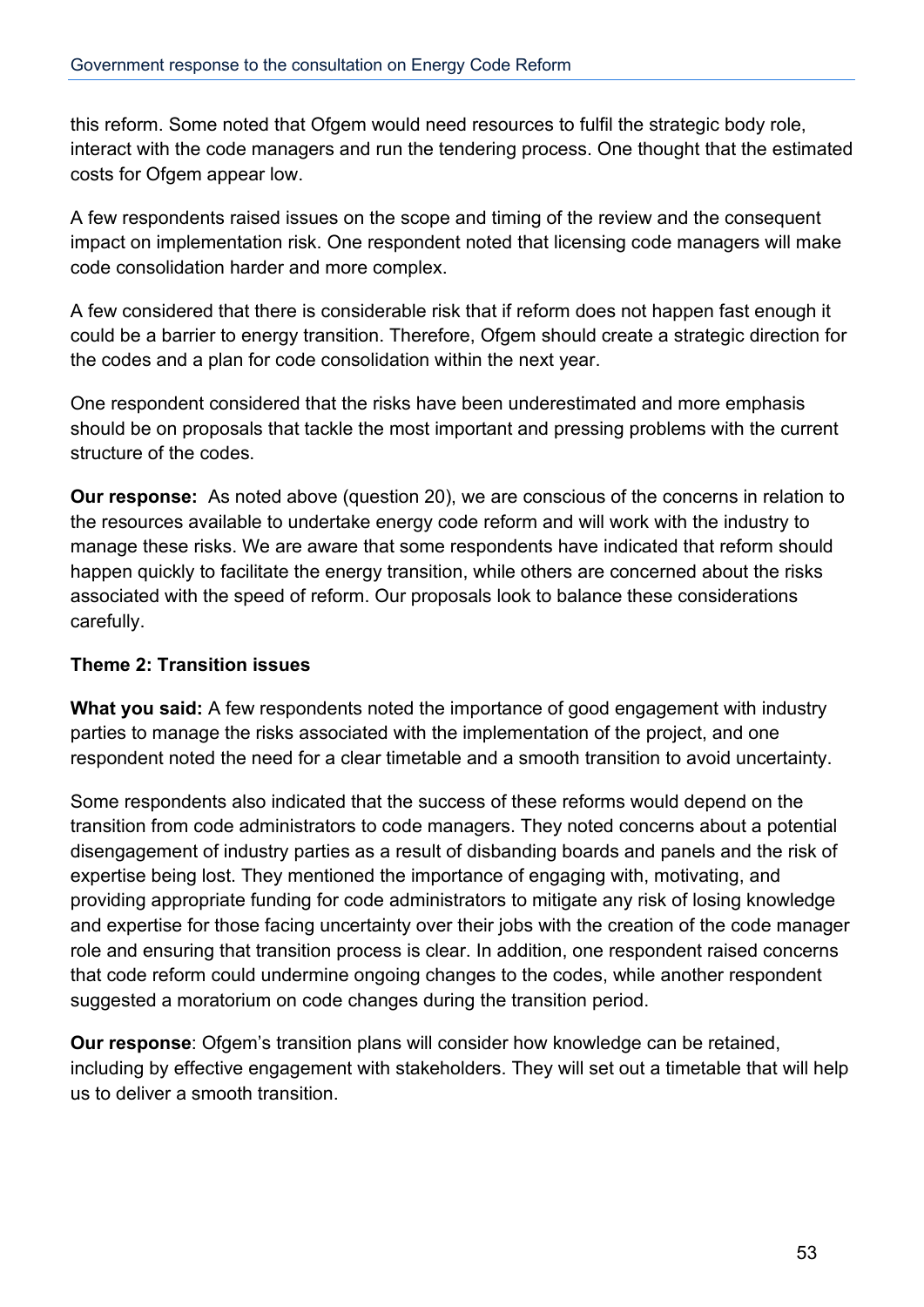## 10. General

## 10.1 Question 22 – Public Sector Equality Duty (PSED)

*We invite respondents' views on whether our proposals may have any potential impact on people who share a protected characteristic (age, disability, gender re-assignment, marriage and civil partnership, pregnancy and maternity, race, religion or belief, sex or sexual orientation), in different ways from people who do not share them. Please provide any evidence that may be useful to assist with our analysis of policy impacts.* 

### **What we said**

This question asked people to provide additional evidence that could be helpful for our analysis of the impacts of our policy on persons with protected characteristics.

### **What you said and our response**

**What you said**: One third of respondents provided views or identified some impacts of the reform on people who shared protected characteristics.

Some respondents noted that, if properly enacted, the proposed reforms would have the potential to lead to greater inclusivity, including with regard to participating in the energy market due to the removal of potential barriers for people who share a protected characteristic; benefitting structurally disadvantaged consumers through consumer-focused code changes in line with net zero ambitions; and regarding opportunity for greater diversity within the organisations established (code managers and strategic body). However, it was also noted that for these opportunities to materialise they need to be reflected in the code change process and code consolidation/new codes.

One respondent said that, as a consequence of increased digitalisation of the energy system, the reforms have the potential to increase the digital divide between consumers, and that new codes and code revisions must fully consider how customers, particularly fuel-poor and vulnerable customers, can be protected.

The remaining two thirds of respondents noted that they had not identified any specific impact on persons with protected characteristics as a result of the reforms.

**Our response**: We agree with respondents that the proposed reforms could have a positive impact on inclusivity and benefit structurally disadvantaged consumers and have carefully considered the responses to this question. However, we have not identified any evidence that our proposed reforms would disproportionately (positively or negatively) affect people sharing protected characteristics.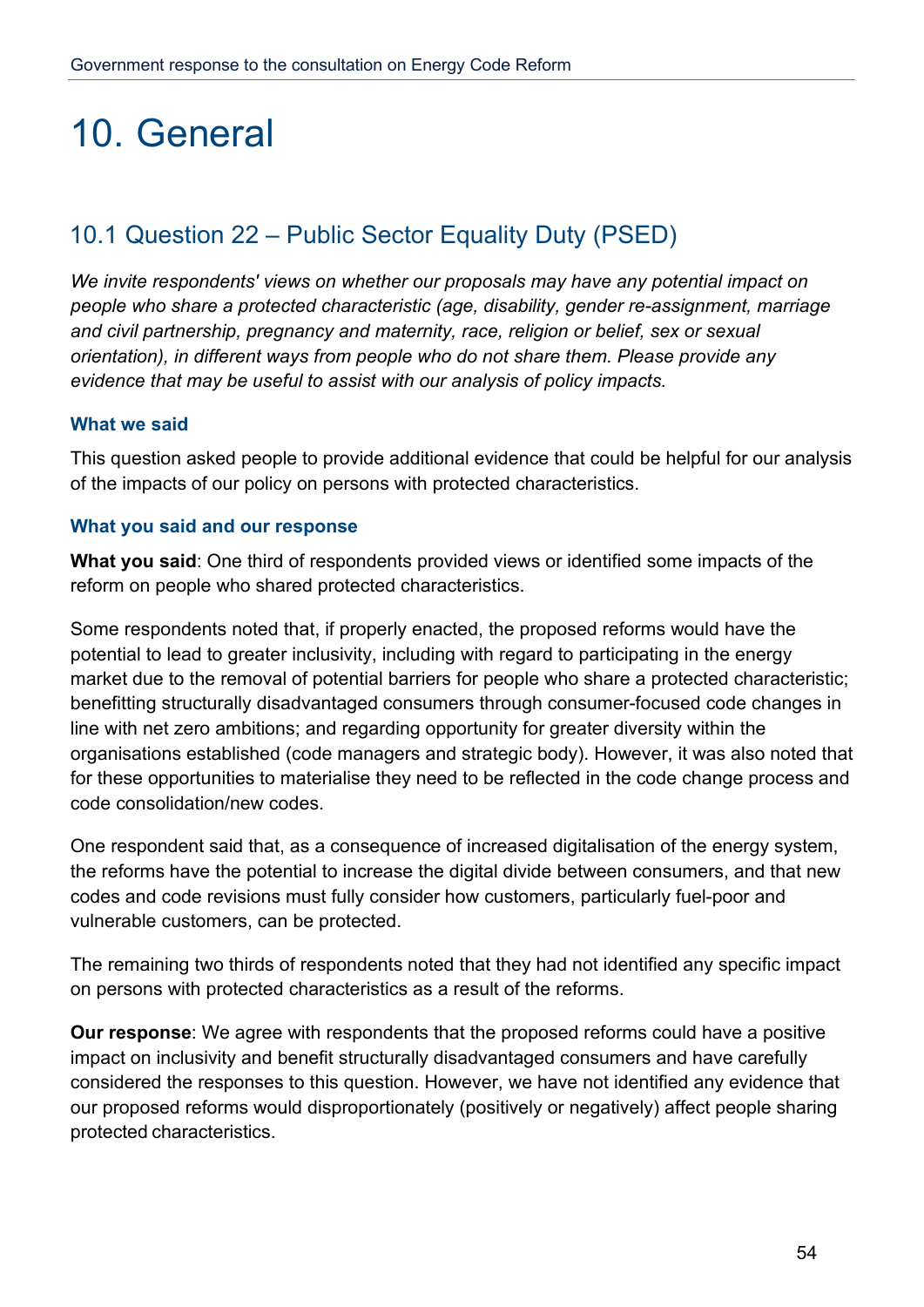## Annex A - Methodology

We provided a form for stakeholders to use when responding to this consultation, which set out all 23 questions and provided space for free text responses. For those questions where we explicitly asked whether stakeholders agreed with our positions (e.g., on the roles and responsibilities of the strategic function), we also included tick boxes for people to indicate their level of agreement/disagreement. The options on the form were strongly agree, agree, neither agree nor disagree, disagree, strongly disagree, and not sure. There was also the option for respondents to opt out of answering individual questions at all.

For each consultation question, where relevant, we have included summary statistics to indicate the support for an option or proposal, based on the responses in the tick boxes on the response form (see Annex B below). In some cases, respondents provided a free text answer to a question but did not indicate their level of agreement/disagreement through the tick boxes. In those instances, we categorised them as agree/disagree only if it was entirely clear from the free text answer whether they supported the statement or not. If there were any inconsistencies or doubts about whether or not the respondent agreed or disagreed, we categorised their answers as 'not sure'.

The responses to question 23 were analysed and allocated to those questions where we thought them to fit best, as almost all of them were relevant for other questions we asked. We therefore have not included a specific chapter in this document for question 23, which had asked the following: "Do you have any other comments that might aid the consultation process as a whole?".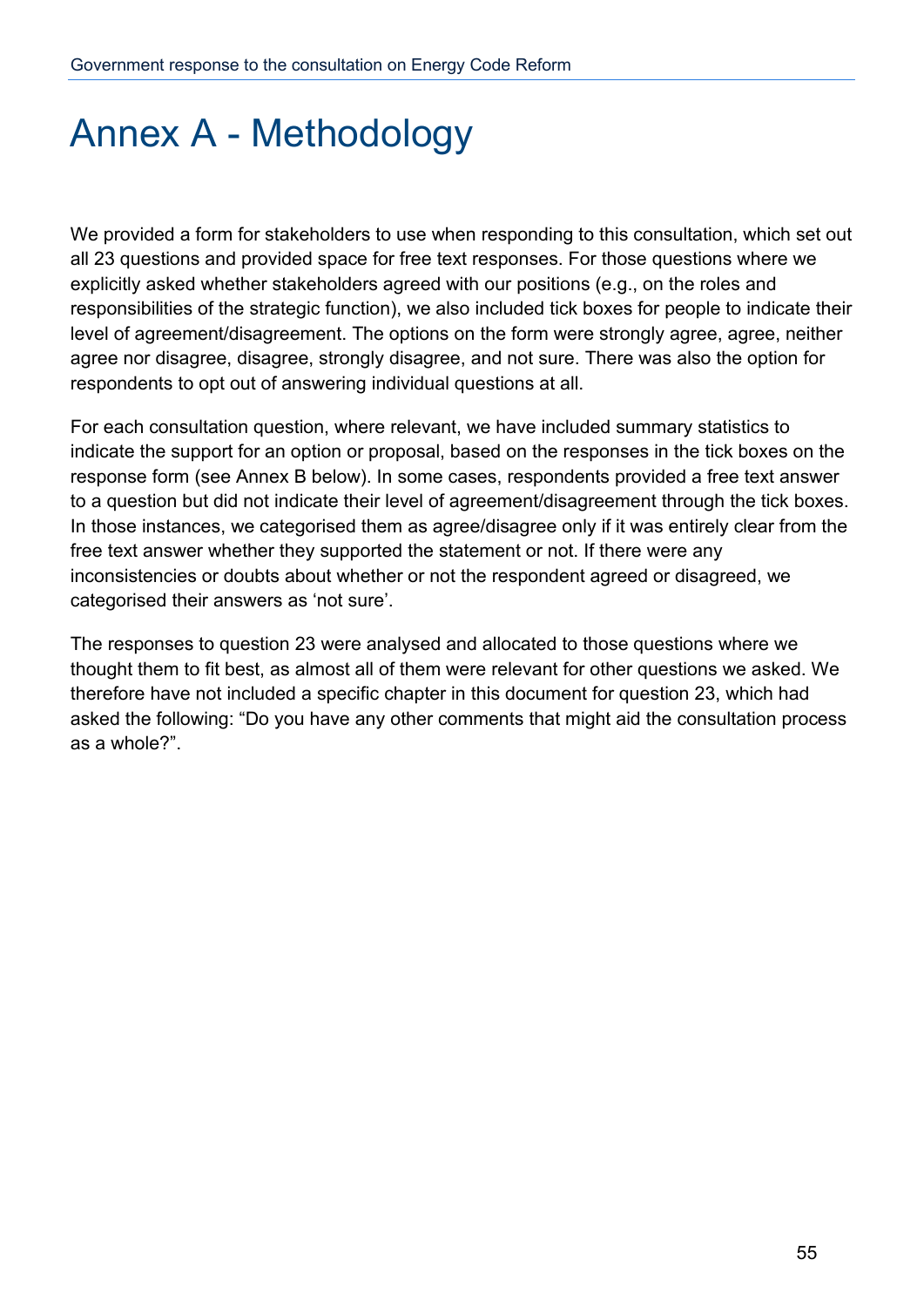## Annex B – Overview of responses

The following table summarises the responses that we received to all consultation questions where people were asked to indicate their support for our proposals on a scale from strongly agree to strongly disagree. The number in brackets is the absolute number of respondents that responded in that way for each question.

## **Table 1: Overview of responses to questions with a scale from "strongly agree" to "strongly disagree"**

|                                                                         | <b>Respondents</b><br>who answered<br>this question | Of those who responded to this question |          |                                         |                 |                              |            |
|-------------------------------------------------------------------------|-----------------------------------------------------|-----------------------------------------|----------|-----------------------------------------|-----------------|------------------------------|------------|
| Question                                                                |                                                     | <b>Strongly</b><br>agree                | Agree    | <b>Neither</b><br>agree nor<br>disagree | <b>Disagree</b> | <b>Strongly</b><br>disagree  | Not sure   |
| 1 - Code manager<br>for engineering<br>standards                        | 84% (48)                                            | $2\%$ (1)                               | 63% (30) | $10\%$ (5)                              | $4\%$ (2)       | $\qquad \qquad \blacksquare$ | 21% (10)   |
| 3 - Roles and<br>responsibilities of<br>the strategic function          | 91% (51)                                            | $4\%$ (2)                               | 59% (30) | 24% (12)                                | $10\%$ (5)      | $2\%$ (1)                    | $2\%$ (1)  |
| 4 - Roles and<br>responsibilities of<br>the code manager<br>function    | 95% (53)                                            | $6\%$ (3)                               | 47% (25) | 15% (8)                                 | 17% (9)         | $2\%$ (1)                    | $13\%$ (7) |
| 5 - Roles and<br>responsibilities of<br>stakeholders                    | 98% (54)                                            | $4\%$ (2)                               | 30% (16) | $11\%$ (6)                              | 28% (15)        | $9\%$ (5)                    | 19% (10)   |
| 6 - Appealing code<br>manager decisions<br>(under option 1)             | 82% (47)                                            | $6\%$ (3)                               | 51% (24) | 26% (12)                                | $11\%$ (5)      | $4\%$ (2)                    | $2\%$ (1)  |
| 7 - Appealing code<br>manager function<br>decisions (under<br>option 2) | 82% (47)                                            |                                         | 23% (11) | 35% (16)                                | 21% (10)        | $15\%$ (7)                   | $6\%$ (3)  |
| 10 - Operating<br>model (for option 1)                                  | 77% (44)                                            | $4\%$ (2)                               | 58% (26) | 18% (8)                                 | $16\% (7)$      | $\overline{\phantom{a}}$     | $4\%$ (2)  |
| 11 - Monitoring and<br>evaluation (for<br>option 1)                     | 81% (46)                                            | $2\%$ (1)                               | 63% (29) | $11\%$ (5)                              | $7\%$ (3)       | $\qquad \qquad \blacksquare$ | 17% (8)    |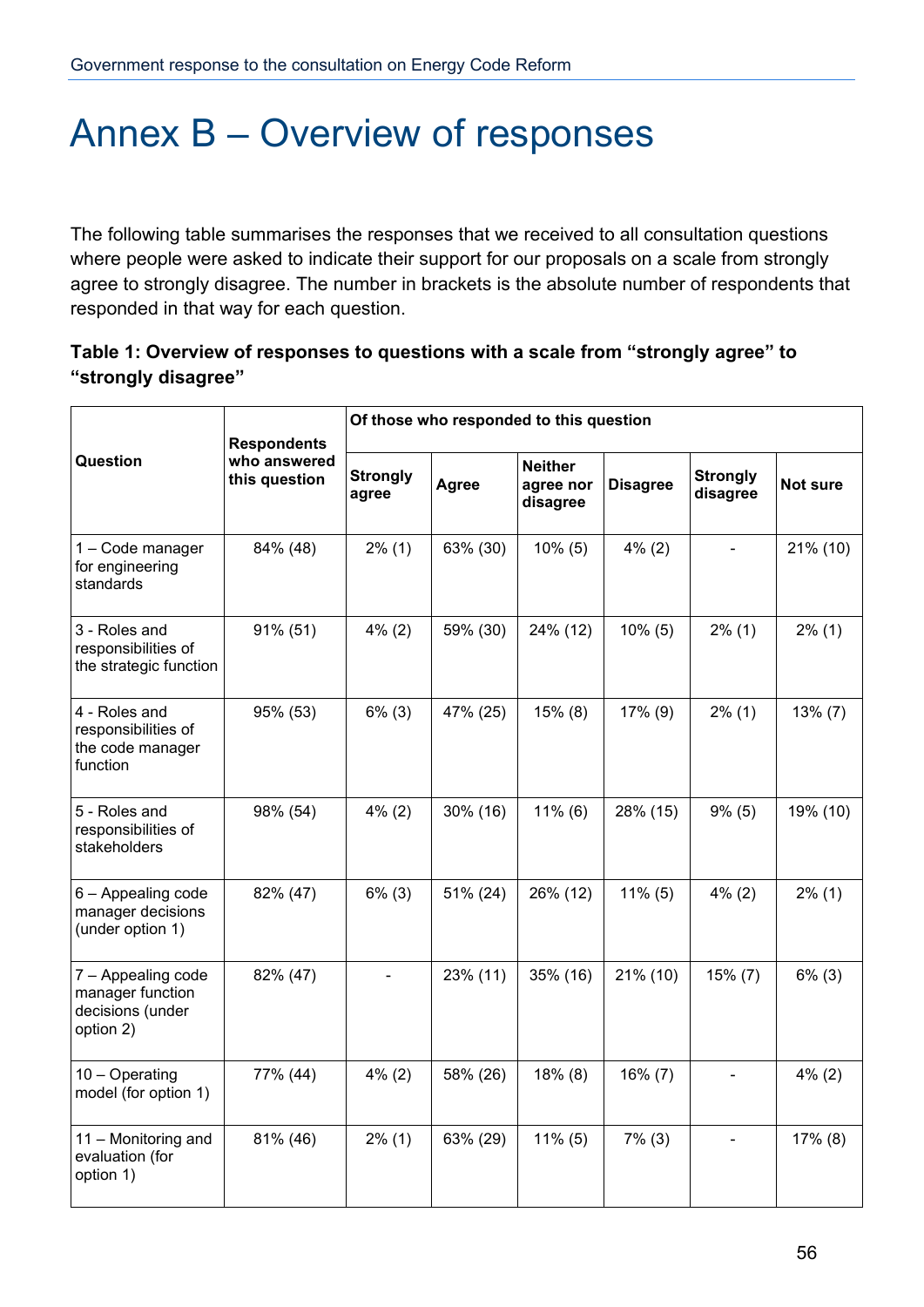| 12 - Code manager<br>selection                       | 90% (50) | $2\%$ (1) | $30\%$ (15) | 40% (20)   | 24% (12)   | $4\%$ (2)                |            |
|------------------------------------------------------|----------|-----------|-------------|------------|------------|--------------------------|------------|
| 13 - Code manager<br>funding                         | 84% (47) |           | 60% (28)    | 19% (9)    | $6\%$ (3)  | $\overline{\phantom{a}}$ | 15% (7)    |
| 14 - Accountability<br>for code manager<br>budgets   | 79% (45) |           | 53% (24)    | 16% (7)    | $16\% (7)$ | $7\%$ (3)                | $9\%$ (4)  |
| 15 – Operating<br>model (for option 2)               | 77% (44) |           | $11\%$ (5)  | $16\% (7)$ | 52% (23)   | 7(13%)                   | 2(4%)      |
| 17 - Estimated costs<br>for code manager<br>function | 60% (34) |           | $12\%$ (4)  | 29% (10)   | 29% (10)   | $9\%$ (3)                | $21\% (7)$ |
| 18 – Case studies                                    | 61% (35) | $3\%$ (1) | 29% (10)    | $11\%$ (4) | 29% (10)   | $11\%$ (4)               | $11\%$ (6) |
| 19 – Scale and type<br>of benefits to<br>industry    | 63% (36) |           | $14\%$ (5)  | 28% (10)   | 39% (14)   | $3\%$ (1)                | 17% (6)    |

The following tables summarise the responses that we received for those questions that asked for a preference between two proposed options or that were open-ended.

**Table 2: Overview of responses to question 2**

| <b>Question</b>                   | <b>Respondents</b><br>who answered<br>this question | <b>Level of agreement</b>                       |             |                    |  |
|-----------------------------------|-----------------------------------------------------|-------------------------------------------------|-------------|--------------------|--|
| 2 - Regulation of<br>79% (45)     |                                                     | Licence system delivery bodies                  |             |                    |  |
| central system<br>delivery bodies |                                                     | Yes:<br>38%<br>(17)                             | No: 20% (9) | Not sure: 42% (19) |  |
|                                   |                                                     | Combine code manager and system delivery bodies |             |                    |  |
|                                   |                                                     | Yes:<br>31%<br>(14)                             | No: 20% (9) | Not sure: 49% (22) |  |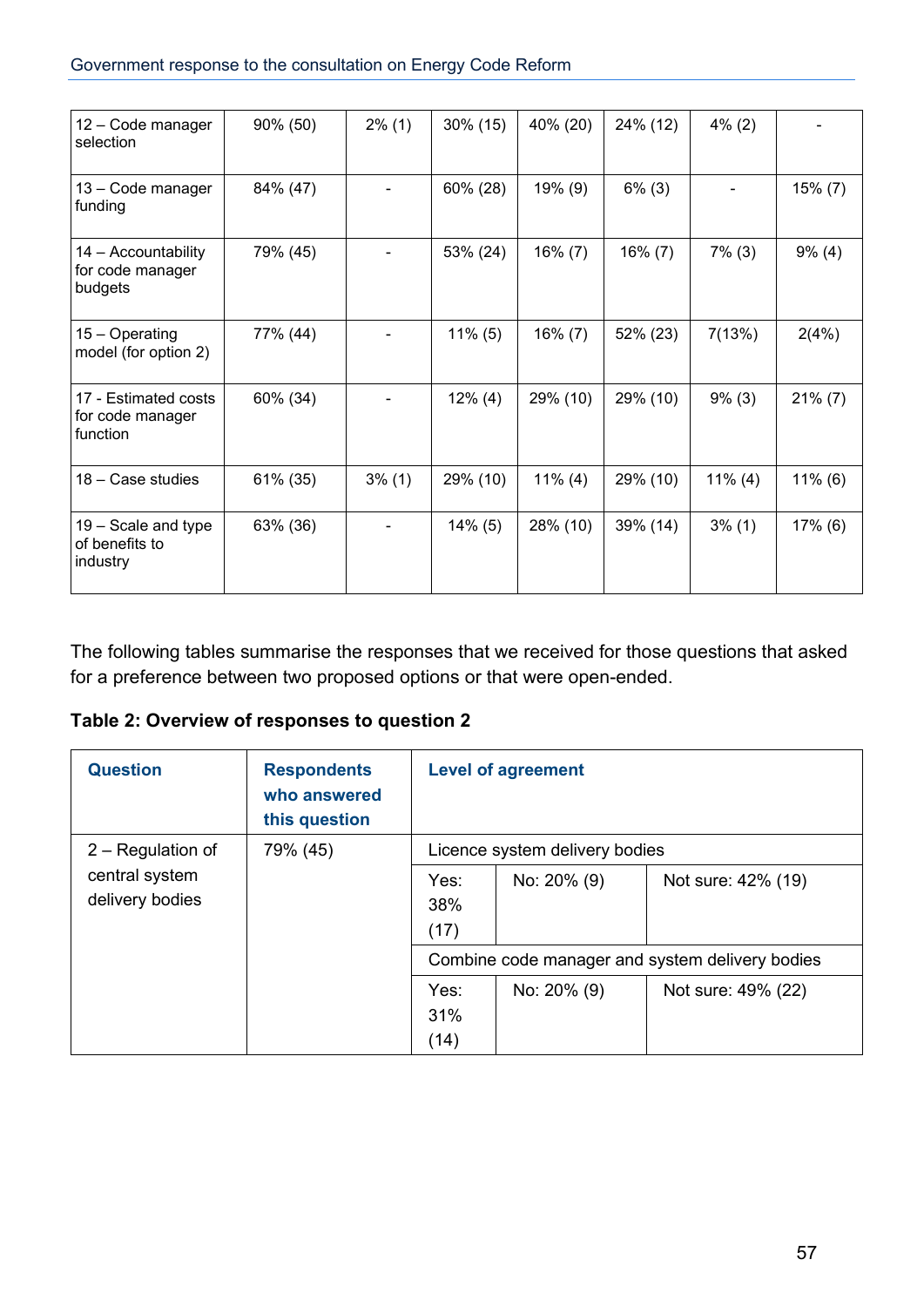## **Table 3: Overview of responses to question 8**

| <b>Question</b>                                                      | <b>Respondents</b><br>who<br>answered<br>this question                  | <b>Level of agreement</b>                                                            |                                             |  |
|----------------------------------------------------------------------|-------------------------------------------------------------------------|--------------------------------------------------------------------------------------|---------------------------------------------|--|
| $8 -$ Appealing<br>Ofgem<br>decisions<br>(under option<br>1 and $2)$ | 82% (47),<br>68% (32) of<br>which<br>expressed a<br>clear<br>preference | Of those with clear preference<br>Supportive of<br>preserving CMA route:<br>97% (31) | Supportive of removing CMA<br>route: 3% (1) |  |

## **Table 4: Overview of responses to question 16**

| <b>Question</b>                | <b>Respondents</b><br>who answered<br>this question | <b>Level of agreement</b>   |                           |                                   |
|--------------------------------|-----------------------------------------------------|-----------------------------|---------------------------|-----------------------------------|
| $16 - Best$ option<br>for code | 82% (47)                                            | Preferring<br>option 1: 96% | Preferring<br>option 2: - | Not sure: 4%<br>$\left( 2\right)$ |
| governance                     |                                                     | (45)                        |                           |                                   |

## **Table 5: Response rate for open-ended questions**

| <b>Question</b>                                                   | <b>Respondents who answered this question</b> |
|-------------------------------------------------------------------|-----------------------------------------------|
| 9 – Thoughts on other potential appeal<br>routes                  | 39% (22)                                      |
| 20 – Wider industry developments                                  | $61\%$ (35)                                   |
| 21 - Implementation issues, risks or<br>transition considerations | $61\%$ (35)                                   |
| 22 – Public Sector Equality Duty<br>(PSED)                        | 43% (24)                                      |